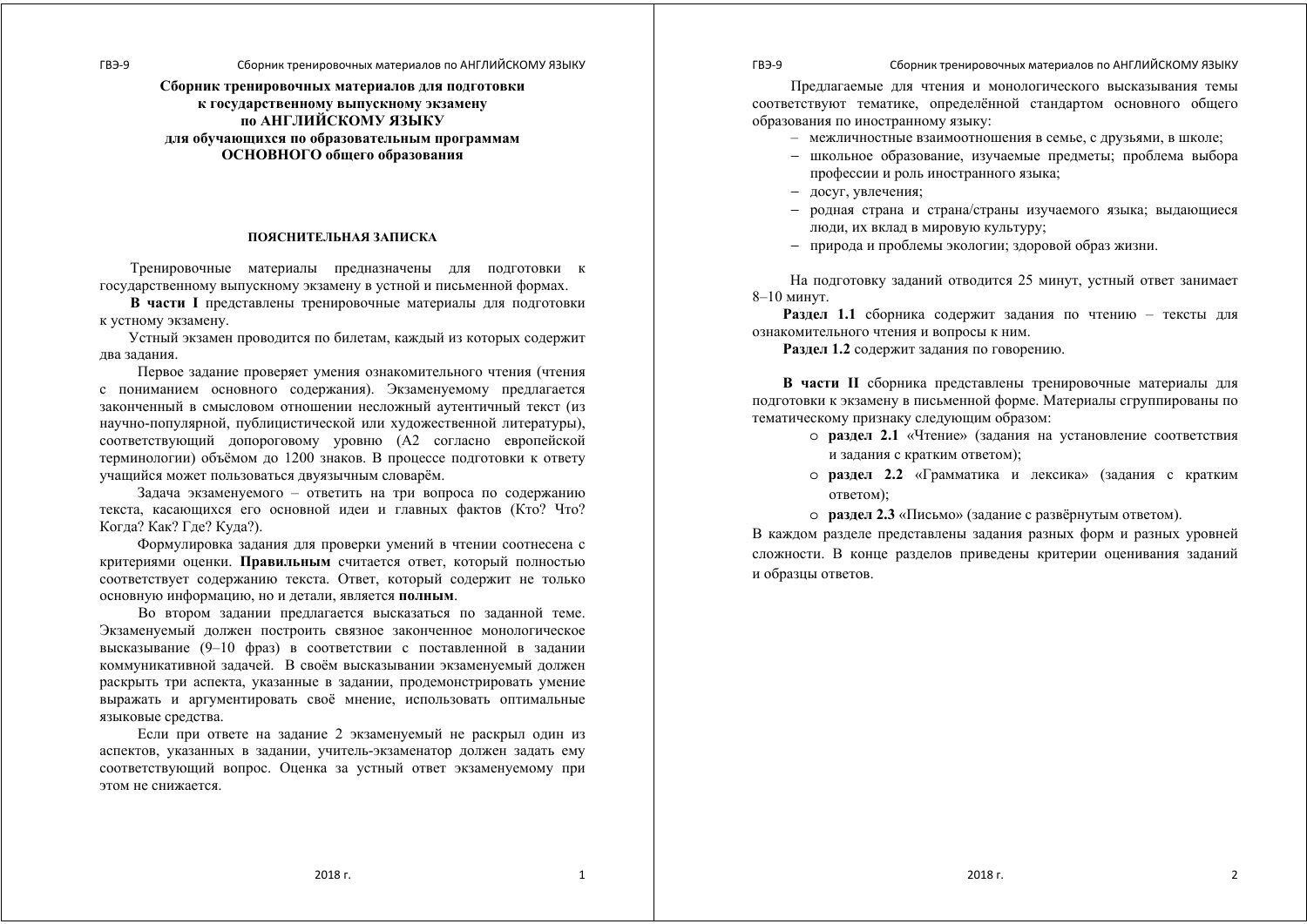# **ЧАСТЬ I ТРЕНИРОВОЧНЫЕ МАТЕРИАЛЫ ДЛЯ ПОДГОТОВКИ К ЭКЗАМЕНУ В УСТНОЙ ФОРМЕ**

#### **РАЗДЕЛ 1.1**

#### **Тренировочные задания по чтению**

**Задание 1.** Прочитайте текст <sup>и</sup> ответьте на вопросы <sup>к</sup> тексту.

## **English Town**

Shanghai is a big city. Its population is more than 15 million people and it is still growing. The construction company *Hong Kong Housing* is building an unusual new district in Shanghai. It will be a little piece of England in the Chinese city. The name of the new district is 'English Town'. The manager of *Hong Kong Housing*, says that many people want to buy a house in 'English Town'.

'English Town' is a bit like traditional English towns. There is an English square and there are pigeons to feed like in Trafalgar Square, London. There are four English-style pubs where people can spend time with families and friends. There is a canal and they can row a boat there like in Cambridge. There is also a shopping street where people can find traditional English food like fish and chips or Christmas Pudding.

However, there are no cricket fields in 'English Town' because nobody in Shanghai can play this game. But there is a football stadium like those in England.

The residents of 'English Town' can do some gardening too. There is an English lawn in front of each house and there are long gardens with ponds and tall hedges.

There is only one problem with 'English Town'. The houses there are very expensive.

- 1. What makes 'English Town' an unusual district?
- 2. Why can't people find cricket fields in 'English Town'?
- 3. What problem may people have if they decide to get a house in 'English Town'?

**Задание 2.** Прочитайте текст <sup>и</sup> ответьте на вопросы <sup>к</sup> тексту.

#### **The Birth of the Penny Bazaar**

From the open market in Leeds, Michael Marks moved to its covered market hall. He divided his stall into two sections, and placed all those items costing a penny in one section and all those costing more in the other, where the prices were individually marked. Above the penny section hung a board with the words: 'Don't Ask the Price. It's a Penny.'

This proved to be one of the most successful advertising slogans ever invented. It was striking and simple and easily understood. Michael Marks's customers came from the working-class, then largely illiterate, and were keen to satisfy their domestic needs at a low price; the combination of open display, easy inspection, and a fixed price made shopping easy and convenient for them. 'Don't Ask the Price. It's a Penny' quickly proved so popular that Michael Marks adopted the principle of the fixed price on all his stalls and from that moment on sold nothing that cost more than a penny.

The success of this new way of selling was extremely important for the development of the business. It proved not only to be convenient to the customers, it was also extremely convenient to the stall owner. Michael Marks never kept any accounts, and conducted his business operation by mental arithmetic. This element of operational simplicity was to become a central feature of the business. Michael Marks had put into practice two simple ideas – self-selection and self-service – which were to become cardinal principles in selling in the second half of the  $20<sup>th</sup>$  century.

- 1. Who were the main customers of Michael Marks?
- 2. Why did Michael Marks not keep any accounts?
- 3. What were the principles Michael Marks realized?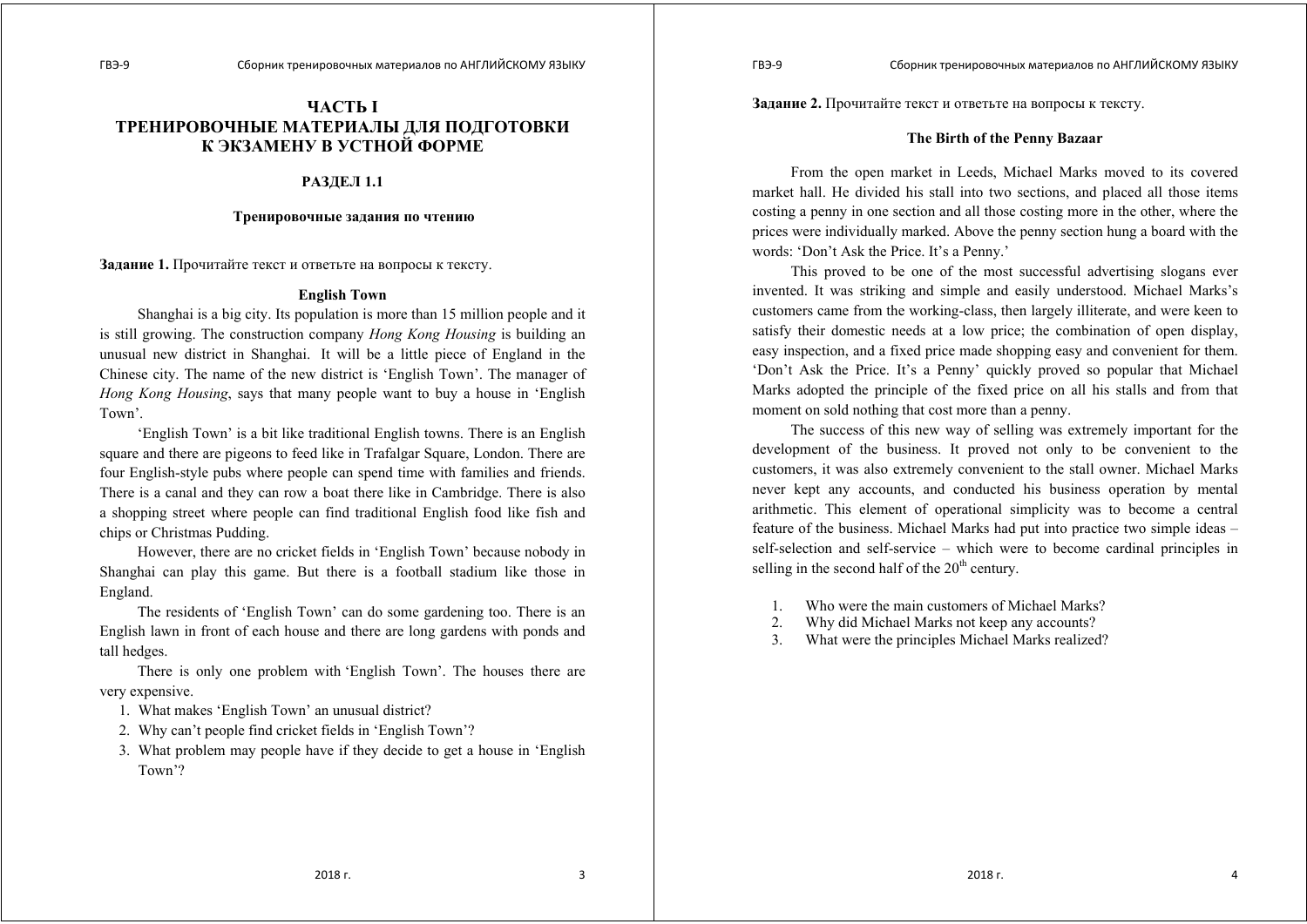**Задание 3.** Прочитайте текст <sup>и</sup> ответьте на вопросы <sup>к</sup> тексту.

## **Buckingham Palace**

Buckingham Palace is located in the heart of London. It is the place where the Queen lives. It also serves as a place for administrative work and official receptions. When the Queen is at home, Londoners and visitors to the capital can see the Royal standard flying over Buckingham Palace. British monarchs have lived in Buckingham Palace since 1837 when Queen Victoria moved there.

The interior of the Palace contains more than seven hundred rooms. It has the Queen's Gallery, a cinema, a swimming pool, a post office and a police station.

About four hundred people work in Buckingham Palace. They are chefs, cleaners, drivers and gardeners. There is special staff that looks after the three hundred clocks, expensive pictures and statues in the palace.

Buckingham Palace's garden covers 40 acres. There is a helicopter landing area, a lake, and a tennis court in the garden. It is home to 30 different species of birds and more than 350 different wild flowers, some of which are extremely rare.

The palace is guarded by four divisions of Foot Guards wearing a special uniform of red jackets and black hats. The morning ceremony of *Changing of the Guard* is still very popular with tourists. They enjoy watching the guards marching in front of Buckingham Palace.

Until 1992, the public could only watch the magnificent palace from outside and wonder what was within. Today some of the rooms can be visited during the Queen's annual trip to Scotland in August and September.

1. How can people learn if the Queen is in London or not?

2. People of which professions work in Buckingham Palace?

3. When can tourists visit some rooms in Buckingham Palace?

**Задание 4.** Прочитайте текст <sup>и</sup> ответьте на вопросы <sup>к</sup> тексту.

## **The Irish Language Today**

Until about the seventeenth century, Irish was the normal everyday language of Ireland. At that time, though, the English who had colonised the country began to impose their own language and the Irish people gradually accepted this, mostly for economic reasons. All official business was conducted in English. This practical motivation to use English grew even stronger when people began to leave Ireland in vast numbers in the  $19<sup>th</sup>$  century. Families thought that it would be difficult to move to an English-speaking country such as America, Australia or England if they knew nothing but Irish.

Nowadays it is estimated that little more than one per cent of the population of the country use Irish as their daily first language. Even in the areas of the country which are supposed to be Irish-speaking, the use of the language is decreasing.

All children in Ireland have to learn Irish. Until 1973 pupils had to gain a pass in Irish if they were to be awarded their school leaving certificate. This rule was very unpopular and was dropped. Pupils still have to take Irish for these examinations but it no longer seems to matter very much if they fail.

Most children in primary schools seem to enjoy their Irish lessons but in secondary schools the situation is often different. As examination pressure mounts, pupils often find Irish to be boring and irrelevant, as compared with French or German, which can at least be useful for getting a job.

- 1. When was Irish the everyday common language in Ireland?
- 2. What is the attitude to Irish of the primary school children?
- 3. Why are French and German more popular than Irish among the secondary school students?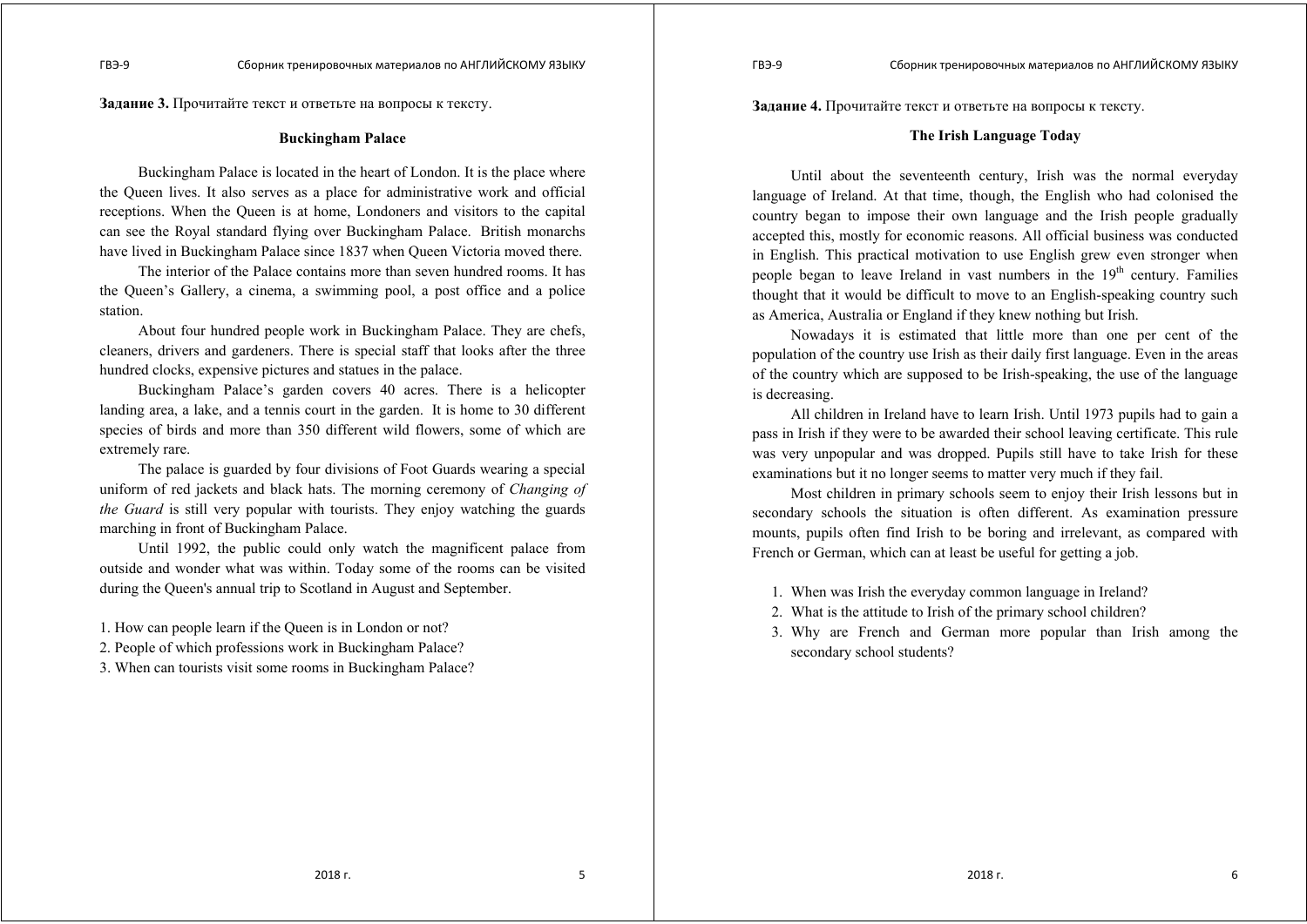**Задание 5.** Прочитайте текст <sup>и</sup> ответьте на вопросы <sup>к</sup> тексту.

#### **Jamie Oliver**

Jamie Oliver is a genius in the world of food and one of Britain's most famous cooks. His programmes are shown in over 100 countries including the USA, Australia, South Africa, Brazil, Japan and Iceland.

Jamie Oliver was born in 1975 in England. From an early age he got interested in food. His parents had a pub where he often helped them in the kitchen. At the age of eight Jamie cut vegetables like any other ordinary worker in the pub.

Jamie Oliver left school at 16 without any official certificate. He went to college to study economics and after that travelled to France. Jamie knew that in France cooking was a kind of art.

After returning from France, Jamie worked in a number of British restaurants. At that time there was a programme on the telly about the café where Jamie worked. TV producers were impressed by the young chef. The next day Jamie received calls from five different TV companies wishing to work with him. He soon became the best-liked celebrity chef on television.

However, Jamie devotes his time not only to cooking. He's a family man, with a wife and four children. He also works on a number of projects. For example, Jamie Oliver created the "Fifteen Foundation". Each year, fifteen young people are trained and taught to work in the restaurant business. He chooses youngsters from unhappy families. Some of them were in prison or took drugs. In this way Jamie Oliver tries to help them start a new life.

- 1. What did Jamie Oliver's parents do?
- 2. What did Jamie Oliver study in the college?
- 3. What is the purpose of the "Fifteen Foundation"?

**Задание 6.** Прочитайте текст <sup>и</sup> ответьте на вопросы <sup>к</sup> тексту.

#### **Blues**

Music can express different emotions: joy, happiness, love and, of course, sadness. Music with sad themes is often called the *blues*.

Blues music appeared in the United States after the Civil War (1861 – 1865). When black slaves were brought from Africa, they tried to keep their musical traditions. Blended with folk and popular music of white Americans, the African melodies developed into the *blues*.

The *blues* is believed to come from the Mississippi Delta. It was a rural area where the poorest black people lived. Their hard life conditions affected their music and songs. You can hear strong notes of sadness there.

Poverty, racism, and hard work encouraged many black people to look for a better life in the north. They started to move to big cities such as Chicago, St. Louis and Detroit. The music travelled with them.

Soon the music became popular with white people too. Now the blues is one of the most popular musical styles.

In 1978, *the Mississippi Delta Blues and Heritage Festival* was founded to celebrate and promote the blues. It is a famous festival with twenty thousand visitors and performances on several festival stages.

1. When and where did the *blues* appear?

- 2. Why is *blues* music so sad?
- 3. Is blues music popular in America nowadays? Why do you think so?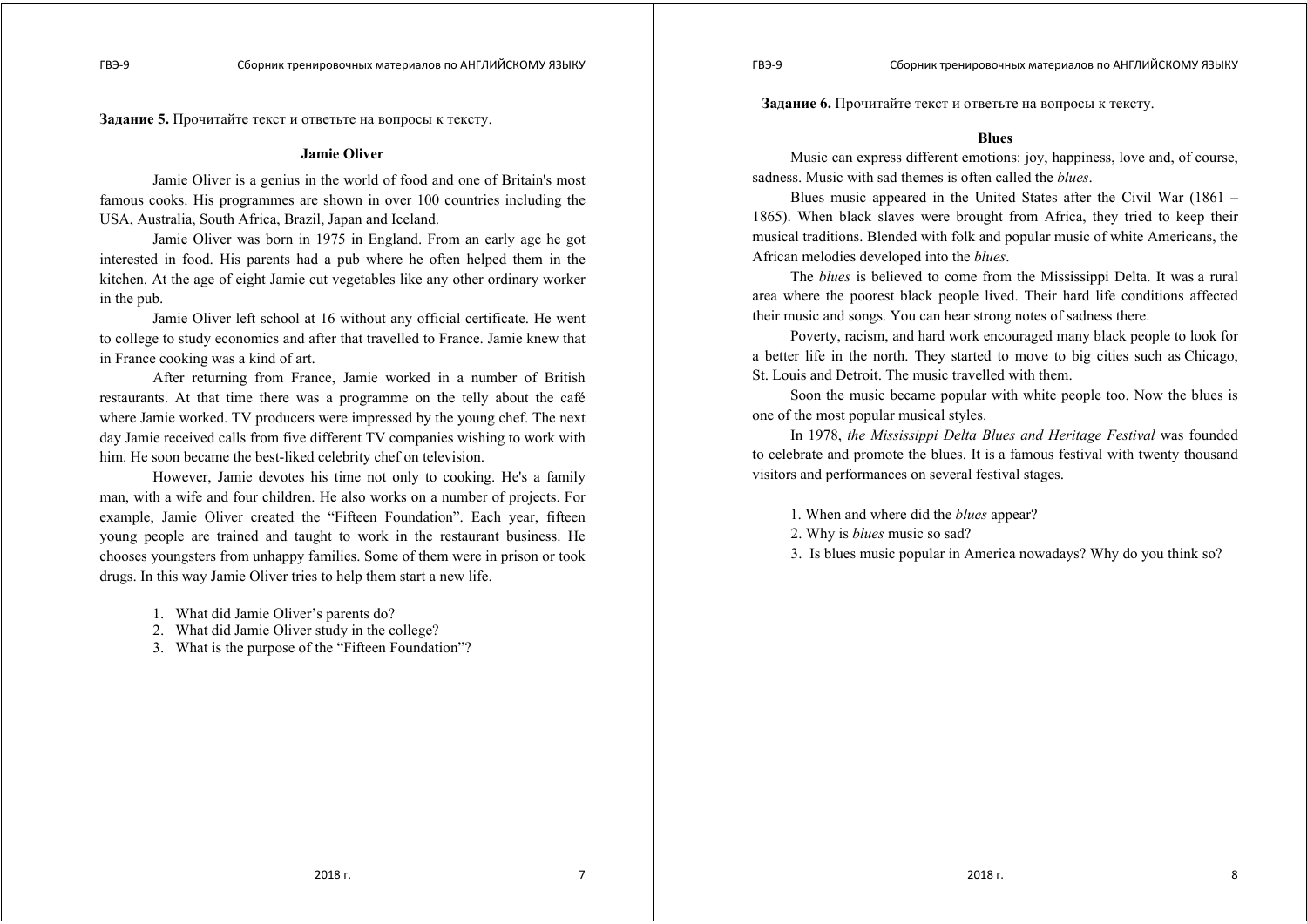**Задание 7.** Прочитайте текст <sup>и</sup> ответьте на вопросы <sup>к</sup> тексту.

## **Squirrel Population Explosion Strikes Japanese**

Squirrels dwelling in and around the forests of the capital city are destroying communication lines and threatening to invade Tokyo.

Japan has never been much of a squirrel haven. Squirrels aren't the fixture in parks that they are in many other countries and were seen more in zoos than anywhere else. But for reasons yet undetermined, the population of Formosan squirrels, imported to Japan from Taiwan before World War II, has tripled over the past 10 years. The squirrel population explosion has been the most striking in Kamakura and other areas near Tokyo.

Possibly the biggest victim so far has been a subsidiary of Japan's largest communications company, which expects to spend several million dollars this year to repair telephone cables damaged by squirrels in the greater Tokyo area. Farmers, priests and homeowners have a list of grievances, ranging from squirrels stealing fruit and offerings at Buddhist temples to their sneaking into homes and damaging the furniture.

But the squirrels have many friends. Tourists love watching the animals spring from tree to tree. And because the squirrels are luring tourists near stores and cafeterias, they have earned the support of shopkeepers. Ichiro Seki, who runs a snack shop at a Buddhist temple, held peanuts in his hands as squirrels clambered up his arms and legs for better access. "They are good for business", he said.

- 1. What problem do the squirrels present?
- 2. How did squirrels appear in Japan?
- 3. Why do squirrels have friends?

**Задание 8.** Прочитайте текст <sup>и</sup> ответьте на вопросы <sup>к</sup> тексту.

### **Double-deckers**

ГВЭ-9 Сборник тренировочных материалов по АНГЛИЙСКОМУ ЯЗЫКУ

Big red double-decker buses are recognised all over the world. People know them as symbols of London but you can see these buses anywhere in the world. Visitors climb into London buses to go and see Niagara Falls. London buses can be seen driving round Europe to advertise big department stores, or British events. They don't need to have the words "London Transport" on the side of them: they can be instantly recognised by millions of people!

 Today, every day, thousands of tourists and Londoners use the big red buses to move - often slowly - around town. A one-day London bus pass can be used on all regular bus routes. It is very convenient and it offers a wonderful opportunity to see the capital city.

The idea of the 'double decker' is actually much older than the motor bus. It comes from the age of horse-drawn transport. In those times, some passengers sat inside, and the others travelled on the roof.

The first horse-drawn buses in London had steps at the back, so that people could climb up onto the roof. There was no protection for the people travelling on top. If it rained, they got wet, and there was also some risk of falling down. Nowadays double-deckers trips are much more comfortable and enjoyable.

- 1. Where can people see big red double-decker buses?
- 2. Why is the London red double-decker so popular with tourists?
- 3. Why was it uncomfortable to travel on top of a double-decker bus in the past?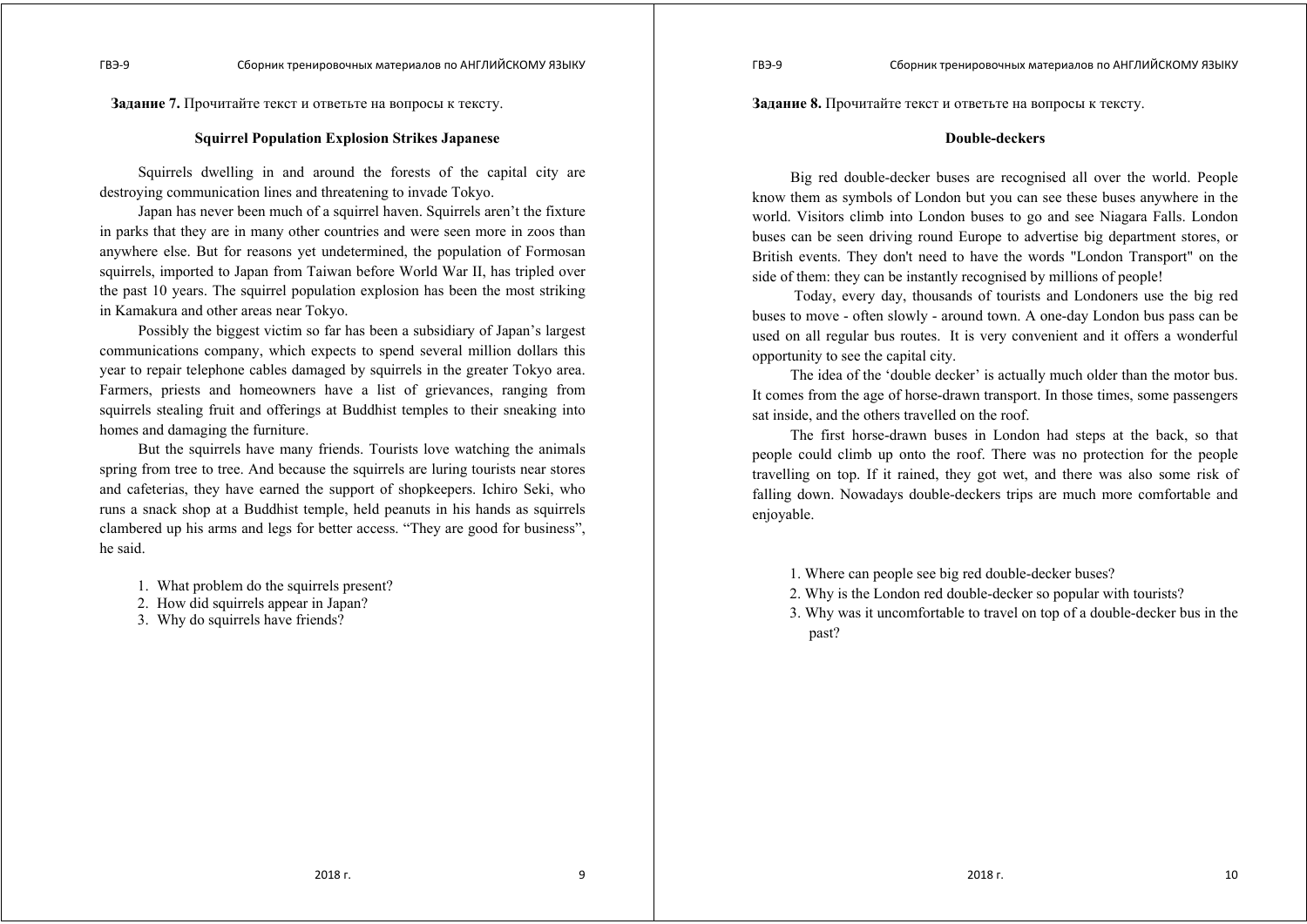**Задание 9.** Прочитайте текст <sup>и</sup> ответьте на вопросы <sup>к</sup> тексту.

#### **Schools to give advice on use of mobiles**

English, maths and science will soon be joined by lessons in how to use mobile phones following the Christmas boom in phone ownership among children.

Brian Fallon, a senior Edinburgh councillor, said: "We are the first council to consider a precautionary policy on mobile phones, not only for school staff but for students as well.

Mr Fallon added: "We will advise them to, where possible, use a land line. If that's not possible, use an earpiece and carry your mobile in a plastic bag or handbag because, if there was to be a harmful effect from radiation levels, it would be worse if the phone is next to the body. We are not encouraging young people to use mobile phones and they are certainly banned in the classroom, but you would have to be burying your head in the sand if you weren't to recognise young people have mobile phones in growing numbers."

Edinburgh's education committee will shortly consider the proposal and decide what information should be given to schools.

David Hart, the general secretary of the National Association of Head Teachers, said that he accepted parents' concern for their children, especially daughters, to carry mobile phones to school for safety reasons, but that it was unacceptable for phones to be switched on during lessons.

- 1. Why do the school authorities advise to carry mobiles in plastic bags?
- 2. What is said about using the mobiles in the classroom?
- 3. Why are the parents concerned for their children to carry mobiles to school?

**Задание 10.** Прочитайте текст <sup>и</sup> ответьте на вопросы <sup>к</sup> тексту.

## **The Training of A Knight**

In medieval England if a boy wanted to be a knight – and what a boy  $di<sub>dr</sub> + h<sub>g</sub>$  he had to begin at about the age of seven. Usually he was taken from his home and sent to school at the castle of one of the great barons. At first he was given over to the women who taught him table manners and how to behave in the house.

These young boys were called *pages* and as they grew older they had an increasing list of duties to perform. They waited on the ladies. They began to learn the endless list of terms applied to hunting, to falconry, to serving a table. They might be taught to read and write by a priest, who also taught them religion. And always, they had the idea drilled into them that some day they would be knights.

When the pages reached the age of fourteen, they could hope to pass over to this high position themselves. From the time a boy graduated from pagehood until he won his golden spurs, he was an *esquire* and spent most of his time practicing with weapons. He was assigned to the personal service of his lord, or of some other knight. He carried the knight's heavy shield for him on journeys. He attended to the knight and armed him for a tournament or battle. He kept his weapons in good condition, and got him out of danger if he were wounded. And all the time, of course, he was supposed to be learning the principles of chivalry from his master – courage, honor, faith, devotion to duty – and the use of arms.

- 1. When did the training of a knight begin?
- 2. What were the pages taught?
- 3. What did the esquires learn from their masters?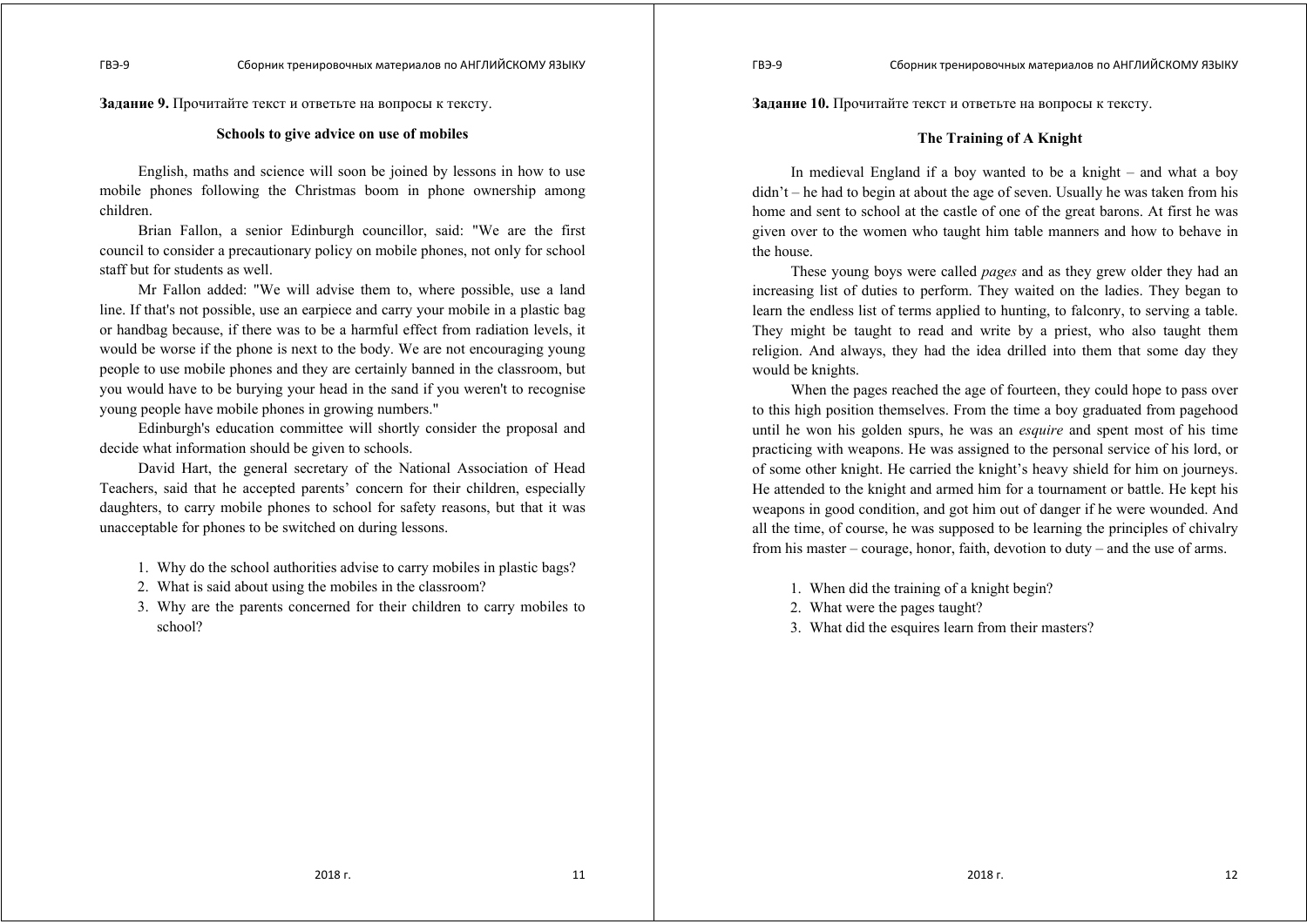**Задание 11.** Прочитайте текст <sup>и</sup> ответьте на вопросы <sup>к</sup> тексту.

## **The London Marathon**

London hosts many different events every year. But the London Marathon, one of the biggest marathons in the world, is a very special event. Its aim is to raise money for charity.

The London Marathon is usually held in April and attracts over 46,500 participants every year. They run a traditional distance of 42.195 km. The route is mostly flat and the runners pass many famous London sights on their route: Tower Bridge, the Tower of London, the London Eye, and the Houses of Parliament.

The London Marathon was first arranged in 1981, when a former Olympic champion, Chris Brasher, wrote an article for the newspaper. He asked whether London could stage an event, similar to the New York Marathon, to bring people together. The first London Marathon took place in March the same year and it was run by only 6,500 people, mainly beginners.

The Marathon races are held in three different categories: the Mass Race, the Elite Women's Race, and the Wheelchair Race (a race for people in wheelchairs). Thousands of spectators encourage the runners on their way.

Since the London Marathon began, there are several runners who have participated in in it each year. All of them have always managed to reach the finish line. These men are known as 'The Ever Presents' and at present there are 24 of them. The oldest runner of this group is 80-year-old Reg Burbidge, and the youngest is Chris Finill, who is 48.

The London Marathon is a world famous event. It is shown on television in over 150 countries.

1) What is the London Marathon famous for?

2) When was the first London Marathon held?

3) Who is called 'The Ever Presents'?

**Задание 12.** Прочитайте текст <sup>и</sup> ответьте на вопросы <sup>к</sup> тексту.

#### **Jeans**

Jeans were the classic clothes of the American West. In 1853, a young tailor from Germany, called Levi Strauss, began working in San Francisco. Levi sold thick canvas to miners; the miners used the canvas to make tents.

One day, a miner told Levi that he could not find trousers that were strong enough for work in the gold mines. Levi decided to make some trousers out of canvas. However, the canvas was rather heavy and stiff. Soon Levi found an alternative – a heavy textile from France. Americans called this 'denim'.

Denim was a bit lighter than canvas, but it was very strong; it was ideal for miners.

However, the original denim was almost white. The miners did not like the colour – it was very impractical. Their denim trousers got dirty as soon as they began working.

Because of this, Levi Strauss decided to use coloured denim, and he chose dark blue. In 1873, he began to make denim trousers with metal rivets<sup>1</sup> to make them stronger. This was a radical new idea: 'Blue jeans' had arrived!

Levi's jeans became very popular and sold very well. Miners liked them, but so did cowboys and other working men. Soon blue jeans became the classic American working trousers.

Today there are hundreds of different brands of jeans. Many top fashion brands, like *Armani* or *Benetton*, make their own blue jeans. But for real authentic jeans, 'Levi's' are still the most popular brand.

1) Why didn't the miners like Levi's trousers made from canvas?

2) When did blue jeans appear?

3) Why did blue jeans become popular with working people?

 $<sup>1</sup>$  rivets - заклепки</sup>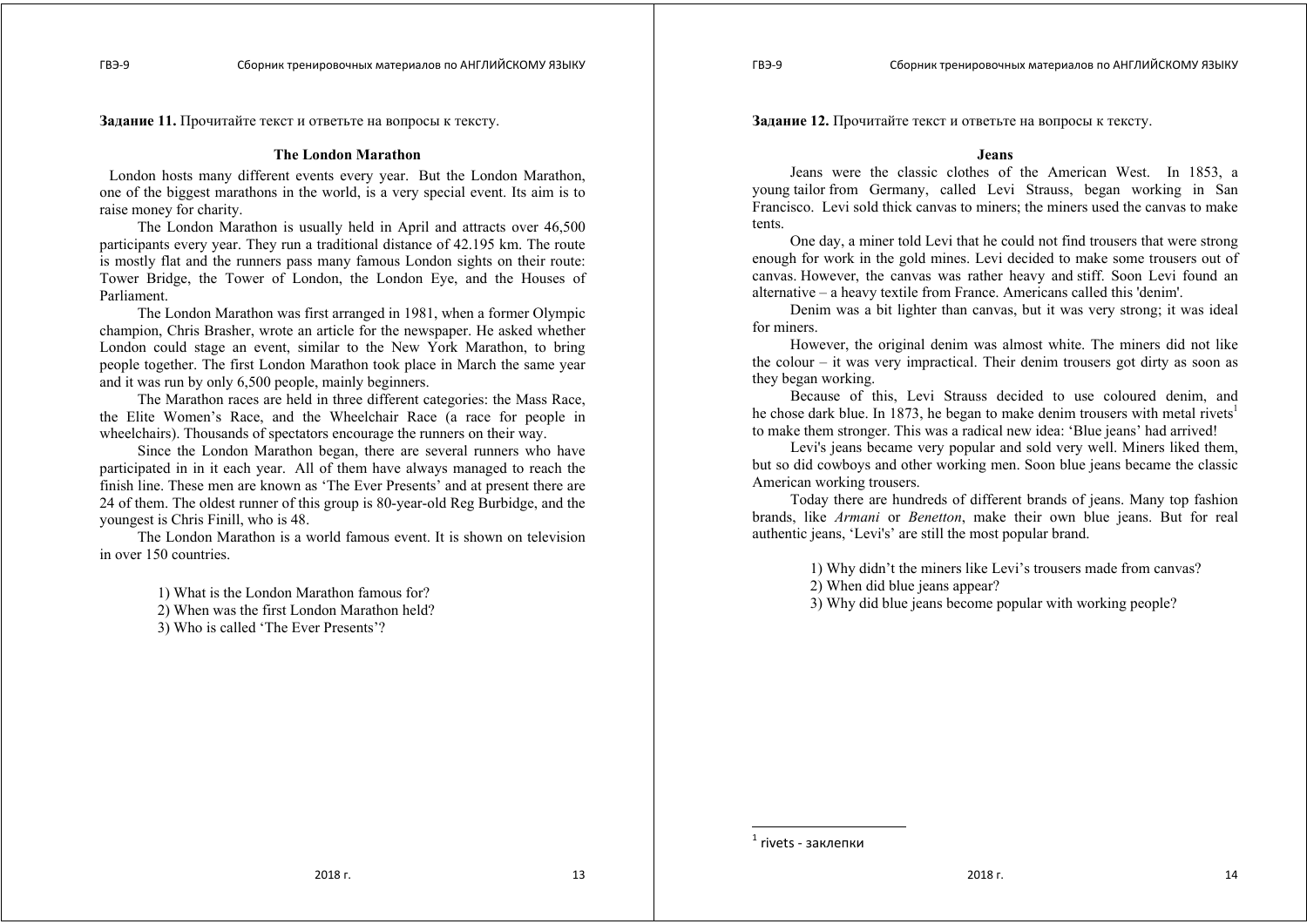**Задание 13.** Прочитайте текст <sup>и</sup> ответьте на вопросы <sup>к</sup> тексту.

## **The Map of the Underground**

Unlike many other capital cities in the world, London grew in its own way. The love of Londoners for traditional two-storied houses made the city grow wider instead of higher. There are few skyscrapers in the city. The big size of the city, however, needed an efficient traffic system that was able to link the centre with the distant residential districts.

The London Underground, or *the Tube*, helped to solve the problem of transportation. Its eleven lines cover more than four hundred kilometers. They link more than two hundred and seventy stations. An average Londoner spends about twelve days a year travelling by the Underground.

Since 1863, when the first section of the London Underground started working, there had been many attempts to show its structure on paper. But all the attempts failed for different reasons. At the beginning of the  $20<sup>th</sup>$  century, mapping the Underground network was still a problem. In 1931 Harry Beck, a young engineer, suggested a map that displayed all the lines and stations but ignored the distances. Beck's map looked like an electrical diagram because of the lines that went horizontally, diagonally or at different angles. Each line had a different colour. The map clearly explained how to get to the station you needed and where to change lines. Londoners and visitors to the capital liked the design and found it very useful. The Underground maps we use now are made according to the same idea of coloured lines.

1) Why did Londoners have transportation problems before they got *the Tube*?

2) What did Harry Beck's map look like?

3) Why did Harry Beck's map become so popular?

**Задание 14.** Прочитайте текст <sup>и</sup> ответьте на вопросы <sup>к</sup> тексту.

#### **The Proms**

The Proms is a summer season of daily classical music concerts and other events in London. The season lasts seven weeks and there are concerts every night. Most of the concerts are performed at the Royal Albert Hall. Nowadays it is the biggest classical music festival in the world.

The famous festival started more than a hundred years ago. Robert Newman, the manager of the Queen's Hall in London, met a talented young musician and conductor Henry Wood. They decided to organize a series of summer concerts. They hoped that these concerts would educate people about classical music and hopefully make this kind of music more popular. The concerts would begin with easy pieces of music and gradually introduce more challenging compositions. And so the first of the Proms was performed on August 10, 1895. These concerts also went under the name of *Mr Robert Newman's Promenade Concerts*.

The original concerts lasted for three hours and were a mix of classical music in the first half and pieces from popular operas in the second. They were called *Promenade concerts* because a large part of the audience area had no seats and people had to stand during the performances. This is still true at the Proms concerts in London today. During the original Proms the spectators could smoke, eat and drink, as Newman and Wood wanted to keep the atmosphere as informal as possible.

Nowadays the Proms are still very popular. A lot of people visit it every year. The most famous is *the Last Night of the Proms*. The orchestra plays popular tunes and the people sing along.

1) What is the Proms?

2) Why did Robert Newman and Henry Wood decide to organize the Proms?

3) Why were the original concerts called *Promenade concerts*?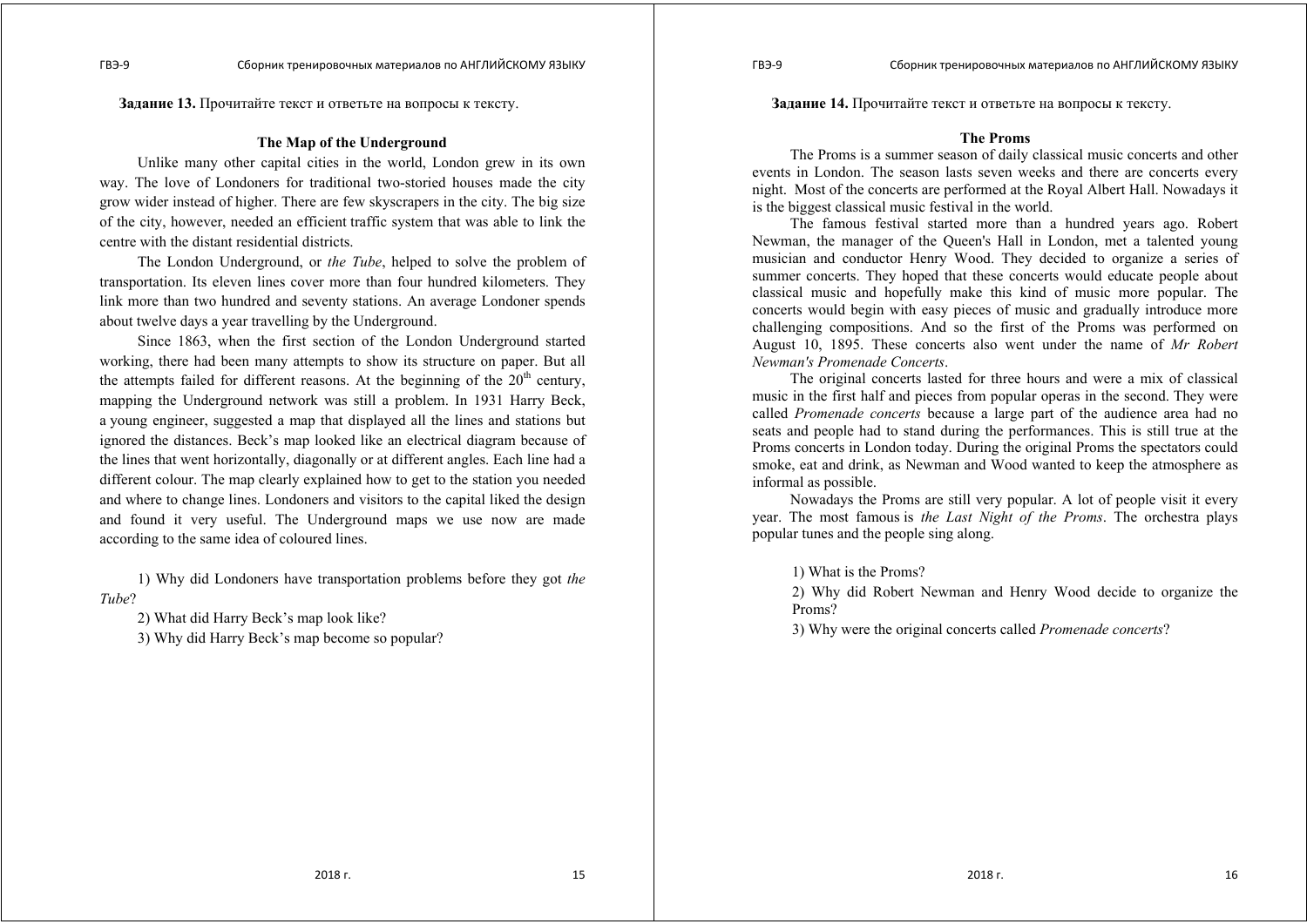## **РАЗДЕЛ 1.2**

#### **Тренировочные задания по говорению**

#### **Задание 1**

Give a talk about **foreign languages** (9–10 sentences).

# **Remember to say:**

1) why foreign languages are important in modern society;

2) what you do to speak English fluently;

3) what you use English out of the classroom for.

You have to talk **continuously**.

## **Задание 2**

Give a talk about **pets.**  $(9-10$  sentences)

**Remember to say:**

1) why people keep pets;

2) what pet is the easiest to keep and why;

3) what pet you would like to have if you could choose any, and why. You have to talk **continuously**.

## **Задание 3**

Give a talk about **school holidays.** (9–10 sentences) **Remember to say:** 

1) what your favourite school holidays are;

2) which you prefer: to spend holidays in the city or in the country, and why;

3) what holidays you would like to make longer and why.

You have to talk **continuously**.

## **Задание 4**

Give a talk about **TV**. (9–10 sentences)

**Remember to say:** 

1) how TV can help students in their studies;

2) what your favourite programme is, why;

3) whether teenagers prefer TV or the Internet, why.

You have to talk **continuously**.

## **Задание 5**

Give a talk about **books**. (9–10 sentences) **Remember to say:** 1) why people read books nowadays; 2) what kinds of books are popular with Russian teenagers; 3) what book is your favourite and why. You have to talk **continuously**.

2018 г. 17

#### ГВЭ-9 Сборник тренировочных материалов по АНГЛИЙСКОМУ ЯЗЫКУ

#### **Задание 6**

Give a talk about **the Internet**. (9–10 sentences) **Remember to say:** 1) what people use the Internet for; 2) how the Internet can help students to improve their English; 3) whether the Internet can be dangerous, why. You have to talk **continuously**.

## **Задание 7**

Give a talk about **the place where you live**. (9–10 sentences) **Remember to say:** 1) what you know about the history of your hometown; 2) what your home town looks like; 3) whether you have some favourite places in your home town, what they are. You have to talk **continuously**.

## **Задание 8**

Give a talk about **learning English.** (9–10 sentences) **Remember to say:**  1) how long you have been learning English; 2) what you do to improve your English; 3) how many languages you would like to speak. You have to talk **continuously**.

## **Задание 9**

Give a talk about **your school.** (9–10 sentences) **Remember to say:** 1) what your school is like; 2) things you like most about your school; 3) things what you would like to change in your school. You have to talk **continuously**.

## **Задание 10**

Give a talk about **free time**. (9–10 sentences) **Remember to say:** 1) whether you weekdays busy, why; 2) what you enjoy doing in your free time; 3) what you would do if you had more free time; You have to talk **continuously**.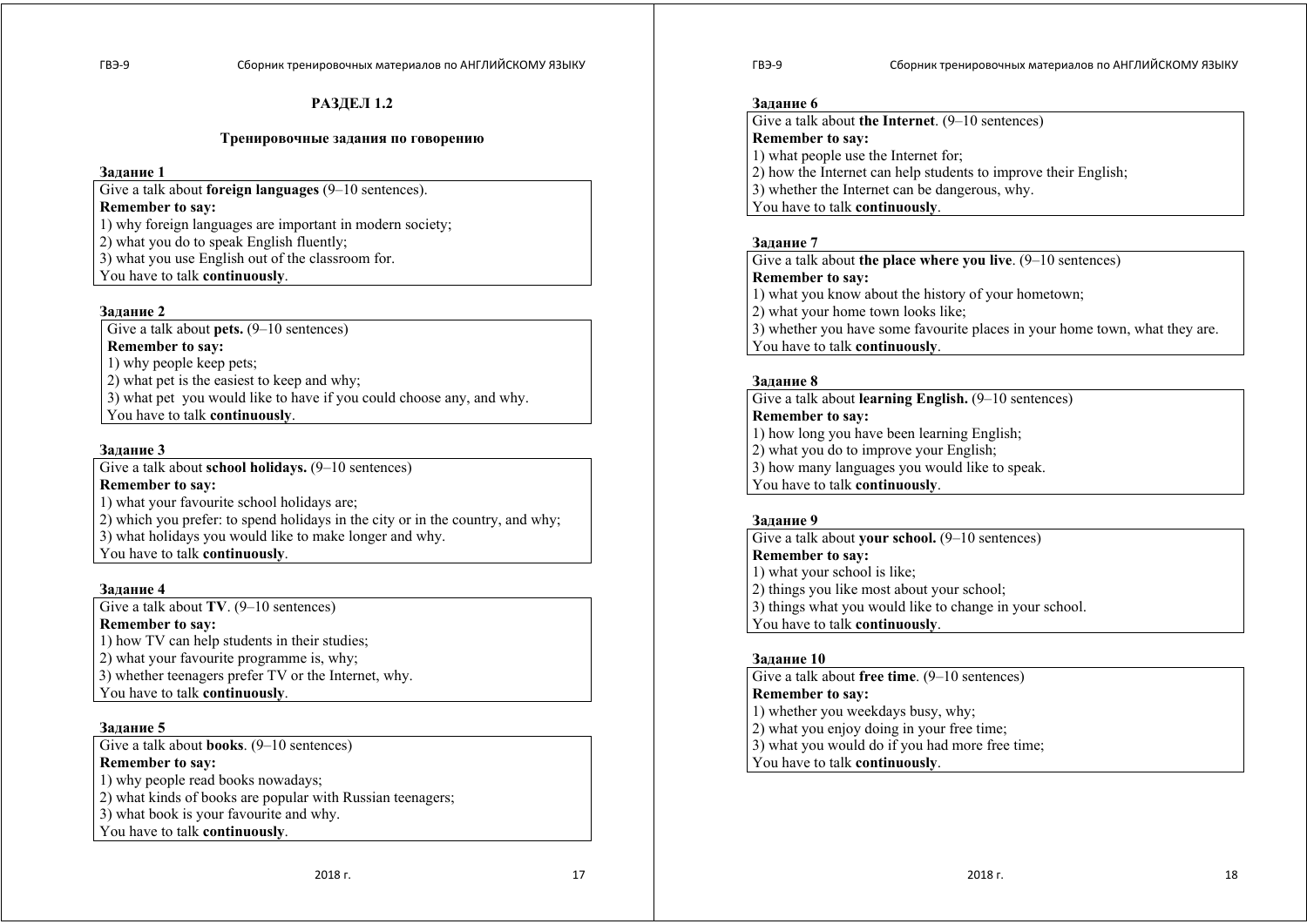#### **Задание 11**

Speak about **environmental problems** (9–10 sentences). **Remember to say:** 

1) what ecological problem you find most serious;

2) what people should do to improve the ecological situation and to save wildlife;

3) whether you really care about protecting the environment, and why / why not. You have to talk **continuously**.

## **Задание 12**

Give a talk about **music** (9–10 sentences**).** 

**Remember to say:**

1) what music you listen to;

2) when you usually listen to music;

3) what musical instrument you would like to play.

You have to talk **continuously**.

## **Задание 13**

Give a talk about **your weekdays** (9–10 sentences)**.** 

## **Remember to say:**

1) what your weekday is like;

2) what school subjects are your favourite:

3) what you like doing in your free time.

## You have to talk **continuously**.

## **Задание 14**

Give a talk about **smartphones** (9–10 sentences). Remember to say: 1) if you have one; 2) whether you consider them to be useful; 3) how they would develop; You have to talk **continuously**.

**Система оценивания ответов**

Ответ оценивается по пятибалльной шкале, принятой <sup>в</sup> РФ.

Общая экзаменационная отметка складывается из двух отметок за выполнение отдельных заданий <sup>и</sup> является их средним арифметическим, округляемым по общим правилам, т.<sup>е</sup>. 3,5 <sup>и</sup> выше дают 4 балла, 4, 5 <sup>и</sup> выше дают 5 баллов. При оценивании отдельных заданий рекомендуется руководствоваться приводимыми ниже шкалами, которые описывают наиболее типичные случаи.

## **Задание 1.**

| Отметка                             | Характеристика ответа                                     |
|-------------------------------------|-----------------------------------------------------------|
| $\langle \langle 5 \rangle \rangle$ | Учащийся понял основное содержание текста и ответил       |
|                                     | правильно и полно на все три вопроса                      |
| $\langle 4 \rangle$                 | Учащийся понял основное содержание текста и ответил       |
|                                     | правильно и полно на два вопроса. На один вопрос учащийся |
|                                     | не ответил                                                |
|                                     | Учащийся понял основное содержание текста и<br>дал        |
|                                     | правильные, но неполные ответы на три вопроса             |
| $\langle$ $\langle 3 \rangle$       | Учащийся понял основное содержание текста, но ответил     |
|                                     | правильно и полно только на один вопрос. На два остальных |
|                                     | вопроса учащийся не ответил или ответил неправильно       |
|                                     | Учащийся понял основное содержание текста, но дал         |
|                                     | неполные ответы на два вопроса. На один вопрос учащийся   |
|                                     | не ответил                                                |
| $\langle \langle 2 \rangle \rangle$ | Учащийся не понял основное содержание текста и не дал     |
|                                     | правильные ответы на вопросы                              |
|                                     | Учащийся понял отдельные детали и дал неполный ответ      |
|                                     | только на один вопрос                                     |

## **Задание 2.**

| Отметка                             | Характеристика ответа                                            |
|-------------------------------------|------------------------------------------------------------------|
| $\langle \langle 5 \rangle \rangle$ | Учащийся<br>строит монологическое высказывание<br>$\overline{B}$ |
|                                     | задачей,<br>коммуникативной<br>соответствии<br>$\mathbf{c}$      |
|                                     | сформулированной в задании: все аспекты раскрыты полно,          |
|                                     | точно и развёрнуто. Объём высказывания: 9-10 фраз.               |
|                                     | Высказывание логично и имеет завершённый характер;               |
|                                     | фразы,<br>вступительная и заключительная<br>имеются              |
|                                     | Средства логической связи<br>соответствующие теме.               |
|                                     | используются правильно.                                          |
|                                     | Используемые лексические<br>елиницы и<br>грамматические          |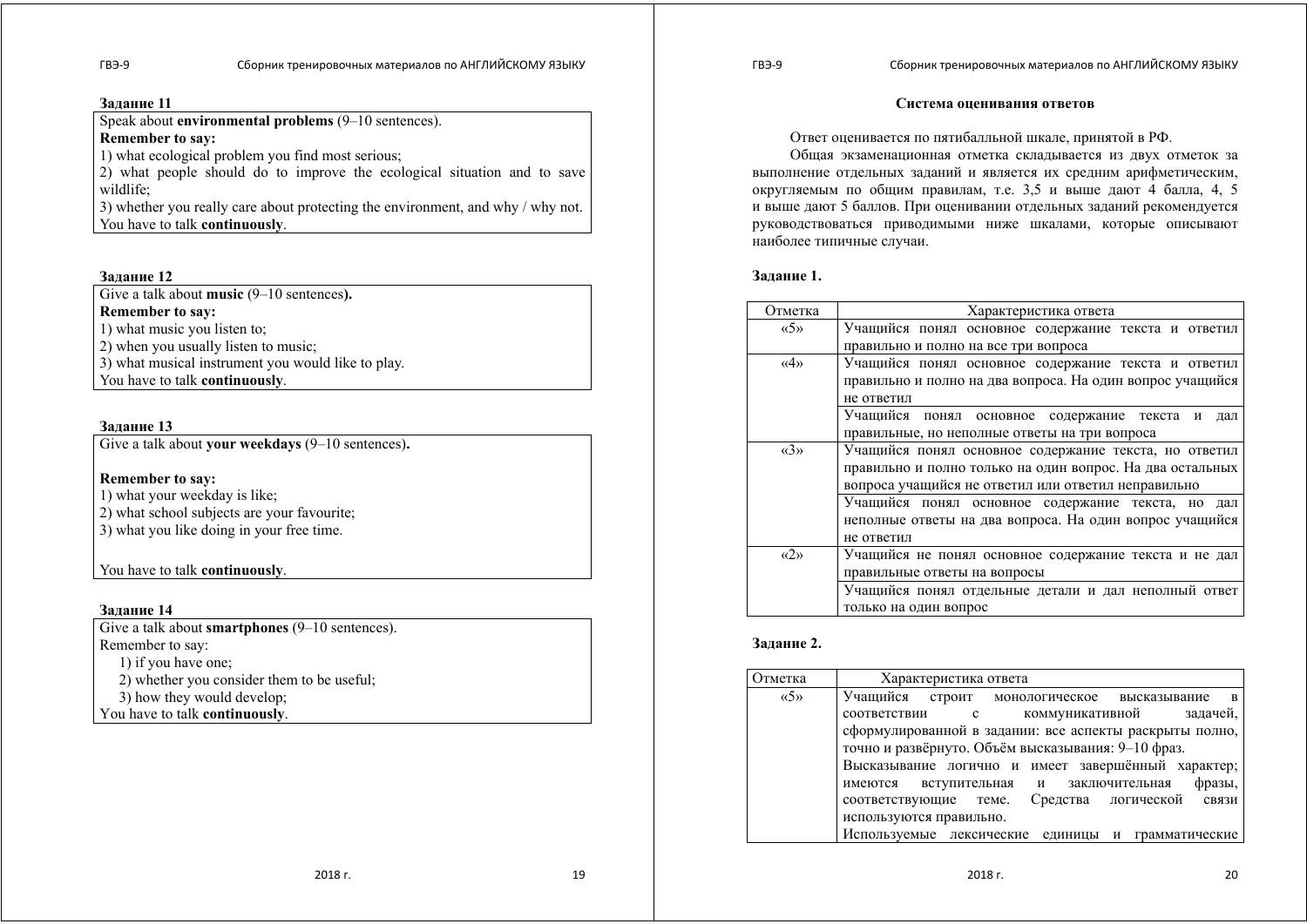| ГВЭ-9                                                                                     | Сборник тренировочных материалов по АНГЛИЙСКОМУ ЯЗЫКУ                                                                                                                                                                                                                                                                                                                                                                                                                                                                                                                                                                                                                                                                                                                                                                                                                                                                                                                                                                                                                                                                                                                                                                                                                                                                                                                                                   | ГВЭ-9               | Сборник тренировочных материалов по АНГЛИЙСКОМУ ЯЗЫКУ                                                                                                                                                                                                                                                                                                                                                                                                                                                                                                                                                                                                                                                                                                                                                                                                                                                                                                                                                                                                                                                                                                                                                                                                                                                                                                                                                                                                                                                                                                                                              |
|-------------------------------------------------------------------------------------------|---------------------------------------------------------------------------------------------------------------------------------------------------------------------------------------------------------------------------------------------------------------------------------------------------------------------------------------------------------------------------------------------------------------------------------------------------------------------------------------------------------------------------------------------------------------------------------------------------------------------------------------------------------------------------------------------------------------------------------------------------------------------------------------------------------------------------------------------------------------------------------------------------------------------------------------------------------------------------------------------------------------------------------------------------------------------------------------------------------------------------------------------------------------------------------------------------------------------------------------------------------------------------------------------------------------------------------------------------------------------------------------------------------|---------------------|----------------------------------------------------------------------------------------------------------------------------------------------------------------------------------------------------------------------------------------------------------------------------------------------------------------------------------------------------------------------------------------------------------------------------------------------------------------------------------------------------------------------------------------------------------------------------------------------------------------------------------------------------------------------------------------------------------------------------------------------------------------------------------------------------------------------------------------------------------------------------------------------------------------------------------------------------------------------------------------------------------------------------------------------------------------------------------------------------------------------------------------------------------------------------------------------------------------------------------------------------------------------------------------------------------------------------------------------------------------------------------------------------------------------------------------------------------------------------------------------------------------------------------------------------------------------------------------------------|
| грамматических ошибок                                                                     | структуры соответствуют поставленной коммуникативной<br>задаче. Допускается не более четырёх негрубых лексико-<br>Речь учащегося понятна. Допускается не более трёх<br>негрубых фонетических ошибок                                                                                                                                                                                                                                                                                                                                                                                                                                                                                                                                                                                                                                                                                                                                                                                                                                                                                                                                                                                                                                                                                                                                                                                                     | $\langle 3 \rangle$ | Учащийся строит монологическое<br>высказывание в<br>соответствии<br>коммуникативной<br>$\mathbf c$<br>задачей,<br>сформулированной в задании, НО<br>• один аспект не раскрыт;                                                                                                                                                                                                                                                                                                                                                                                                                                                                                                                                                                                                                                                                                                                                                                                                                                                                                                                                                                                                                                                                                                                                                                                                                                                                                                                                                                                                                      |
| $\langle 4 \rangle$<br>соответствии<br>грамматических ошибок.<br>Учашийся<br>соответствии | Учащийся строит монологическое<br>высказывание<br>коммуникативной<br>$\mathbf c$<br>задачей,<br>сформулированной в задании, НО один из аспектов раскрыт<br>неполно. Объём высказывания: 9-10 фраз.<br>Высказывание логично и имеет завершённый характер,<br>имеются вступительная и заключительная фразы. Средства<br>логической связи используются правильно.<br>Используемые лексические единицы и грамматические<br>структуры соответствуют поставленной коммуникативной<br>задаче. Допускается не более четырёх негрубых лексико-<br>Речь учащегося понятна. Допускается не более трёх<br>негрубых фонетических ошибок<br>строит<br>монологическое<br>высказывание<br>коммуникативной<br>задачей,<br>$\mathbf{c}$<br>сформулированной в задании: все аспекты раскрыты полно,<br>точно и развёрнуто. Объём высказывания: 7-8 фраз.<br>Высказывание в основном логично, но отсутствует<br>вступительная ИЛИ заключительная фраза. Имеются<br>нарушения в использовании средств логической связи.<br>Используемые лексические единицы и грамматические<br>структуры соответствуют поставленной коммуникативной<br>задаче. Но учащийся демонстрирует ограниченный<br>словарный запас, хотя лексика используется в основном<br>правильно. Допускается не более четырёх негрубых<br>лексико-грамматических ошибок.<br>Речь отвечающего понятна. Допускается не более трёх<br>негрубых фонетических ошибок | $\langle 2 \rangle$ | • ИЛИ все аспекты задания раскрыты неполно;<br>• ИЛИ два аспекта раскрыты не в полном объёме, третий<br>аспект дан полно и точно.<br>Объём высказывания: 5-6 фраз.<br>Высказывание в основном логично, но отсутствует<br>вступительная ИЛИ заключительная фраза. Имеются<br>нарушения в использовании средств логической связи.<br>Используемые лексические единицы и грамматические<br>соответствуют поставленной<br>структуры в целом<br>коммуникативной задаче. Но учащийся использует<br>ограниченный словарный запас. Допускается не более<br>четырёх негрубых лексико-грамматических ошибок.<br>Речь отвечающего в целом понятна, учащийся в основном<br>соблюдает интонационный рисунок. Допускается не более<br>четырёх негрубых фонетических ошибок<br>Учащийся строит монологическое<br>высказывание в<br>коммуникативной<br>соответствии<br>$\mathbf c$<br>задачей,<br>сформулированной в задании, НО один из аспектов раскрыт<br>неполно. Объём высказывания: 7-8 фраз.<br>Высказывание не всегда логично, имеются повторы,<br>отсутствует вступительная ИЛИ/И заключительная фраза.<br>Имеются нарушения в использовании средств логической<br>связи.<br>Используемые лексические единицы и грамматические<br>соответствуют<br>поставленной<br>структуры в целом<br>коммуникативной задаче. Допускается не более пяти<br>негрубых лексико-грамматических ошибок.<br>Речь учащегося в целом понятна, учащийся в основном<br>соблюдает интонационный рисунок. Допускается не более<br>четырёх негрубых фонетических ошибок<br>Учащийся не раскрывает двух аспектов, указанных в задании |
|                                                                                           |                                                                                                                                                                                                                                                                                                                                                                                                                                                                                                                                                                                                                                                                                                                                                                                                                                                                                                                                                                                                                                                                                                                                                                                                                                                                                                                                                                                                         |                     | Объём высказывания недостаточен для положительной<br>отметки (пять и менее фраз)<br>$\mathbf{H}$ and $\mathbf{H}$ and $\mathbf{H}$                                                                                                                                                                                                                                                                                                                                                                                                                                                                                                                                                                                                                                                                                                                                                                                                                                                                                                                                                                                                                                                                                                                                                                                                                                                                                                                                                                                                                                                                 |

Понимание высказывания затруднено из-за многочисленных лексико-грамматических ошибок (**шесть** <sup>и</sup> более негрубых лексико-грамматических ошибок ИЛИ более **трёх** грубых ошибок) <sup>и</sup> фонетических ошибок (**пять** <sup>и</sup> более)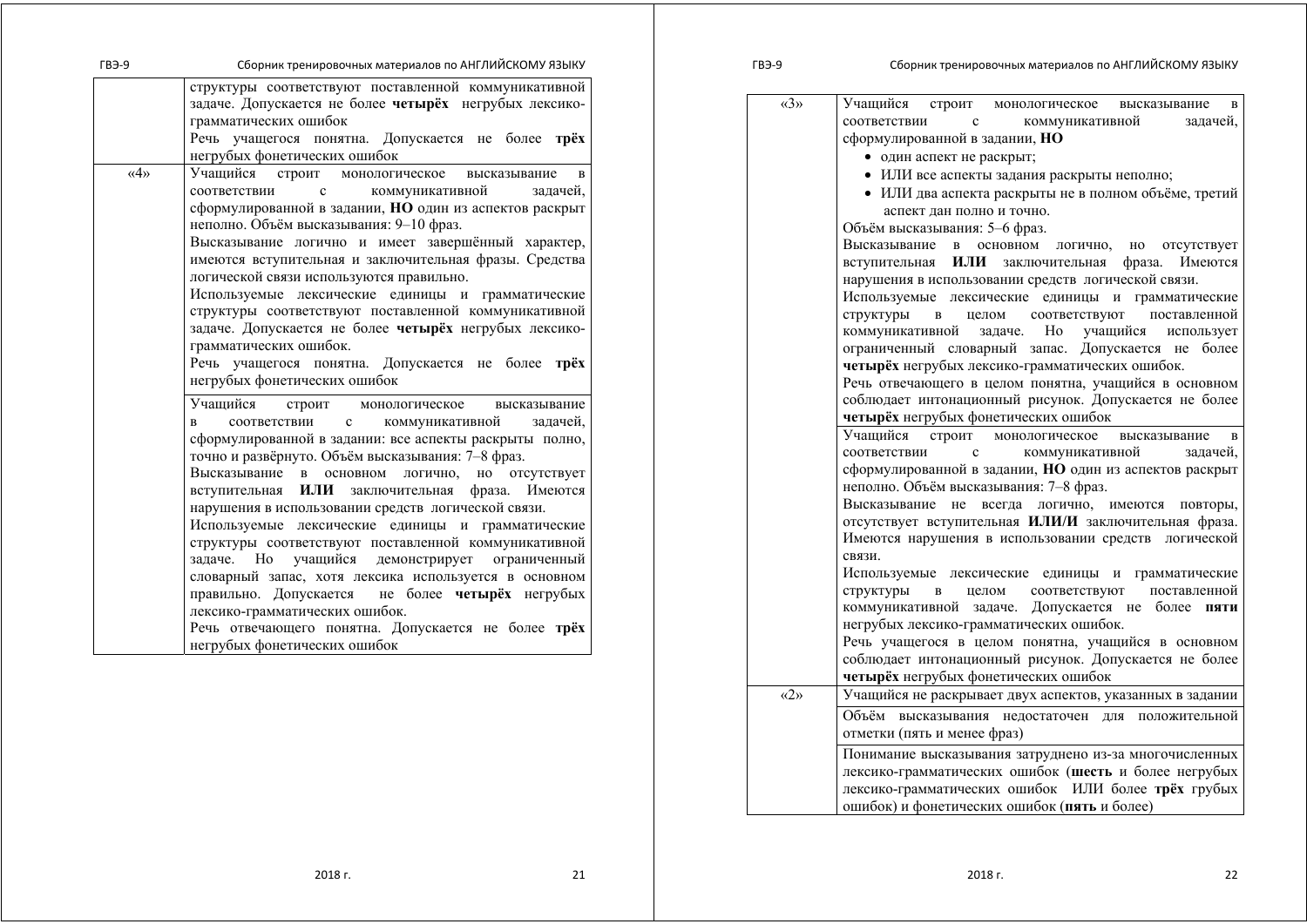# **ЧАСТЬ II ТРЕНИРОВОЧНЫЕ МАТЕРИАЛЫ ДЛЯ ПОДГОТОВКИ К ЭКЗАМЕНУ В ПИСЬМЕННОЙ ФОРМЕ**

## **РАЗДЕЛ 2.1 Тренировочные задания по чтению**

Прочитайте тексты <sup>и</sup> установите соответствие между текстами **А–G** <sup>и</sup> заголовками **1–8**. Запишите свои ответы <sup>в</sup> таблицу. Используйте каждую цифру **только один раз**. В задании есть **один лишний заголовок**.

- **1. Local legends 5. Protection of the ecosystem**
	-
- **2. Special in many ways 6. Extinct species**
- **3. Tourist аttraction 7. Scientific expeditions**
- 
- 
- 
- **4. Diverse wildlife 8. Harsh climate**
- **A.** The world's deepest lake, Baikal, is in Siberia. It is also the largest freshwater lake in Eurasia and the oldest lake on Earth. At least 1,500 unique species live there – they cannot be found anywhere else on the planet! The water in the lake is so clear that if you drop a coin, it can be clearly seen a hundred feet below the water.
- **B.** People who live in the Baikal region believe that it's a unique and mysterious place. According to them, the water from Baikal can cure different illnesses, gives you strength and clears your mind. They also say that the lake was formed millions of years ago when a huge, hot rock fell to earth. It melted the ice around and that was how Baikal appeared. The story about the meteorite has, however, never been proved by scientists.
- **C.** The lake has also become famous for its unique fish and birds that are not found in other waters. The lake is home to more than 1000 animal species. Among them there are the world's only freshwater seals. There's no evidence of how the seals got to the lake but they obviously enjoy their life there. Huge brown bears often come to the lake out of the forest to hunt and fish.

- **D.** Though Baikal is located in a very remote place, and is difficult to reach in autumn and winter, it attracts thousands of visitors every year. A chance to see this unique place is worth the long journey! On the banks of Baikal you can stay in a modern, comfortable hotel, take part in hiking tours and enjoy the untouched natural beauty. People who visit Baikal once want to return to the place again and again.
- **E.** However, the growing popularity of the lake and the industrial development of the region have caused ecological problems. The safety of this unique natural ecosystem has been discussed at an international level. Now Lake Baikal is on the list of heritage sites protected by UNESCO. A federal state law about the conservation of the lake was also supported in Russia.
- **F.** The lake attracts not only tourists but also many wildlife researchers, biologists and even archaeologists. The world famous explorer and scientist, Jacques Cousteau, and his team spent lots of time studying the deep waters of Baikal. They also shot a film about their research that was broadcast by major TV channels all over the world.
- **G.** Everyone considers the Siberian climate very severe, which is perfectly true for the Baikal region. The winters there are really freezing: the average temperature is as low as 25 degrees Celsius. Due to its location in the middle of the continent, the place is characterised by a sharp contrast between winter and summer temperatures. The summers are generally cool, with a few hot days. The sun shines brightly above the lake till late autumn.

| екст      |  |  |  |  |
|-----------|--|--|--|--|
| Заголовок |  |  |  |  |
|           |  |  |  |  |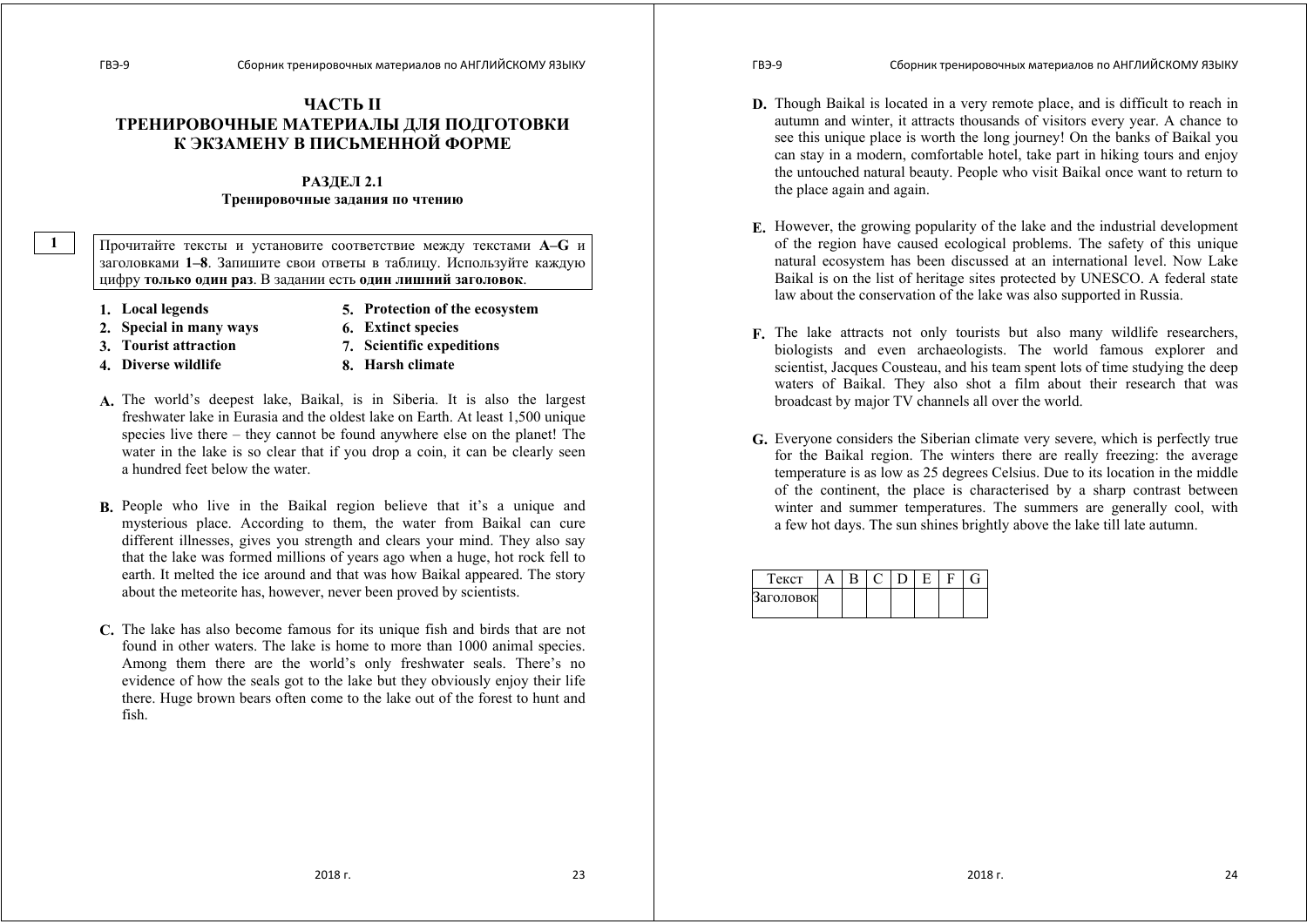Прочитайте тексты <sup>и</sup> установите соответствие между текстами **А–G** <sup>и</sup> заголовками **1–8**. Запишите свои ответы <sup>в</sup> таблицу. Используйте каждую цифру **только один раз**. В задании есть **один лишний заголовок**.

- 
- **1. The dark bird of evil 5. The guardians of the country**
- **2. A prominent literary character 6. Smart and cunning**

- 
- **3. Fun lovers 7. Born to be free**
- **4. Alike but different 8. Favourite diet**
- 
- **A.** For intelligence, ravens rate up with chimpanzees and dolphins. These birds have the largest brain of any bird species. Ravens can push rocks on people to keep them from climbing to their nests and play dead to scare other ravens away from a delicious meal. If a raven knows another raven is watching, it hides its food. It pretends to put the food in one place but hides it in another.
- **B.** It's amazing to watch ravens sliding on snow-covered roofs. For entertainment, they also roll down snowy hills. Ravens often play keep-away with other animals like wolves, foxes and dogs. They even make toys – a rare animal behaviour – from sticks, pine cones, golf balls, or rocks, to play with each other or by themselves. When they feel bored, they mock other creatures and find it very amusing.
- **C.** According to surveys, the ravens are one of the main reasons why tourists come to see the Tower of London. Nobody knows when the ravens first appeared there but there is a belief that at least six ravens must always remain on the territory of the Tower. Otherwise, the British Monarchy may fall. To prevent the birds from flying away their wings are clipped every three weeks.
- **D.** In the past, in some cultures, people were truly afraid of these dark birds. In Germany, ravens were considered to be the incarnation of criminals' souls or sometimes Satan himself. In Sweden, ravens were thought to be the souls of murdered people. And in Denmark, people believed that it was dangerous to look at ravens because you could turn into a raven yourself.
- ГВЭ-9 Сборник тренировочных материалов по АНГЛИЙСКОМУ ЯЗЫКУ
- **E.** Sometimes people find injured ravens and take them home but keeping a raven as a pet is really difficult. These birds require a lot of care, a lot of freedom, and a lot of time. Ravens are wild creatures, and are not pets in the same way as cats and dogs are. If the bird is strong and healthy, it is unfair and cruel to keep it in captivity. In some countries it's even illegal. So if you really love and admire these birds, enjoy them from a distance!
- **F.** Crows and ravens are often confused with each other because they are both black birds. Even people who are well aware of the differences between the two birds can get confused. You can tell them apart by their voice and differences in their behaviour. Ravens are larger than crows, with thicker beaks, and longer tails. Ravens have a deeper voice than crows.
- **G.** Many poets and writers wrote about ravens in their works. Shakespeare refers to the raven more often than to any other bird. The raven *Grip* plays an important part in Charles Dickens' book *Barnaby Rudge*. Edgar Allan Poe presents the raven as a mystical messenger in his poem *The Raven*. The wise and sensible raven is also a popular figure in fairy tales.

| екст      |  |  |  |  |
|-----------|--|--|--|--|
| Заголовок |  |  |  |  |
|           |  |  |  |  |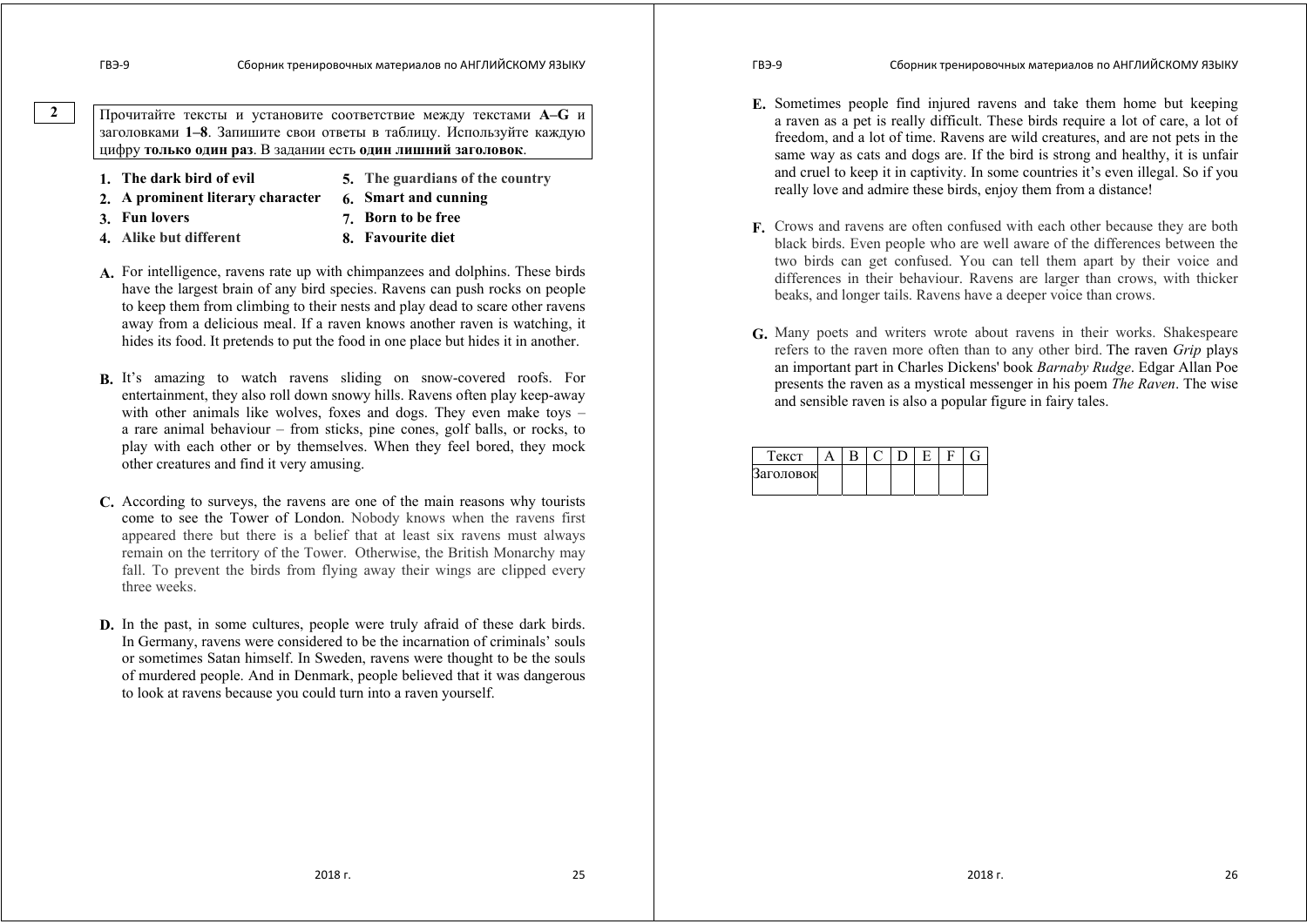Прочитайте тексты <sup>и</sup> установите соответствие между текстами **А–G** <sup>и</sup> заголовками **1–8**. Запишите свои ответы <sup>в</sup> таблицу. Используйте каждую цифру **только один раз**. В задании есть **один лишний заголовок**.

- 
- **1. Capital experts 5. An easy way to pay for the trip**
- **2. A place to see history 6. A healthy form of transport**
- **3. Popular tourist routes 7. A contrast to the dark city**
- 
- **4. Named after its form 8. Why driving on the other side**
- **A.** The London Underground is the quickest and easiest way of getting around the city. Today it is as important a landmark of the capital as Big Ben or the London Eye. The underground is often called *the Tube* because of its shape: tube shaped tunnels, stations and trains. *The Tube* became an official name for the first time in the early 1900s, after the Central London Railway (now the Central Line) was named the *Twopenny Tube*.
- **B.** In 1956 the red London double-decker bus appeared on the London streets for the first time. At that time, the London buildings had gone black because of smoke from the coal used for heating. What's more, due to the local climate and lack of wind, there was always fog in the city. Under such gloomy circumstances, the bright-red London double-decker bus became a sensation! In the past 50 years, the red double-decker has become an icon of London.
- **C.** Oyster is an electronic smart card ticket. Regardless of whether you live in London, or you are a tourist, a day trip visitor, or a regular visitor to the capital, the Oyster Card is definitely the easiest way to travel around the London Transport system. Simply touch the card on the yellow reader to get through the Tube gates or board other London public transport. The card doesn't even need to be removed from your purse or wallet to work.
- **D.** The London Transport Museum is worth visiting. Entrance is not free but the price of £15 for a year pass is more than reasonable. The exhibitions displayed in the museum present London transport in its historical context. There are more than 80 vehicles, including a red London bus and the world's first Underground train. The galleries are full of interactive exhibits for young people to play on – including real buses and trains!

ГВЭ-9 Сборник тренировочных материалов по АНГЛИЙСКОМУ ЯЗЫКУ

- **E.** In London there are around 23 000 taxis. The taxi drivers know every corner of London because all of them have to take an exam, called *the Knowledge.*  This exam supposes that the candidate driver can recognize most of the 20 000 London streets and knows how to choose the shortest route between two points. Each taxi driver should also know all the parks, cinemas, theaters and museums in the city.
- **F.** Over the last few years, cycling around London has been getting more and more popular. The reasons are obvious – there is no 'carbon waste' and it prevents obesity and heart disease. For tourists, it is often also the quickest and the easiest way to see London, with the bonus of getting some exercise. The casual user hires a bike at one of the numerous bike stations, rides it where they want and then returns it to any of the docking stations.
- **G.** If you've ever been to Britain, one of the first things you will have noticed is that the British drive on the wrong side of the road. They drive on the left! The reason for this goes back to the days when people travelled on horses. Most people are right-handed and the left is the natural side to ride on if you are on horseback – you need your right hand to hold a sword in case of any trouble.

| екст      |  |  |  |  |
|-----------|--|--|--|--|
| Заголовок |  |  |  |  |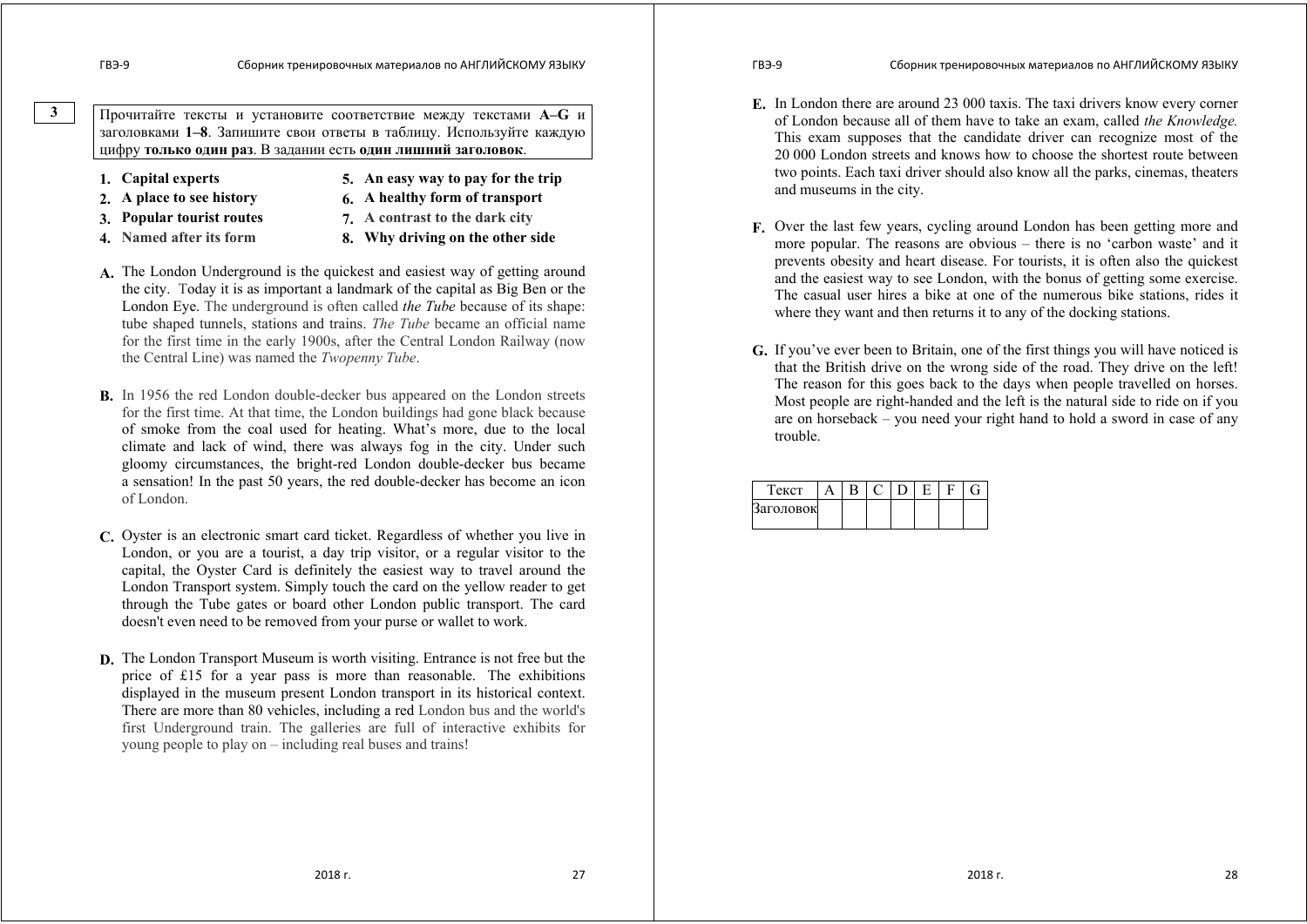Прочитайте тексты <sup>и</sup> установите соответствие между текстами **А–G** <sup>и</sup> заголовками **1–8**. Запишите свои ответы <sup>в</sup> таблицу. Используйте каждую цифру **только один раз**. В задании есть **один лишний заголовок**.

|  | 1. A sign of social status |  | The evolution of the design |  |
|--|----------------------------|--|-----------------------------|--|
|--|----------------------------|--|-----------------------------|--|

- 2. **It helps you stay healthy** 6. **Celebrities' umbrellas on sale**
- 3. **The name depends on the weather**7. **Sometimes they have nothing to**

- **do with rain**
- 4. **The history of the umbrella** 8. **Umbrella superstitions**
- 
- A. Historians have no single opinion about the origin of umbrellas. There are versions that they may come either from India or from Egypt. According to records, umbrellas were used in China in the  $9<sup>th</sup>$  century B.C. But how they came to China is still a mystery. Then an umbrella was presented to a Japanese emperor who enjoyed the present. In Europe umbrellas only became popular in the 16th century and have never fallen out of fashion since then.
- B. When the umbrella came to Europe, it was used to protect people from direct sunlight, not from rain. At that time the device was called a 'parasol', a French word. When people started to use it for rainy weather, they gave it a new name - 'umbrella'. The parasol and the umbrella look a bit different and differ in their construction too.
- C. The first umbrellas were made of silk and oil-paper. The most extravagant ones were decorated with bird feathers. It was good for sunny weather but didn't work in the rain. Later the people of Britain, where rain is much more frequent than sun, started to use practical waterproof materials for their umbrellas. But it didn't make the umbrellas look any worse! The bright colours and interesting prints have turned them into fashionable accessories.
- D. In ancient times, umbrellas belonged to royalty, the court and noble and rich people. In India, for example, umbrellas belonged only to the ruler and most powerful men of the country. Women seldom carried umbrellas themselves. The job was done by their servants. In England a long, stick-like umbrella became part of a gentleman's image.

- E. Like any other accessory, the umbrella, apart from its function to keep the person dry, can help them feel rich and important – an umbrella made from crocodile skin looks very impressive. There are umbrellas that cost so much that it could be a problem to use them on a dark and rainy night. Artistic people like the umbrella theme too. There are lots of ways to decorate a street or a building with colourful umbrellas!
- F. There is a belief that if you open an umbrella indoors, it will bring bad luck inside your house. In the past, if someone opened an umbrella, either on purpose or accidentally, the women took their brooms and swept the bad luck out of the door immediately! It is also believed that if you do not want rain to start, take an umbrella with you and it will not rain. But if you leave the umbrella behind it will definitely rain.
- G. The umbrella has proved to be a very useful accessory. It can save you from getting a bad cold and flu. Everyone knows there is no a better way to get ill than to get wet in rainy and stormy weather. The umbrella will also protect you from very harmful ultraviolet rays. In other words, you won't get sunburnt on a hot day on the beach if you stay in the shade of the large parasols.

| Гекст     |  |  |  |  |
|-----------|--|--|--|--|
| Заголовок |  |  |  |  |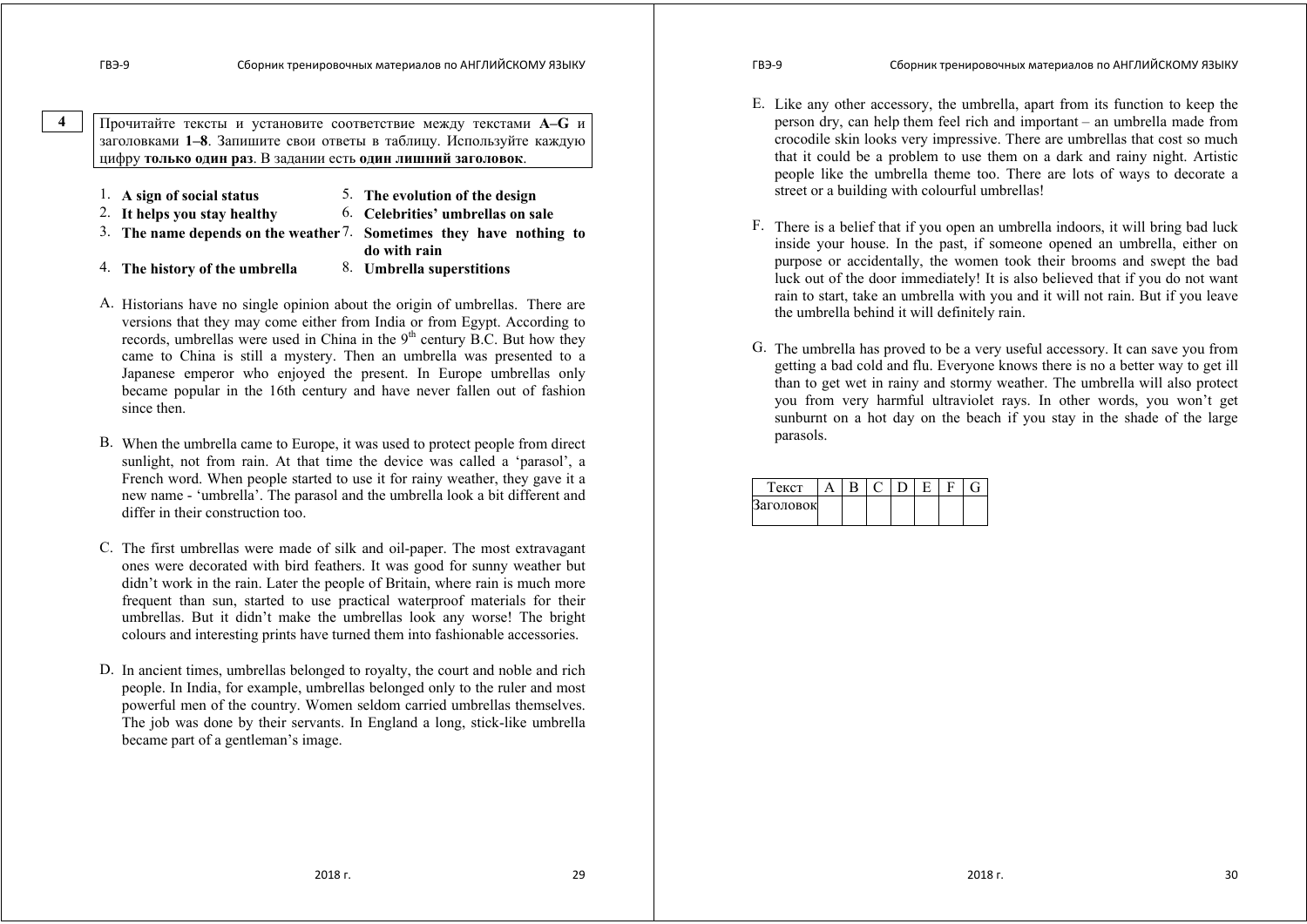Прочитайте тексты <sup>и</sup> установите соответствие между текстами **А–G** <sup>и</sup> заголовками **1–8**. Запишите свои ответы <sup>в</sup> таблицу. Используйте каждую цифру **только один раз**. В задании есть **один лишний заголовок**.

- 1. **Beauty helper** 5. **Good for health**
	-
- 
- 
- 
- 
- 2. **Harvesting olives** 6. **A symbolic meaning**<br>3. **Strong and tough** 7. **They taste different** 3. **Strong and tough** 7. **They taste different**
- 4. **Advice on growing** 8. **They are welcome in any kitchen**
- A. The olive tree is an evergreen tree. It grows in the Mediterranean, Asia and Africa. The tree is not very high, not more than 8–10 metres. The olive trees are great survivors. They can resist droughts and diseases and live up to a great age. Many olive trees in the Mediterranean are said to be hundreds of years old. The older the olive tree, the broader its trunk becomes.
- B. Olives are very rich in minerals and vitamins A, E, K and B. Even in Ancient Rome women applied olive oil to their skin and hair to make them look fresh and healthy. Nowadays olive oil is a popular ingredient in skin care products too. A lot of famous cosmetic brands use it as a base ingredient for creams, lotions and shampoos.
- C. In general, the olive tree is associated with long life, wealth, glory and peace. In ancient Greece, the branches of the olive tree were used to crown the champions of the Olympic Games. It was considered to be a great award – the olive leaves meant victory and triumph. This tradition was revived during the Olympic Games in Athens, Greece, in 2004.
- D. Olives are one of the world's most widely enjoyed foods. Besides providing energy, they have a lot of anti-oxidants, minerals, and vitamins, primarily vitamin E. Olives also play a vital role fighting against cancer, heart diseases, nerve diseases, diabetes and many others illnesses. Recent studies have proved that regular consumption of olive oil can help to avoid stomach and blood pressure problems.
- E. Besides eating them right out of the jar, there are lots of ways to add olives to your everyday meal plan. You can add them to pasta, meat and fish dishes. They are also great in stews, salads and all types of snacks. Their sweet, sour, salty, bitter and spicy flavors are complex. And this makes olives a favourite ingredient for any chef.

- F. You can understand whether the olives are ripe or not from their colour. Green olives are not ripe yet. When they get ripe, they become black. Both green and black olives are great food. Green olives are usually picked, in September and October. Black olives are picked in November and December. Traditionally, picking olives is done by hand.
- G. When an experienced cook eats an olive, he can say a lot about the tree it came from. The taste of the olive can give information about the region and climate, where the tree is grown and about the time of the harvest. For example, the popular Kalamata olives come from southern Greece. They have a rich fruity flavour.

| екст      |  |  |  |  |
|-----------|--|--|--|--|
| заголовок |  |  |  |  |
|           |  |  |  |  |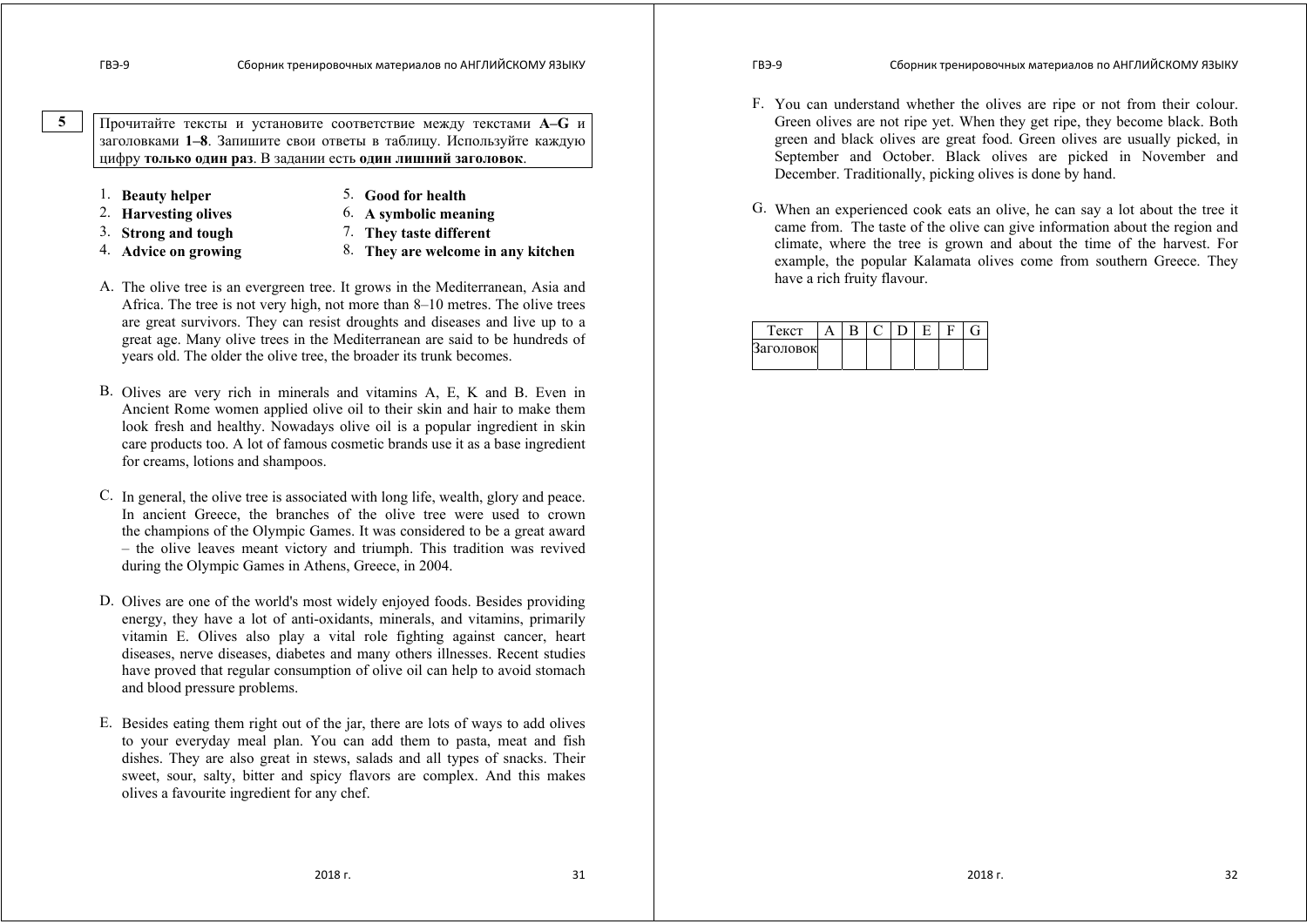Прочитайте тексты <sup>и</sup> установите соответствие между текстами **А–G** <sup>и</sup> заголовками **1–8**. Запишите свои ответы <sup>в</sup> таблицу. Используйте каждую цифру **только один раз**. В задании есть **один лишний заголовок**.

- 1. **What is the race like?** 5. **What do the statistics show?**
- 2. **What does their sports uniform**  6. **Who is better? look like?**
- 3. **Is it easy to join the team?** 7. **Who can take part in the race?**
- 4. **Why are Oxford and Cambridge**  8. **What can stop the race? called educational centres?**
- A. The cities of Oxford and Cambridge are often referred to as university cities. In both of them there are many well-known schools and colleges where a lot of city residents work. Students make up the major part of the cities' population. Because of their high standard and traditions these universities are top of the world list.
- B. Oxford and Cambridge have always argued which of them is number one. It depends not only on the academic results but on every aspect of life, sports included. Thus, in 1829 two students suggested arranging a boat race between the two universities. The winners got the title of the best university. Since then the university boat race has become a traditional sports event.
- C. The Oxford-Cambridge boat race takes place every spring on the river Thames. The choice of candidates for the team starts in September. Usually a lot of students want to join the team, many more than actually needed. Forty students start their training in September. In December, only the twenty-five best candidates are left. They keep training till March but only eight rowers will take part in the race.
- D. The boating race team members teams are from eighteen to thirty. Only students who are not professional rowers are allowed to participate in the races. The boat racing teams are international. They have students from Europe, Canada and Australia. Women participate in the races too. Men's and women's races take place on the same day.

- E. The race takes place on the Thames. It is a four mile distance between two bridges. The two teams usually cover it in seventeen to eighteen minutes. In each boat there are eight sportsmen. The winners receive the prize from the sponsor of the race. Besides, they have the right to choose the better side against the wind in the next race.
- F. Every victory of the team is carefully recorded. The race records date back to the  $19<sup>th</sup>$  century. Though both teams are equally strong and well-prepared, the only draw was registered in 1877. In general, Cambridge teams have been a little bit more successful than the sportsmen from Oxford.
- G. The races are not normally cancelled because of the weather or any other conditions. Nevertheless, several times it was stopped in the middle because of other reasons. Once, the pause happened because of a man swimming across the Thames. The second time was when the Oxford team broke an oar<sup>2</sup>. In each case the race was restarted after the problem had been solved.

| Гекст     |  |  |  |  |
|-----------|--|--|--|--|
| Заголовок |  |  |  |  |

<sup>&</sup>lt;sup>2</sup> an oar – весло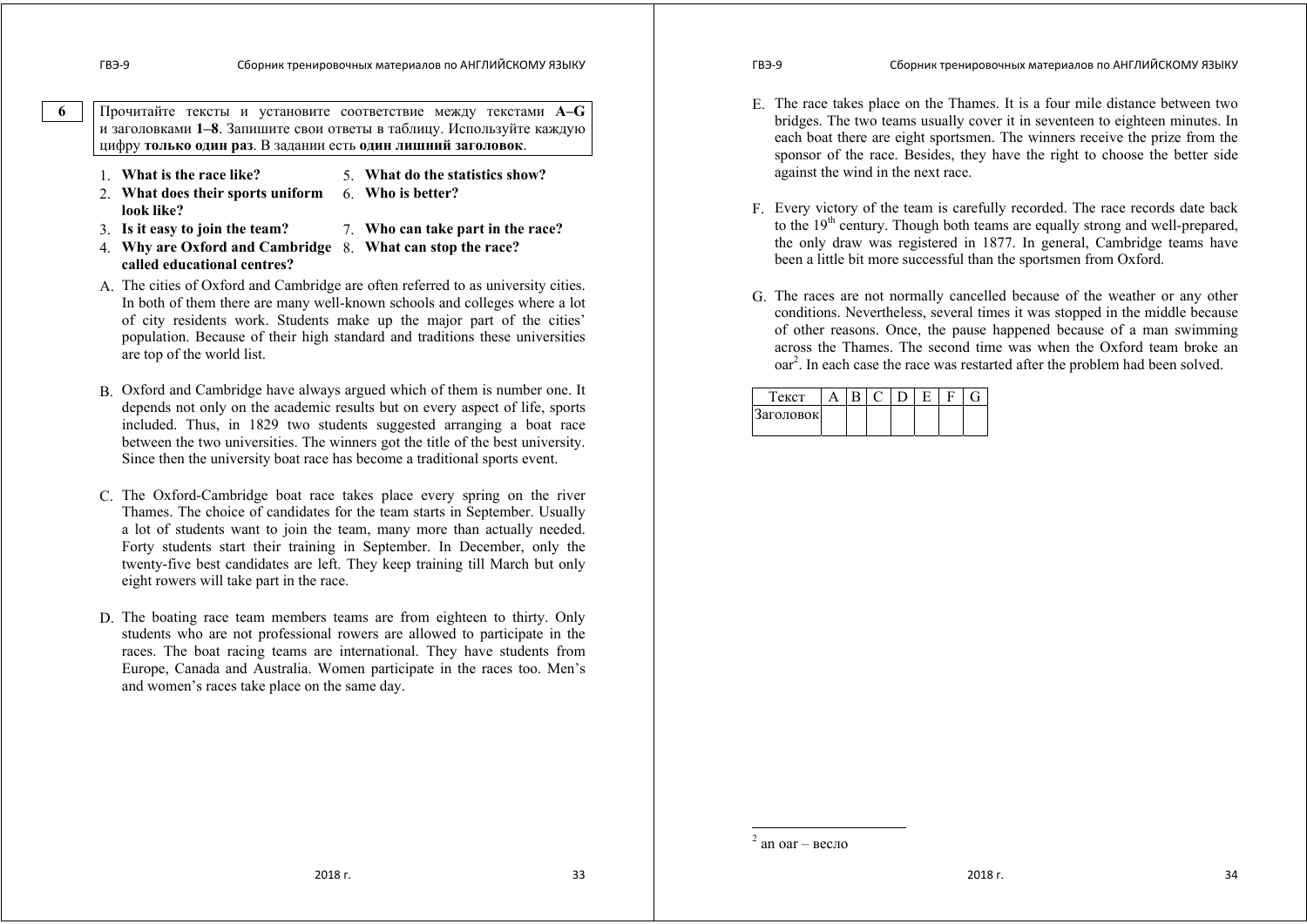Прочитайте тексты <sup>и</sup> установите соответствие между текстами **А–G** <sup>и</sup> заголовками **1–8**. Запишите свои ответы <sup>в</sup> таблицу. Используйте каждую цифру **только один раз**. В задании есть **один лишний заголовок**.

- 1. **Shopping on Sundays** 5. **House of books**
	-
- 2. **Most interesting for the young** 6. **Hurry up to buy things**
	-
- 
- 
- **days**
- 
- 3. **Forgotten taste** 7. **Illuminations to watch on special**  4. **Meant to stay inside** 8. **Royalty's place**
- A. All the queen's jewels and gold are kept in the Tower of London. They are guarded by men who wear old-fashioned uniforms. These guards are called Beefeaters, because in the old days they had to be strong and got daily portion of beef. In the gardens there are a lot of ravens. There is a legend that if these birds fly away the Tower of London will fall down. The Beefeaters always make sure that the ravens' wings are clipped.
- B. There are a lot of museums in London, but the Science Museum is one of the most interesting for young people. You can see veteran cars, and early trains and airplanes. There is also a special room where you can make scientific experiments. You can even experiment with a space launch pad.
- C. One of the best roads for window shopping is Oxford street. It has hundreds of shops, large and small, selling cloths, shoes, records, toys, jewelry and many other things. At Christmastime thousands of people come to Oxford Street to do their Christmas shopping, and to look at the beautiful Christmas lights. Every year these lights are switched on by a very famous person: a sports star, a film star, or perhaps a member of the royal family.
- D. If you are looking for a particular book you can go to Charing Cross road. It is in the centre of London, not far from Trafalgar square. It is famous for its bookshops. Foyles is the most famous of all. It is the biggest bookshop in the world and has many miles of book shelves.
- E. Harrods is the largest store in Europe. It sells lots of beautiful and expensive things. They say you can buy anything there, even an elephant. Harrods is famous for its sales. Everything is sold at reduced prices, and hundreds of people queue up hoping to find a bargain.

## ГВЭ-9 Сборник тренировочных материалов по АНГЛИЙСКОМУ ЯЗЫКУ

- F. Petticoat lane market is the most famous market in London. It is open only on Sundays. From Mondays to Saturdays the road it is in is called Middlesex Street, but on Sundays it changes its name to Petticoat Lane. It is always very crowded and very noisy, but there are lots of things to buy and most of them are cheap.
- G. For thousand years English kings and queens have been crowned in Westminster Abbey, and many are buried there. Their tombs are very beautiful and interesting to see. Kings and queens are crowned on a special throne which was made in 1300. Under it there is a big stone called the Stone of Scone. When Scotland was a separate country their kings were crowned on this stone.

| екст      |  |  |  |  |
|-----------|--|--|--|--|
| Заголовок |  |  |  |  |
|           |  |  |  |  |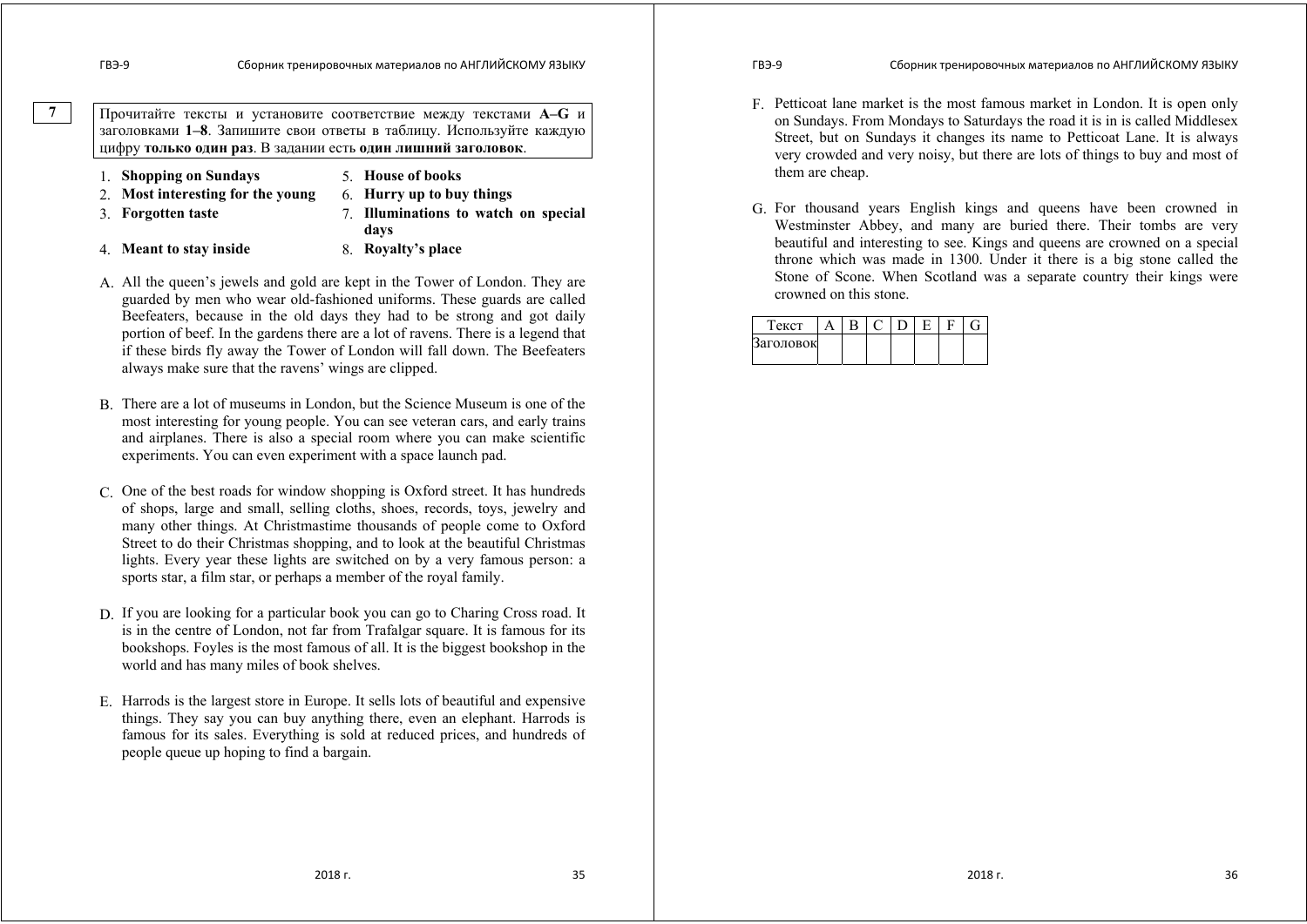Прочитайте текст. Определите, какие из приведённых утверждений **8–15** соответствуют содержанию текста **(1 – True)**, какие не соответствуют **(2 – False)** <sup>и</sup> <sup>о</sup> чём <sup>в</sup> тексте не сказано, то есть на основании текста нельзя дать ни положительного, ни отрицательного ответа **(3 – Not stated)**.

#### **A Desperate Adventure**

 Captain Cowgill had always wanted to arrange a hot-air balloon expedition. One day, he placed an announcement in all the morning papers. He wrote that he needed three people who wanted to take a risky adventure. Ten people came to his office and Captain Cowgill selected three of them: two men and a young lady.

The first volunteer was Mr. Crutter, a well-dressed man of about sixty. He looked depressed and unhappy. The second one was a doctor, Dr. Hagan, a sad thin gentleman. The third adventurer, Miss Dermott, looked slim and miserable. They were ready to fly in the balloon in spite of the risks. Though Captain Cowgill hoped for success, there was a great chance that the participants wouldn't come back.

The next day, the balloon was ready for the journey. They had some food and the gas equipment. It was supposed that the travellers would fly during the day and then land for the night. Right before take-off, a young man ran up to Captain Cowgill and begged to let him join the expedition. Captain Cowgill listened to his arguments and let the young man, Mr. Winden, fly too.

With the last farewell to Captain Cowgill, the balloon went sailing towards the clouds. At first the travellers said nothing. An hour later they found the journey exciting. Two hours later they revealed their reasons for coming on the dangerous flight.

Mr. Crutter said that he had been cheated by his partners and had lost a large part of his business. Though he had enough money left, he felt extremely depressed. Dr. Hagan told the travellers that he had lost his job in a hospital. He felt lonely and unwanted. Miss Dermott said that she suffered from a serious disease and had no money for treatment. Mr. Winden had just split up with his girlfriend and was ready to die.

In the evening, the travellers decided to take a rest. They landed in a deserted place and tied the balloon to a tree. After supper they continue talking about their unhappy fates. Suddenly, Mr. Crutter offered to share his money with his new friends. Dr. Hagan smiled and looked at Miss Dermott. "I think I can cure you, Miss Dermott," he said. "I have already had patients with the same diagnosis." Miss Dermott smiled. But it wasn't the last surprise. Mr. Winden proposed to Miss Dermott saying that he had fallen in love at first sight. She shyly promised to think it over.

The talk raised their spirits and, in the morning, everybody decided to go back home. Now that all their problems were happily solved, they didn't want to go anywhere. Suddenly Miss Dermott cried out pointing to distant object in the sky. It was their balloon that had broken loose while they were having breakfast. Nobody felt upset!

|    | ГВЭ-9                                                |                                                                                       | Сборник тренировочных материалов по АНГЛИЙСКОМУ ЯЗЫКУ                                                                                                                                                                                      |
|----|------------------------------------------------------|---------------------------------------------------------------------------------------|--------------------------------------------------------------------------------------------------------------------------------------------------------------------------------------------------------------------------------------------|
|    | and they would arrive in town the next day.          |                                                                                       | The group decided to walk to the nearest railway station. Mr. Crutter<br>bought tickets for his new friends and they sent Captain Cowgill a telegram. It<br>said that the balloon had flown away accidentally, their expedition had failed |
| 8  |                                                      | Captain Cowgill tried to find the participants for his project using an advert.       |                                                                                                                                                                                                                                            |
|    | 1) True                                              | 2) False                                                                              | 3) Not stated                                                                                                                                                                                                                              |
|    | Ответ:                                               |                                                                                       |                                                                                                                                                                                                                                            |
| 9  |                                                      | Captain Cowgill couldn't take part in the expedition for health reasons.              |                                                                                                                                                                                                                                            |
|    | 1) True                                              | 2) False                                                                              | 3) Not stated                                                                                                                                                                                                                              |
|    | Ответ:                                               |                                                                                       |                                                                                                                                                                                                                                            |
| 10 |                                                      | The balloon took off with four travellers on board.                                   |                                                                                                                                                                                                                                            |
|    | 1) True                                              | 2) False                                                                              | 3) Not stated                                                                                                                                                                                                                              |
|    | Ответ:                                               |                                                                                       |                                                                                                                                                                                                                                            |
| 11 | expedition.                                          |                                                                                       | During the flight, the travellers kept secret their reasons for going on the                                                                                                                                                               |
|    | 1) True                                              | 2) False                                                                              | 3) Not stated                                                                                                                                                                                                                              |
|    | Ответ:                                               |                                                                                       |                                                                                                                                                                                                                                            |
| 12 | All the travellers had the similar troubles in life. |                                                                                       |                                                                                                                                                                                                                                            |
|    | 1) True                                              | 2) False                                                                              | 3) Not stated                                                                                                                                                                                                                              |
|    | Ответ:                                               |                                                                                       |                                                                                                                                                                                                                                            |
| 13 |                                                      | After the first day of the flight, the travellers decided to stop the expedition.     |                                                                                                                                                                                                                                            |
|    | 1) True                                              | 2) False                                                                              | 3) Not stated                                                                                                                                                                                                                              |
|    | Ответ:                                               |                                                                                       |                                                                                                                                                                                                                                            |
|    |                                                      |                                                                                       |                                                                                                                                                                                                                                            |
| 14 | 1) True                                              | In the morning the travellers sold the balloon to buy their tickets home.<br>2) False | 3) Not stated                                                                                                                                                                                                                              |
|    |                                                      |                                                                                       |                                                                                                                                                                                                                                            |
|    | Ответ:                                               |                                                                                       |                                                                                                                                                                                                                                            |
| 15 |                                                      | Captain Cowgill got angry when he got the telegram.                                   |                                                                                                                                                                                                                                            |
|    | 1) True                                              | 2) False                                                                              | 3) Not stated                                                                                                                                                                                                                              |
|    | Ответ:                                               |                                                                                       |                                                                                                                                                                                                                                            |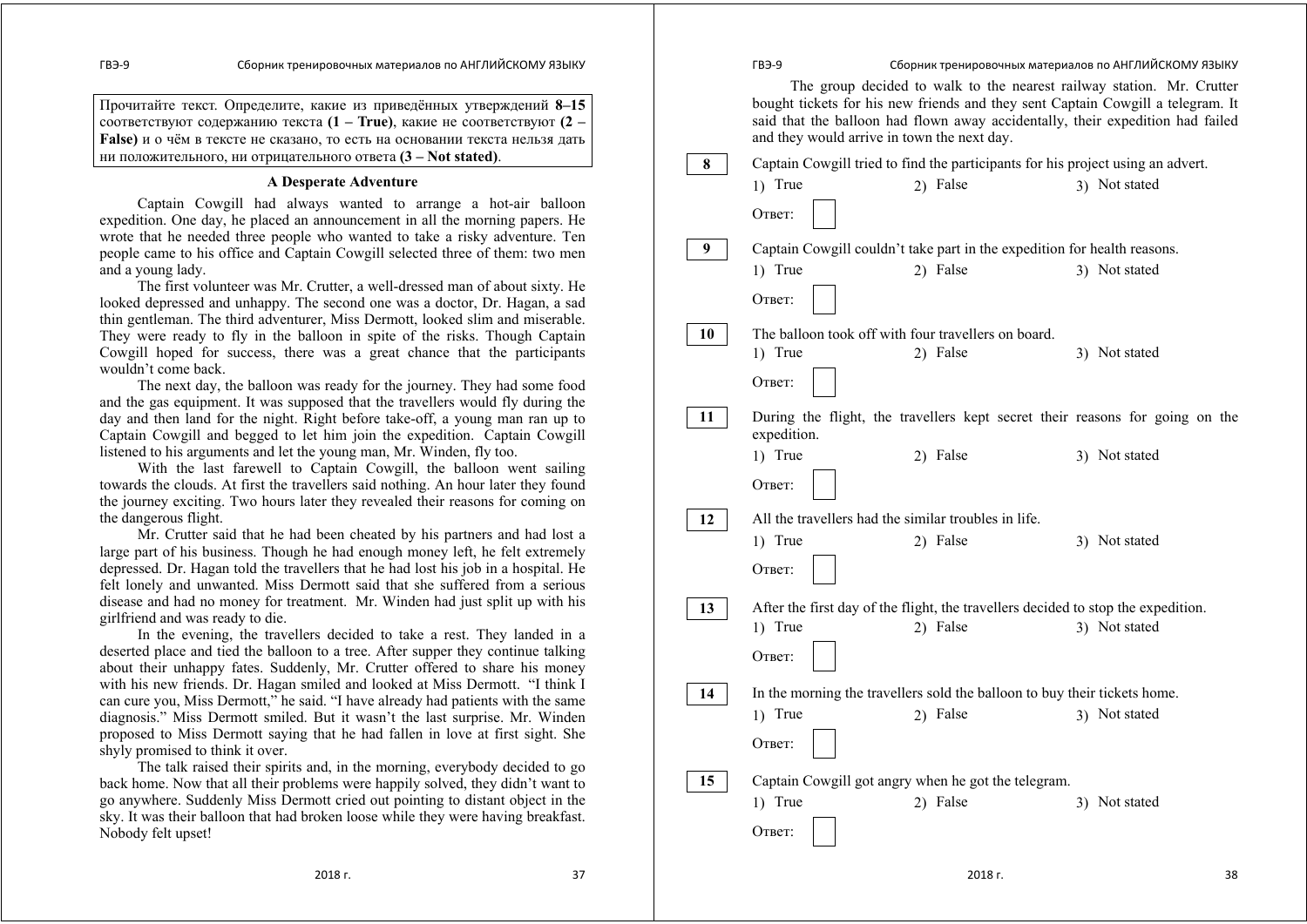Прочитайте текст. Определите, какие из приведённых утверждений **16–23** соответствуют содержанию текста **(1 – True)**, какие не соответствуют **(2 – False)** <sup>и</sup> <sup>о</sup> чём <sup>в</sup> тексте не сказано, то есть на основании текста нельзя дать ни положительного, ни отрицательного ответа **(3 – Not stated)**.

#### **The Open Window**

 Mr. Nuttel, a young gentleman, came to live in the country. The doctors said a quiet place like that and complete rest could help cure his nerves. He didn't know anyone round there and was too shy to make new acquaintances. That is why his sister gave him letters of introduction to some nice people she knew.

 One of the letters was to Mrs. Sappleton. When Mr. Nuttel visited her, Mrs Sappleton was busy and he was asked to wait for several minutes. The servant invited Mr. Nuttel into a room. There Mr. Nuttel met Mrs. Sappleton's niece, a very self-confident young lady of fifteen. The young gentleman was very shy and he didn't know how to start the conversation. That is why the young lady broke the silence and asked him what he knew about her aunt. Mr. Nuttel knew nothing except Mrs. Sappleton's name and address.

 Mr. Nuttel looked around. There was something about the room that told him there were other people living in the house. So he was wondering if Mrs. Sappleton was married. Suddenly the girl got sad and told a story of Mrs. Sappleton's tragedy. Mr. Nuttel was greatly surprised because his sister hadn't told him anything about it. The tragedy was very unusual for that peaceful place.

 The girl pointed at the French window, which opened on to the lawn and said that Mrs. Sappleton always kept it open. Mr. Nuttel stated that it was natural to keep the window open because the weather was quite warm. But the girl sighed and explained that her poor aunt always kept the window open in the evenings because she was waiting for her husband and sons to return. Three years ago they had gone hunting and never came back. The story caught Mr. Nuttel's imagination deeply. He felt very upset.

 He felt a little better only when Mrs. Sappleton finally appeared in the room. She apologized for being late and asked if he minded the open window. She said her husband and sons would soon be home from hunting. They always came in that way. Then, she continued talking cheerfully about hunting ducks. But Mr. Nuttel felt terrible.

 He made an attempt to change the topic and told her about the reasons why he had come to the country. But Mrs. Sappleton didn't seem to notice. She was constantly looking at the open window. Mr. Nuttel felt uncomfortable. He understood that he had chosen the wrong moment to visit her. Suddenly Mrs. Sappleton cried happily pointing at the window, "Here they are at last, just in time for tea!" Three male figures were walking across the lawn towards the window. They carried guns and a dog followed them.

 Shocked and afraid, Mr. Nuttel grabbed his stick and hat and rushed out of the house. Mrs. Sappleton was extremely surprised at the extraordinary man who had left the house so quickly without a word. Her niece suggested that it was because of the dog. She said that Mr. Nuttel had been afraid of them since

ГВЭ-9 Сборник тренировочных материалов по АНГЛИЙСКОМУ ЯЗЫКУ childhood – once, a dog had seriously bitten him. This was enough to make the young man lose his nerve. The young lady was so good at making up stories! Mr. Nuttel came to the village to improve his health. 1) True 2) False 3) Not stated Ответ: Mr. Nuttel was an old friend of Mrs. Sappleton. 1) True 2) False 3) Not stated Ответ: According to the girl, a great tragedy had happened in her aunt's family three years before. 1) True 2) False 3) Not stated Ответ: Mrs. Sappleton's niece could speak French fluently. 1) True 2) False 3) Not stated Ответ: That afternoon Mrs. Sappleton was waiting for her husband and sons to return from hunting. 1) True 2) False 3) Not stated Ответ: Mr. Nuttel had never hunted ducks. 1) True 2) False 3) Not stated Ответ: Mr. Nuttel cheerfully greeted Mr.Sappleton and his sons. 1) True 2) False 3) Not stated Ответ: Mr. Nuttel ran out of the house because he was afraid of the dog. 1) True 2) False 3) Not stated Ответ: **16 17 18 19 20 21 22 23**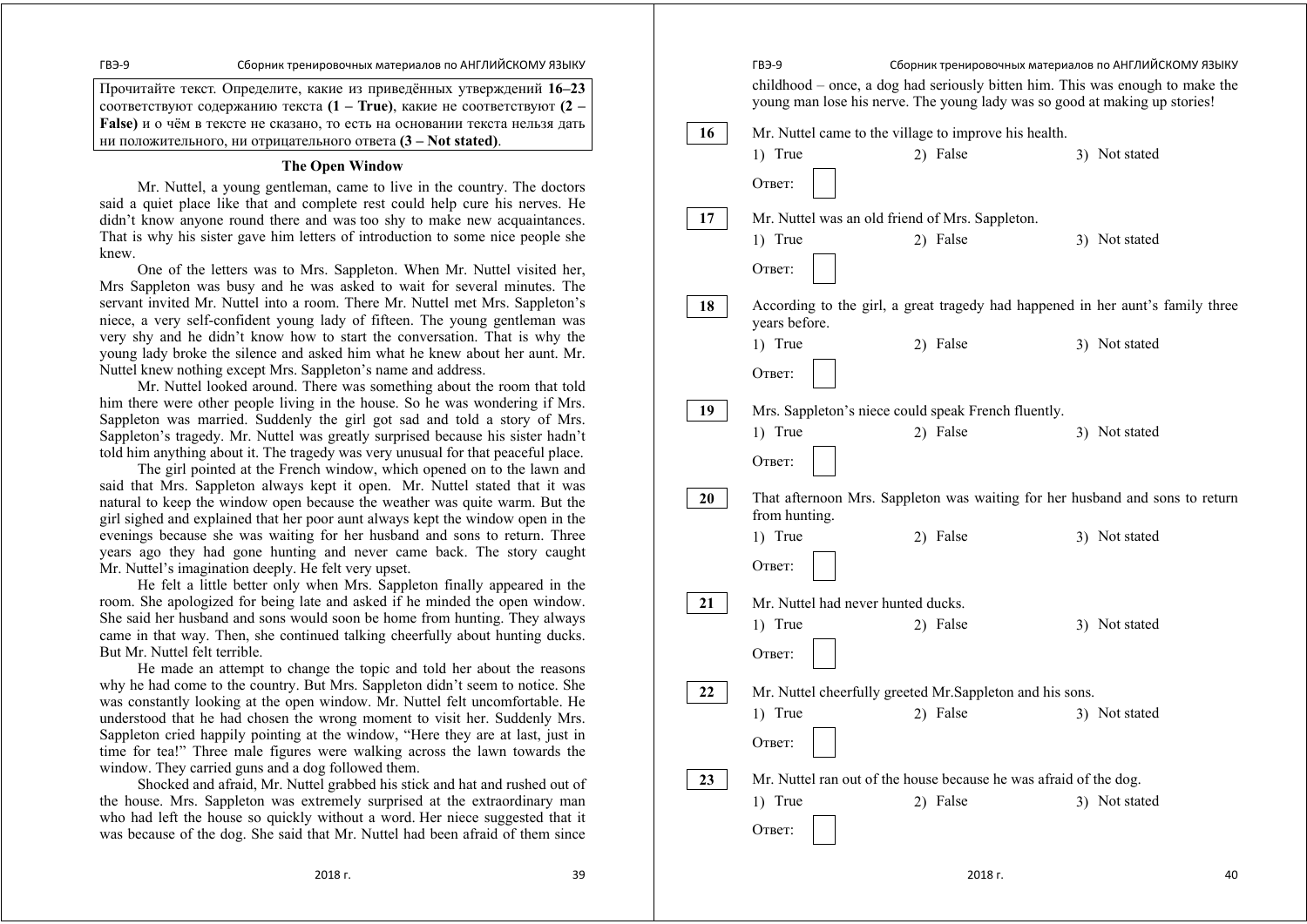Прочитайте текст. Определите, какие из приведённых утверждений **24–31** соответствуют содержанию текста **(1 – True)**, какие не соответствуют **(2 – False)** <sup>и</sup> <sup>о</sup> чём <sup>в</sup> тексте не сказано, то есть на основании текста нельзя дать ни положительного, ни отрицательного ответа **(3 – Not stated)**.

#### **Joseph Rudyard Kipling**

 Joseph Rudyard Kipling is considered to be one of the greatest English writers. He was born in 1865, in Bombay, India. At the time of his birth, his parents were recent arrivals in India. They had come to India with plans to start a new life. The family lived quite well. His father, an artist, was the head of the Department of Architectural Sculpture at the School of Art. For the young Kipling, India was a wonderful and happy place.

 However, at the age of 6, Kipling's life changed greatly. He was sent to England to receive a formal British education. These were hard years for Kipling. The boy suffered from strict school discipline, his classmates' insults and bullying. His only comfort was books: he enjoyed reading. By the age of 11, Kipling was on the verge of a nervous breakdown. Fortunately, Kipling's mother placed him in a new school. There, Kipling found friends and discovered his talent for writing, eventually becoming the editor of the school newspaper.

 In 1882, Kipling was told by his parents that they didn't have enough money to send him to college, and he returned to India. It was a powerful moment in the young writer's life. He found a job with a local newspaper. Kipling's experiences as a reporter formed the backbone for lots of his stories. Later, his collection of 40 short stories called *Plain Tales from the Hills* gained wide popularity in England.

 Seven years later, Kipling returned to England in the hope of becoming a famous writer. In London, he met Wolcott Balestier, an American publisher who became one of Kipling's great friends and supporters. Later, Kipling happily married Wolcott's sister, Carrie.

As a writer, Kipling flourished. His portfolio contained gems like *The Jungle Book*, *The Naulahka: A Story of the West and East* and *The Second Jungle Book*. Kipling loved children and understood them very well. His tales fascinated boys and girls all over the world.

 Kipling travelled a lot but in 1902 he returned to Great Britain with his wife and children. The Kiplings bought a large estate in Sussex and many of his most famous books were written there. One of them was *Just So Stories.* The book's name had, in fact, come from his daughter, who asked her father to repeat each tale several times, or "just so," as she often said.

 In 1907 he was the first English writer to receive the Nobel Prize for Literature. It was international recognition of his talent.

In 1914, the First World War began and Kipling was a passionate supporter of the fight against Germany. He even encouraged his son John to join the army though John had a serious problem with his eyesight. Kipling and his son were very close. Unfortunately, in October of 1915, John was killed in

ГВЭ-9 Сборник тренировочных материалов по АНГЛИЙСКОМУ ЯЗЫКУ France. Kipling, feeling guilty about persuading his son to become a soldier, was terribly depressed. Due to these sad circumstances, for the last twenty years of his life Kipling did not write any more of his wonderful children's tales. Kipling was born into the family of a writer. 1) True 2) False 3) Not stated Ответ: His school teachers considered the young Kipling a capable student. 1) True 2) False 3) Not stated Ответ: Kipling studied at college. 1) True 2) False 3) Not stated Ответ: Kipling met his future wife due to his friend. 1) True 2) False 3) Not stated Ответ: The book *Just So Stories* got its name due to Kipling's daughter. 1) True 2) False 3) Not stated Ответ: At the beginning of the  $20<sup>th</sup>$  century, Kipling was given a prestigious literary award. 1) True 2) False 3) Not stated Ответ: Kipling's son returned from the war with a problem with his eyesight. 1) True 2) False 3) Not stated Ответ: Kipling continued creating tales for children until the end of his life. 1) True 2) False 3) Not stated Ответ: **24 25 26 27 28 29 30 31**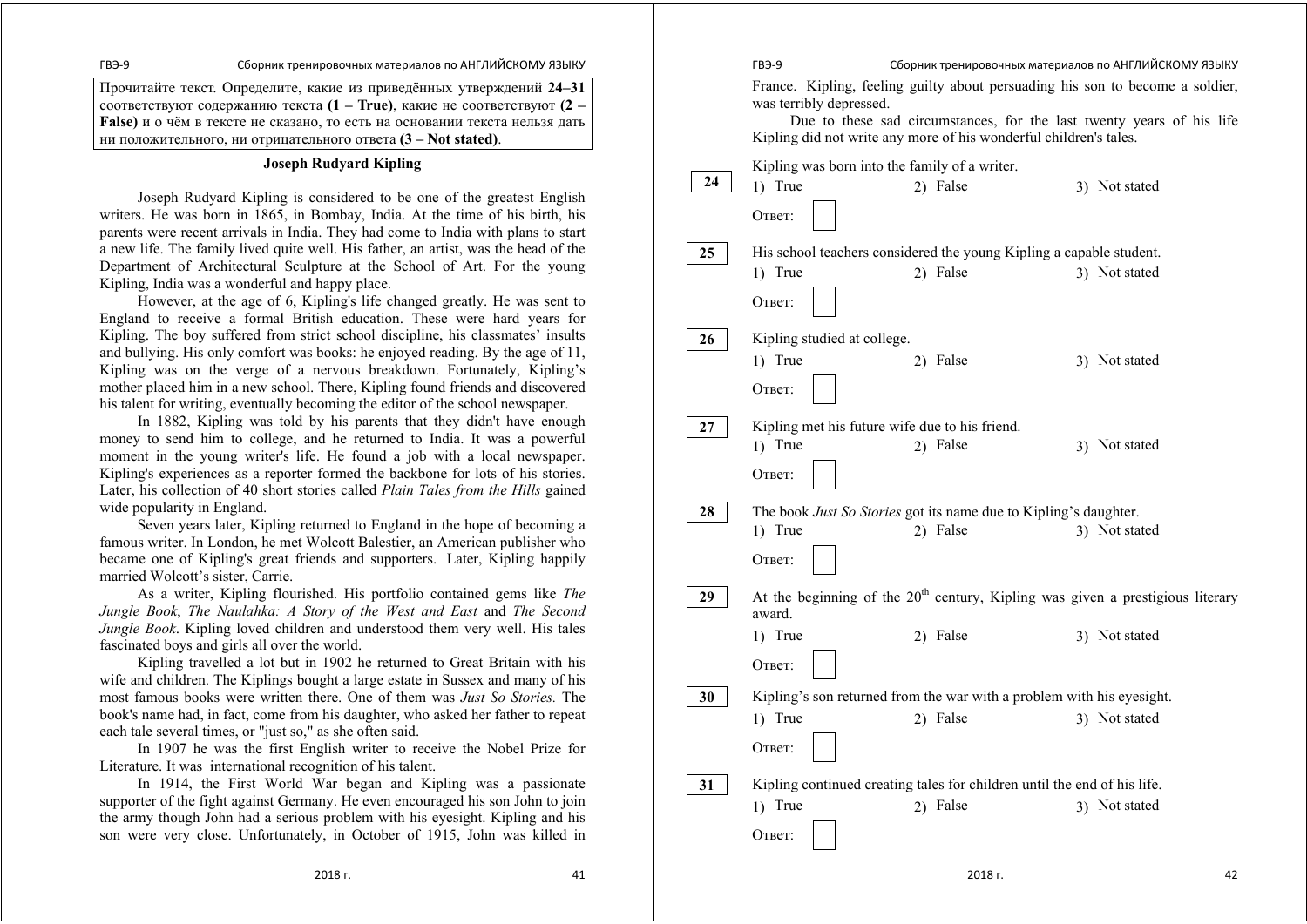Прочитайте текст. Определите, какие из приведённых утверждений **32–39**  соответствуют содержанию текста **(1 – True)**, какие не соответствуют **(2 – False)** <sup>и</sup> <sup>о</sup> чём <sup>в</sup> тексте не сказано, то есть на основании текста нельзя дать ни положительного, ни отрицательного ответа **(3 – Not stated)**. В поле ответа запишите одну цифру, которая соответствует номеру правильного ответа.

## **Elbrus**

If someone asks you what the highest mountains in Europe are, your answer will probably be 'the Alps'. However, the highest mountains are the Greater Caucasus. They are also unique in mineral resources, flora and fauna. This mountain range includes five peaks at over 5,000 meters above sea level. The most famous one is majestic Elbrus.

Like many other high mountains Elbrus is a volcano. Scientists have found some marks of its volcanic activity on the southern side of the mountain. Fortunately, Elbrus turned into a sleeping volcano long ago  $-$  it hasn't been active for 2500 years.

Researchers are not sure about the origin of the name of the highest European mountain. Some say that the name *Elbrus* means 'high mountain' in Persian. There is also a suggestion that the name has Georgian origin and means 'icy storm'. Anyhow, the mystery of the mountain's name is not solved yet.

At the foot of the mountain there is snow and ice all the year round. In July, the warmest month, the temperatures are only about zero. In February it is really cold. It never rains in the Elbrus region but it often snows. Local residents say that clouds at the top of the mountain are a sign of stormy and snowy weather.

In the 19th century, people made the first attempts to climb Elbrus. A group of Russian explorers went up the mountain in 1829. The aim of the expedition was to define the height of the mountain. But due to the stormy weather they couldn't climb to the very top. Several later attempts to get there failed too. Only in 1913, explorers managed to measure Elbrus' real height. It is 5642 meters above sea level.

Elbrus has a unique cable car system. It was built on the southern side of the mountain in the  $20<sup>th</sup>$  century. The cable car system reaches a height of 3,658 metres. From there, most climbers take *the Standard Route* up the southern side to the peak. Climbing up Elbrus is not an easy task even for professional climbers. *The Standard Route* is challenging due to the snow, strong winds and height of the mountain.

Elbrus has been a popular resort since the 1930s. In winter it is good for skiers and in summer for hikers and climbers. A lot of hotels and restaurants were built to accept the thousands of tourists who visit the peak each year. To protect the unique flora and fauna of the region *Prielbrusye National Park* was founded. The park is divided into three zones. One of the zones is strictly protected and is open only to scientists. The tourists who visit the other two zones should be very careful and observe the rules of the park.

ГВЭ-9 Сборник тренировочных материалов по АНГЛИЙСКОМУ ЯЗЫКУ In 2008 Elbrus was called one of the seven wonders of Russia. The

wonderful land of high snowy peaks surrounded by old forests, peaceful lakes and wild rivers has always inspired artists and poets. Alexander Pushkin and Mikhail Lermontov, the famous Russian poets, devoted many wonderful poetic lines to Elbrus. Modern writers and poets glorify the amazing Elbrus views too.

| 32 | The Alps are higher than the Greater Caucasus.      |                                                                                   |               |
|----|-----------------------------------------------------|-----------------------------------------------------------------------------------|---------------|
|    | 1) True                                             | 2) False                                                                          | 3) Not stated |
|    | Ответ:                                              |                                                                                   |               |
| 33 | Scientists think Elbrus will become active again.   |                                                                                   |               |
|    | 1) True                                             | 2) False                                                                          | 3) Not stated |
|    | Ответ:                                              |                                                                                   |               |
| 34 |                                                     | Scientists argue about what the meaning of the mountain's name is.                |               |
|    | 1) True                                             | 2) False                                                                          | 3) Not stated |
|    | Ответ:                                              |                                                                                   |               |
| 35 |                                                     | If there is cloud at the top of Elbrus, it signals heavy rain.                    |               |
|    | 1) True                                             | 2) False                                                                          | 3) Not stated |
|    | Ответ:                                              |                                                                                   |               |
| 36 |                                                     | The real height of the mountain was only measured in the 20th century.            |               |
|    | 1) True                                             | 2) False                                                                          | 3) Not stated |
|    | Ответ:                                              |                                                                                   |               |
| 37 | Tourists can get to the top of Elbrus by cable car. |                                                                                   |               |
|    | 1) True                                             | 2) False                                                                          | 3) Not stated |
|    | Ответ:                                              |                                                                                   |               |
| 38 |                                                     | There are places at <i>Prielbrusye National Park</i> which tourists cannot visit. |               |
|    | 1) True                                             | 2) False                                                                          | 3) Not stated |
|    | Ответ:                                              |                                                                                   |               |
| 39 |                                                     | Every year a poetry festival takes place in the Elbrus region.                    |               |
|    | 1) True                                             | 2) False                                                                          | 3) Not stated |
|    | Ответ:                                              |                                                                                   |               |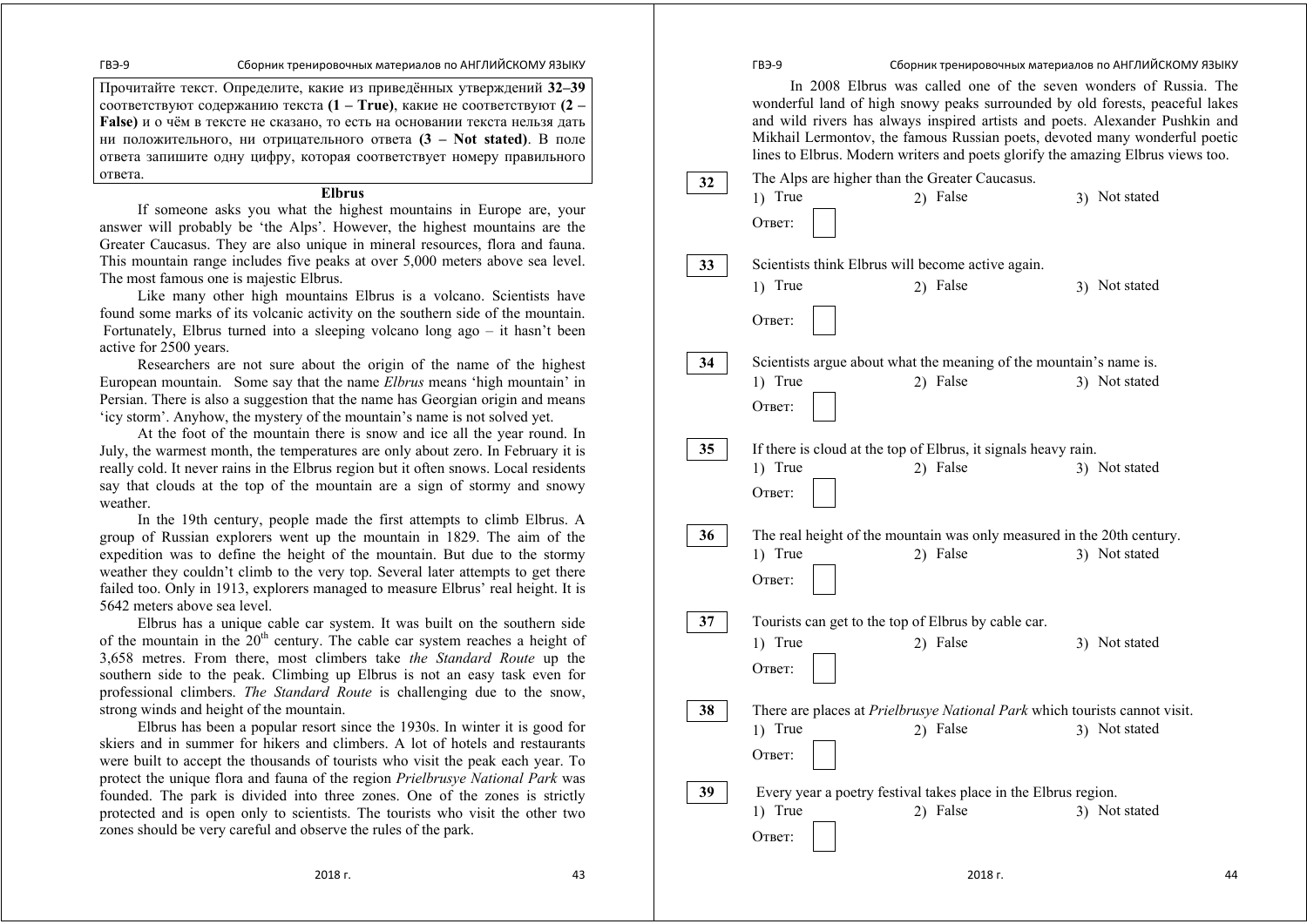Прочитайте текст. Определите, какие из приведённых утверждений **40–47**  соответствуют содержанию текста **(1 – True)**, какие не соответствуют **(2 – False)** <sup>и</sup> <sup>о</sup> чём <sup>в</sup> тексте не сказано, то есть на основании текста нельзя дать ни положительного, ни отрицательного ответа **(3 – Not stated)**. В поле ответа запишите одну цифру, которая соответствует номеру правильного ответа.

## **Catherine Dickens**

Charles Dickens is probably the most famous English writer of the  $19<sup>th</sup>$ century. His wife, Catherine, is not so well-known though she was a remarkable person too. Charles Dickens got acquainted with Catherine Hogarth on his twenty-third birthday party, in 1834. She was the eldest daughter of Mr Hogarth, the newspaper chief editor.

Catherine's father was a talented writer and journalist. There were 10 children in the friendly family of the Hogarths. All the children were well educated and spoke several foreign languages. The daughters could sing and play musical instruments.

Charles was deeply impressed by the charming nineteen-year-old girl. They fell in love with each other and got married in April of 1836. Their first years of married life were very happy. Charles was in love with his young wife and she was very proud of her talented husband. Charles' career was developing successfully.

Their home was designed in a traditional Victorian style. It was impressive but very cozy. The Dickens family was hospitable and their house was always full of guests. Once, the famous Swedish writer Anderson visited their home. He was so charmed by the atmosphere in the house that he stayed with the Dickens for a whole month. However, Charles Dickens didn't seem to enjoy his guest's company very much. Probably because Anderson did not speak English.

Catherine was a loving mother to her three daughters and seven sons and a perfect housewife. The writer adored her fried cheese with coffee for breakfast. He even described his favourite dish in the novel 'The Pickwick Papers'.

In 1851 Catherine Dickens published a cookery book *What Shall We Have for Dinner?* It was a guide which contained lunch and dinner menus and recipes of some dishes. Most of these dishes were very popular in her own house. It was written as an easy-reading book and was very popular with housewives. Catherine's book was also very helpful because for the first time the author gave the exact quantity for each ingredient and the cooking time.

The book went through several editions under the pseudonym of 'Lady Maria Clutterbuck'. The pseudonym had come from a French play which was performed in their home theatre. Catherine played the foolish and unpleasant widow, Lady Maria Clutterbuck, and she was a great success.

Nowadays, 150 years after the first edition of the book, people still enjoy Catherine Dickens' dishes. Recently the *BBC* has shown how to cook some of her dishes in their cookery programmes. In 2005, *Prospect Books* published the

ГВЭ-9 Сборник тренировочных материалов по АНГЛИЙСКОМУ ЯЗЫКУ book *Dinner for Dickens.* The book consists of two parts: the text of *What Shall We Have for Dinner?* and same comments by a food historian. Charles Dickens and Catherine Hogarth had known each other from their childhood. 1) True 2) False 3) Not stated Ответ: Mr Hogarth spoke several foreign languages. 1) True 2) False 3) Not stated Ответ: Just after his marriage, Charles lost his job. 1) True 2) False 3) Not stated Ответ: The Dickens family often received guests. 1) True 2) False 3) Not stated Ответ: Catherine taught her daughters to cook. 1) True 2) False 3) Not stated Ответ: Catherine's cookery book differed from the other cookery books of the day. 1) True 2) False 3) Not stated Ответ: Lady Maria Clutterbuck was a friend of Catherine Dickens. 1) True 2) False 3) Not stated Ответ: Catherine Dickens' recipes are still popular. 1) True 2) False 3) Not stated Ответ: **40 41 42 43 44 45 46 47**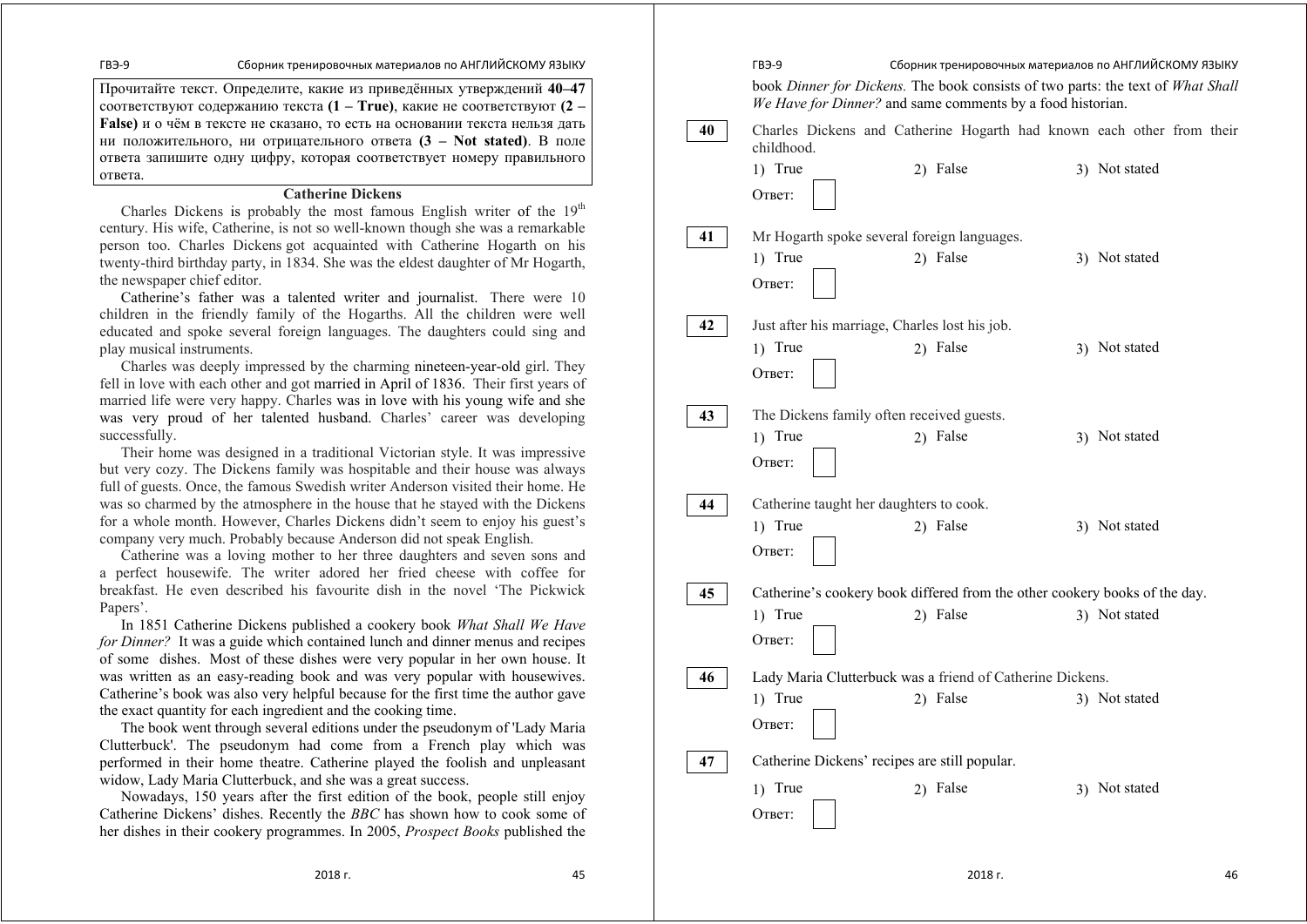Прочитайте текст. Определите, какие из приведённых утверждений **48–55**  соответствуют содержанию текста **(1 – True)**, какие не соответствуют **(2 – False)** <sup>и</sup> <sup>о</sup> чём <sup>в</sup> тексте не сказано, то есть на основании текста нельзя дать ни положительного, ни отрицательного ответа **(3 – Not stated)**. В поле ответа запишите одну цифру, которая соответствует номеру правильного ответа.

#### **Coffee**

Nowadays coffee is a popular drink all over the world. Over 20 million people are employed in the coffee industry – they grow and sell coffee beans. Brazil produces nearly a third of all the coffee in the world, then come Colombia and Vietnam. Coffee is worth more money than any other industry in the world except oil.

According to legend, coffee was discovered in Africa. A man called Kaldi, who was looking after his goats, noticed that his animals were very energetic after eating a certain kind of berry. He tried the berries himself and found that they gave him a lot of energy. At first people just ate the berries, then they learnt to dry the berries and started to make a drink with them. Coffee was born!

However, the coffee drink we know today was first made in Turkey, in 1555. They heated the coffee beans over a fire, crushed them and then boiled them in water. Coffee drinking became a significant part of Turkish social life like the tea ceremony in Japan.

England first tried coffee in 1637 when a Turk introduced the drink to Oxford. It quickly became popular with the students and the teachers. By the mid-1660s in London alone there were 82 coffeehouses. They became popular meeting places for writers, artists and men working in the government. However, in 1675 King Charles II banned coffeehouses because he thought that they were places where people met to discuss plans of how to take away his power. But soon coffeehouses were opened again.

By the  $18<sup>th</sup>$  century, coffee had become an important part of European life. They were places where people not only had their coffee but also played chess and communicate with each other. Coffeehouses were very popular with all social classes. The price of a cup of coffee was reasonable and almost anyone could go and enjoy the drink.

In America, tea was more popular than coffee until 1767, when English King George III increased the taxes. Americans refused to buy tea and started drinking coffee. In fact, by drinking coffee Americans demonstrated their political views and their dislike for the British – the famous tea-lovers. Since that time, coffee became an American national drink.

The tradition of coffee-drinking in Russia started in the  $18<sup>th</sup>$  century. Peter the Great 'discovered' coffee while in Holland and brought the drink to Russia. The first Russian coffeehouse was opened in 1720 in St. Petersburg. Though the Russians were mainly 'tea-drinkers', coffee gained more and more popularity as time went on. Now most Russian coffee-drinkers live in Moscow and St. Petersburg.

People all over the world adore coffee. That's why they started to celebrate *National Coffee Day*. In the USA, Ireland and Canada it falls on

ГВЭ-9 Сборник тренировочных материалов по АНГЛИЙСКОМУ ЯЗЫКУ September. In Japan and England, it's in October, and in Russia people celebrate it in May. This special day encourages people to enjoy and appreciate the world's most popular drink. The coffee industry is more profitable than oil industry. 1) True 2) False 3) Not stated Ответ: According to legend, the animals helped people to learn about the positive features of coffee beans. 1) True 2) False 3) Not stated Ответ: Tea was less expensive than coffee in Turkey, in the  $16<sup>th</sup>$  century. 1) True 2) False 3) Not stated Ответ: An English king prohibited coffeehouses because he didn't like coffee. 1) True 2) False 3) Not stated Ответ: In the  $18<sup>th</sup>$  century, children were not allowed into European coffeehouses. 1) True 2) False 3) Not stated Ответ: Americans started drinking coffee for political reasons. 1) True 2) False 3) Not stated Ответ: The first coffeehouse in Russia appeared in Moscow. 1) True 2) False 3) Not stated Ответ: In different countries *National Coffee Day* is celebrated on different dates. 1) True 2) False 3) Not stated Ответ: **48 49 50 51 52 53 54 55** 

2018 г. 47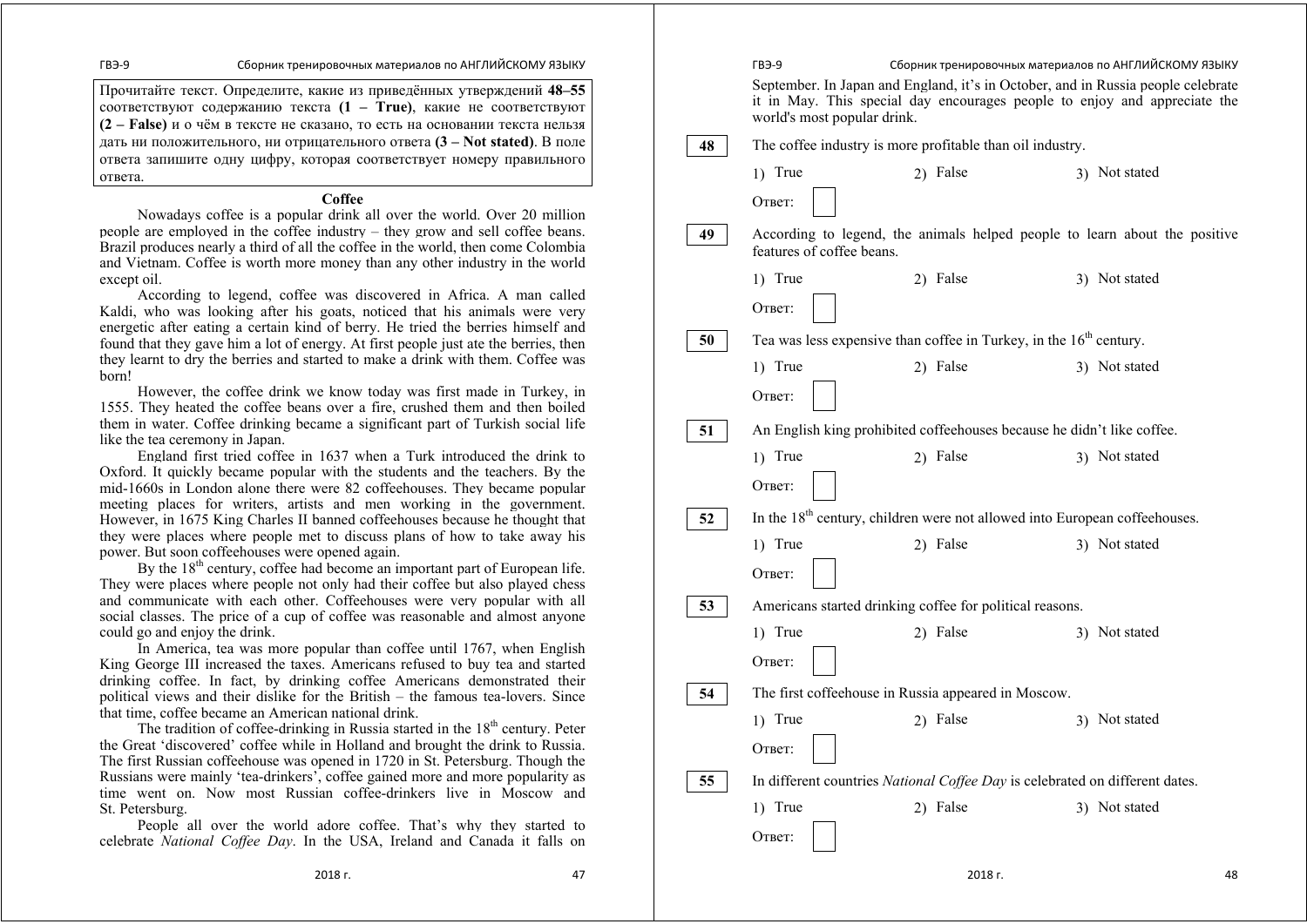Прочитайте текст. Определите, какие из приведённых утверждений **56–63** соответствуют содержанию текста **(1 – True)**, какие не соответствуют **(2 – False)** <sup>и</sup> <sup>о</sup> чём <sup>в</sup> тексте не сказано, то есть на основании текста нельзя дать ни положительного, ни отрицательного ответа **(3 – Not Stated)**. В поле ответа запишите одну цифру, которая соответствует номеру правильного ответа.

## **Les Anglais?**

From its food to its football, there is something compellingly unpredictable about England – and the French find it endlessly fascinating.

"To think that an entire nation, as a matter of course, eats overcooked lamb with mint jelly and Christmas pudding prepared years in advance seems to me so utterly bizarre that I can't help but be intrigued by the English," said Didier Varnier, chef at the gourmet C'Amelot restaurant in the Bastille district of Paris.

"They are without a doubt more interesting than the Germans. England is France's hereditary enemy and, as such, we need each other. Europe needs England to be the country that does things differently, has the courage to say it doesn't agree and questions everything," he added.

Ahead of tonight's match between the two countries, French football commentator Jean-François Peres said that France was indisputably the favourite – statistically speaking – but that you never knew what surprises the unpredictable English had in store.

"France feels that if it deals with the midfield – Frank Lampard, Paul Scholes, Stephen Gerrard and David Beckham – then the match is in the bag. The England keeper, David James, is a bit of a joke and the forwards are not on top form.

"But the thing about playing England is that you never know. They play with their whole heart – it is a national temperament. France is mentally strong because the team were humiliated at the World Cup and have since taken stock. But there is this England strength that comes from the heart of the team and it can inspire surprises."

Across the board, the French – who generally see no distinction between Great Britain and England – find the English full of contradictions: they respect their monarchy but are avant-garde; they love tradition, but have an eccentric dress sense; they criticise France, yet love its wine and champagne and buy up its country houses.

Not many people know that the Entente Cordiale is 100 years old this year and hardly anyone in France understands its significance. Unlike in other European countries, David Beckham is not a household name.

Economics student Amelie Perreau, 20, said England remained an exotic country to the French: "Going to England on holiday or a language exchange course is still something rather exotic – you expect it to be more different from home than, for instance, Spain, Italy or Germany."

|    | ГВЭ-9                                           | Сборник тренировочных материалов по АНГЛИЙСКОМУ ЯЗЫКУ                        |               |
|----|-------------------------------------------------|------------------------------------------------------------------------------|---------------|
| 56 |                                                 | Didier Varnier thinks English have strange tastes.                           |               |
|    | 1) True                                         | 2) False                                                                     | 3) Not Stated |
|    | Ответ:                                          |                                                                              |               |
| 57 |                                                 | François Peres is sure England would win the football match.                 |               |
|    | 1) True                                         | 2) False                                                                     | 3) Not Stated |
|    | Ответ:                                          |                                                                              |               |
| 58 |                                                 | François Peres thinks the England goalkeeper is the best player in the team. |               |
|    | 1) True                                         | 2) False                                                                     | 3) Not Stated |
|    | Ответ:                                          |                                                                              |               |
| 59 |                                                 | François Peres is not going to watch the game live.                          |               |
|    | 1) True                                         | 2) False                                                                     | 3) Not Stated |
|    | Ответ:                                          |                                                                              |               |
| 60 | French think English are very controversial.    |                                                                              |               |
|    | 1) True                                         | 2) False                                                                     | 3) Not Stated |
|    | Ответ:                                          |                                                                              |               |
| 61 |                                                 | English like purchasing country houses in France.                            |               |
|    | 1) True                                         | 2) False                                                                     | 3) Not Stated |
|    | Ответ:                                          |                                                                              |               |
| 62 |                                                 | David Beckham is not as popular in France as in other European countries.    |               |
|    | 1) True                                         | 2) False                                                                     | 3) Not Stated |
|    | Ответ:                                          |                                                                              |               |
| 63 | Amelie Perreau liked Spain better than England. |                                                                              |               |
|    | 1) True                                         | 2) False                                                                     | 3) Not Stated |
|    | Ответ:                                          |                                                                              |               |
|    |                                                 |                                                                              |               |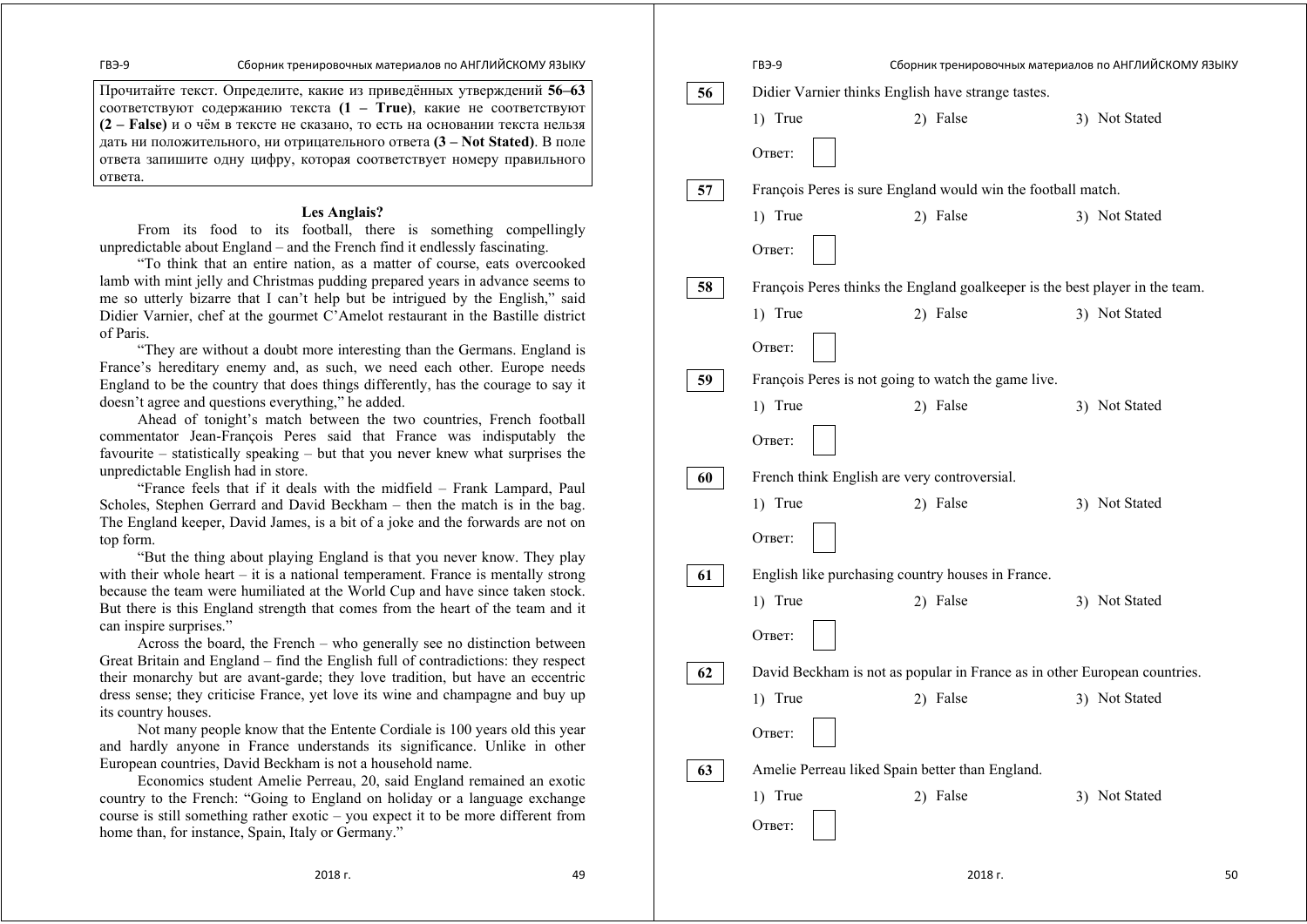## **Система оценивания выполнения заданий раздела 2.1**

Задания 1 *–*7 оцениваются <sup>в</sup> 7 баллов. 1 балл выставляется за каждое верно установленное соответствие.

Задания 8 *–*63 оцениваются <sup>в</sup> 1 балл за каждый правильный ответ.

#### **Ответы <sup>к</sup> заданиям 1–63**

| № задания               | Ответ                   |
|-------------------------|-------------------------|
| 1                       | 2143578                 |
| $\overline{\mathbf{c}}$ | 6351742                 |
| $\overline{\mathbf{3}}$ | 4752168                 |
| $\overline{\bf{4}}$     | 4351782                 |
| $\overline{\mathbf{5}}$ | 3165827                 |
| $\overline{6}$          | 4637158                 |
| $\overline{7}$          | 4275618                 |
| $\overline{\mathbf{8}}$ | $\overline{1}$          |
| $\overline{9}$          | $\overline{\mathbf{3}}$ |
| 10                      | $\overline{1}$          |
| 11                      | $\overline{c}$          |
| 12                      | $\overline{c}$          |
| 13                      | $\mathbf{1}$            |
| $\overline{14}$         | $\overline{c}$          |
| 15                      | $\overline{3}$          |
| 16                      | $\overline{1}$          |
| 17                      | $\overline{2}$          |
| 18                      | $\overline{1}$          |
| 19                      | $\overline{\mathbf{3}}$ |
| 20                      | $\overline{1}$          |
| 21                      | $\overline{3}$          |
| 22                      | $\overline{2}$          |
| 23                      | $\frac{2}{2}$           |
| $\overline{24}$         |                         |
| 25                      | $\overline{3}$          |
| 26                      | $\overline{2}$          |
| 27                      | $\mathbf{1}$            |
| 28                      | $\overline{1}$          |
| 29                      | $\mathbf{1}$            |
| 30                      | $\overline{2}$          |
| 31                      | $\overline{2}$          |
| 32                      | $\frac{2}{3}$           |
| $\overline{33}$         |                         |

| 34              | . .<br>$\overline{\phantom{a}}$<br>$\,1\,$ |
|-----------------|--------------------------------------------|
|                 |                                            |
| $\overline{35}$ | $\overline{2}$                             |
| $\overline{36}$ | $\overline{1}$                             |
| 37              | $\overline{2}$                             |
| 38              | $\overline{1}$                             |
| $\overline{39}$ | $\overline{\mathbf{3}}$                    |
| 40              | $rac{2}{3}$                                |
| 41              |                                            |
| 42              | $\overline{2}$                             |
| 43              | $\overline{1}$                             |
| $\overline{44}$ | $\overline{\mathbf{3}}$                    |
| 45              | $\overline{1}$                             |
| 46              | $\overline{2}$                             |
| 47              | $\mathbbm{1}$                              |
| 48              | $\overline{2}$                             |
| 49              | $\mathbbm{1}$                              |
| 50              | $\overline{3}$                             |
| $\overline{51}$ | $\overline{c}$                             |
| 52              | $\overline{\mathbf{3}}$                    |
| 53              | $\overline{1}$                             |
| $\overline{54}$ | $\overline{2}$                             |
| $\overline{55}$ | $\mathbf{1}$                               |
| 56              | $\overline{1}$                             |
| 57              | $\overline{2}$                             |
| 58              | $\overline{2}$                             |
| 59              | $\overline{\mathbf{3}}$                    |
| 60              | $\mathbf{1}$                               |
| 61              | $\mathbf{1}$                               |
| 62              | $\mathbbm{1}$                              |
| 63              | $\overline{3}$                             |
|                 |                                            |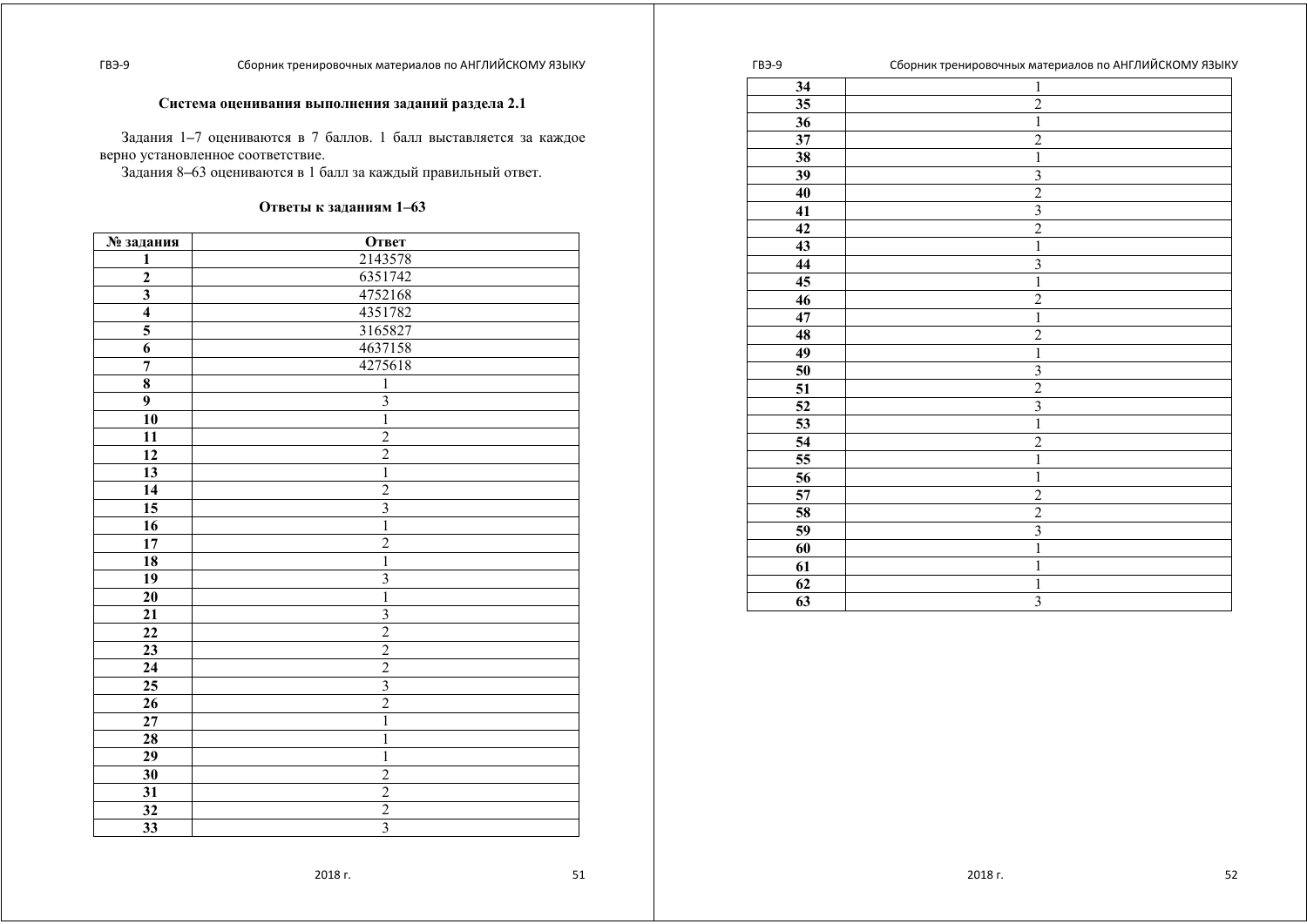# **РАЗДЕЛ 2.2 Тренировочные задания по грамматике <sup>и</sup> лексике**

|                | Прочитайте приведённый ниже текст. Преобразуйте слова, напечатанные<br>заглавными буквами в конце строк, обозначенных номерами 1-9 так, чтобы<br>они грамматически соответствовали содержанию текста. Заполните<br>пропуски полученными словами. Каждый пропуск соответствует<br>отдельному заданию 1-9. |              |
|----------------|----------------------------------------------------------------------------------------------------------------------------------------------------------------------------------------------------------------------------------------------------------------------------------------------------------|--------------|
| $\mathbf{1}$   | School was finally over and I was about to enjoy my holidays.<br>I was going to stay with my Aunt Helen, who lived in<br>California. I thought that visiting __________________ would<br>be great fun, but I felt nervous and scared.                                                                    | <b>SHE</b>   |
| $\mathbf{2}$   | noticed that something was wrong with me.                                                                                                                                                                                                                                                                | <b>DRIVE</b> |
| 3              | "Are you all right?' she asked. "You're afraid of flying, aren't<br>you?"<br>$\mathbf{I}^{\circ}$<br>you to notice. Yes, I'm a bit scared. NOT/WANT<br>Sorry."                                                                                                                                           |              |
| $\overline{4}$ | nothing to be sorry about! It's<br>"There"<br>natural to feel nervous before your first flight.                                                                                                                                                                                                          | BE           |
| 5 <sup>5</sup> | I can't."                                                                                                                                                                                                                                                                                                | <b>CAN</b>   |
| 6              | the world.                                                                                                                                                                                                                                                                                               | <b>BUSY</b>  |
| $\overline{7}$ | "I'm fine, Mum. Don't worry." I tried to sound calm.                                                                                                                                                                                                                                                     | <b>CALL</b>  |
| 8              | informed the passengers about the details of the flight.                                                                                                                                                                                                                                                 | <b>TAKE</b>  |
| 9              | orange juice and closed my eyes.                                                                                                                                                                                                                                                                         | <b>OFFER</b> |

|    | <b>ГВЭ-9</b>                          | Сборник тренировочных материалов по АНГЛИЙСКОМУ ЯЗЫКУ                                                                                                                                                                                     |                              |
|----|---------------------------------------|-------------------------------------------------------------------------------------------------------------------------------------------------------------------------------------------------------------------------------------------|------------------------------|
|    | пропуски<br>отдельному заданию 10-18. | Прочитайте приведённый ниже текст. Преобразуйте слова, напечатанные<br>заглавными буквами в конце строк, обозначенных номерами 10-18 так,<br>чтобы они грамматически соответствовали содержанию текста. Заполните<br>полученными словами. | Каждый пропуск соответствует |
| 10 | the lights on.                        | Judy was afraid of the dark. At night she always                                                                                                                                                                                          | <b>LEAVE</b>                 |
| 11 |                                       | Judy couldn't explain what exactly she was afraid of. She<br>in monsters or in ghosts.                                                                                                                                                    | <b>NOT/BELIEVE</b>           |
| 12 |                                       | She was one of those rare girls who never screamed when she                                                                                                                                                                               | <b>MOUSE</b>                 |
| 13 | of her fears.                         | But everyone in her family knew that a dark room was the                                                                                                                                                                                  | <b>BAD</b>                   |
| 14 |                                       | One day, when Judy ________________________ something in her<br>room, her mother came in holding a big shopping bag.                                                                                                                      | <b>DRAW</b>                  |
| 15 |                                       |                                                                                                                                                                                                                                           | <b>BUY</b>                   |
| 16 | curious about the bag.                | "I have no idea. Is it for _________________?" Judy felt very                                                                                                                                                                             | I                            |
| 17 | dark pyjamas!                         | Her mother pulled two packages from her shopping bag. In the<br>first package there were some very nice slippers. They<br>from soft, pink fabric and had bright<br>flashing lights. Inside the second package were glow-in-the-           | <b>MAKE</b>                  |
| 18 | immediately.<br>of the dark any more. | Judy said she ___________________________ to try them on<br>Amazingly, she felt safe all through the night. In a few days the<br>lights stopped flashing but Judy realised she didn't feel afraid                                         | <b>WANT</b>                  |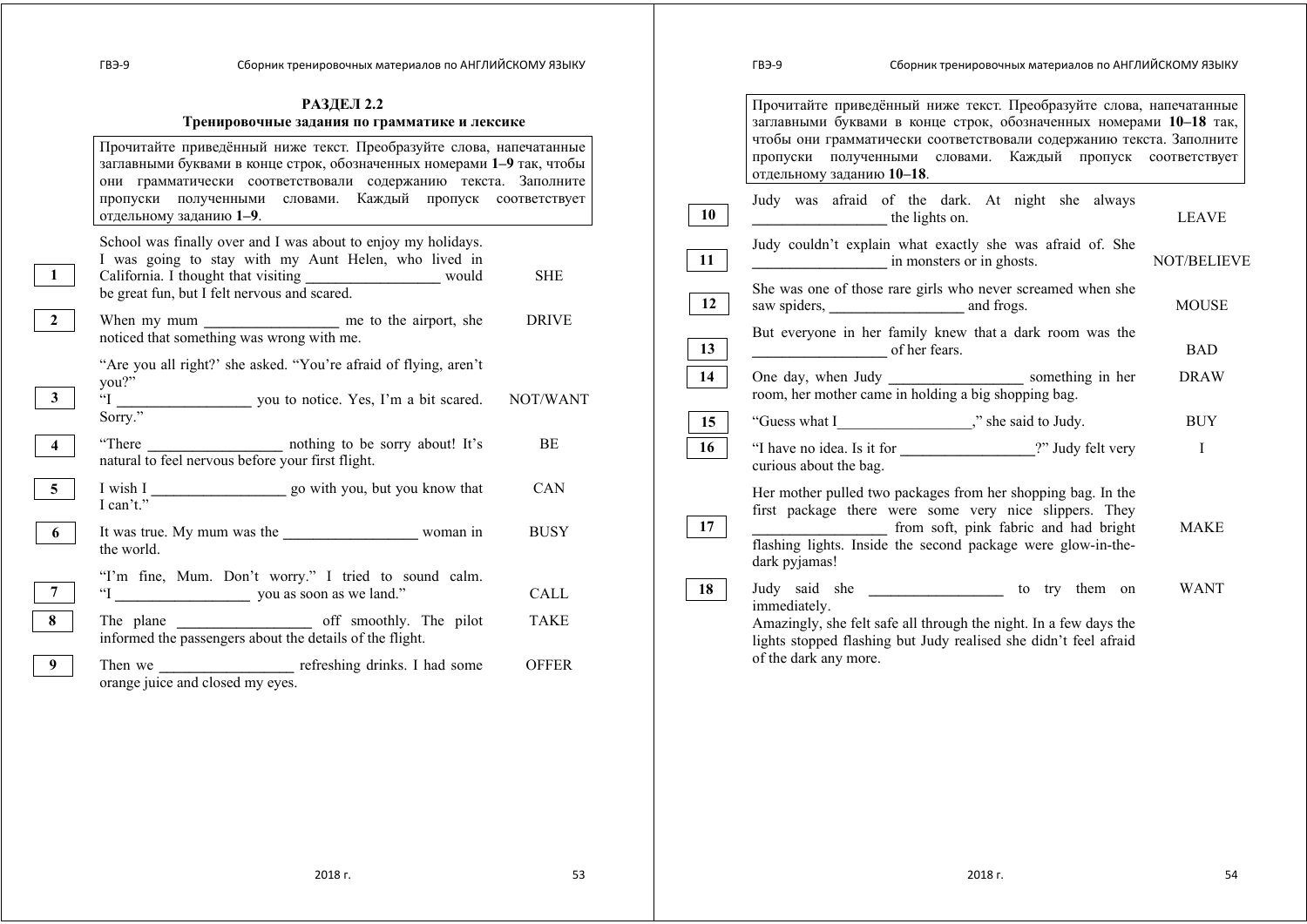|          | Сборник тренировочных материалов по АНГЛИЙСКОМУ ЯЗЫКУ<br>ГВЭ-9                                                                                                                                                                                                                                               |                               |          | Сборник тренировочных материалов по АНГЛИЙСКОМУ ЯЗЫКУ<br>ГВЭ-9                                                                                                                                                                                                                                               |  |
|----------|--------------------------------------------------------------------------------------------------------------------------------------------------------------------------------------------------------------------------------------------------------------------------------------------------------------|-------------------------------|----------|--------------------------------------------------------------------------------------------------------------------------------------------------------------------------------------------------------------------------------------------------------------------------------------------------------------|--|
|          | Прочитайте приведённый ниже текст. Преобразуйте слова, напечатанные<br>заглавными буквами в конце строк, обозначенных номерами 19-27 так,<br>чтобы они грамматически соответствовали содержанию текста. Заполните<br>пропуски полученными словами. Каждый пропуск соответствует<br>отдельному заданию 19-27. |                               |          | Прочитайте приведённый ниже текст. Преобразуйте слова, напечатанные<br>заглавными буквами в конце строк, обозначенных номерами 28-36 так,<br>чтобы они грамматически соответствовали содержанию текста. Заполните<br>пропуски полученными словами. Каждый пропуск соответствует<br>отдельному заданию 28-36. |  |
| 19       | It was the middle of November and Tina felt down and<br>depressed. Late autumn was the ______________________ season<br>of the year.                                                                                                                                                                         | <b>BAD</b>                    | 28       | William Shakespeare is one of the greatest writers. Though he<br>four centuries ago, a lot of theatres still<br><b>LIVE</b><br>perform his plays.                                                                                                                                                            |  |
| 20       | changes in her school routine. The school administration<br>introduced a new class – a dance class.                                                                                                                                                                                                          | <b>RAIN</b>                   | 29       | They are still popular, and Shakespeare's fans believe they<br>popular in the future too!<br>BE<br>Shakespeare's career started in London where he worked as an<br>actor, wrote sonnets and plays. When his first play                                                                                       |  |
| 21       | But not everyone was happy! The boys said that it<br>a waste of time.                                                                                                                                                                                                                                        | BE                            | 30<br>31 | $\blacksquare$ , the young writer felt very happy.<br><b>PUBLISH</b><br><b>GOOD</b>                                                                                                                                                                                                                          |  |
| 22       | They often missed the class and, when they attended, they<br>to the teacher's instructions but tried to<br>make fun of everything.                                                                                                                                                                           | <b>NOT/LISTEN</b>             | 32       | At that time he what great fame was<br>NOT/KNOW<br>waiting for him years later.                                                                                                                                                                                                                              |  |
| 23       | thought.                                                                                                                                                                                                                                                                                                     | <b>HAVE</b>                   | 33       | All Shakespeare's like<br>Hamlet, Othello, King Lear and others are about love and<br><b>TRAGEDY</b><br>betrayal, honour and lies.                                                                                                                                                                           |  |
| 24       | The Junior Dance Competition in their<br>town every year. It was a spectacular show.                                                                                                                                                                                                                         | <b>HOLD</b>                   | 34       | WE<br>These things will always be important<br>to<br>, won't they?                                                                                                                                                                                                                                           |  |
| 25<br>26 | "Your dancing ____________________ every day," the teacher<br>said one day.                                                                                                                                                                                                                                  | <b>IMPROVE</b><br><b>HAVE</b> | 35       | Most people, however, prefer adapted versions of<br>Shakespeare's works. This is because modern English<br><b>DIFFER</b><br>a lot from the English Shakespeare<br>spoke and wrote.                                                                                                                           |  |
| 27       | Tina imagined herself wearing a beautiful dress and elegant<br>shoes on her ________________. She decided it was<br>something she'd like to try.                                                                                                                                                             | FOOT                          | 36       | I wish I read the original versions of his<br><b>CAN</b><br>sonnets, but it is too difficult for me yet.                                                                                                                                                                                                     |  |
|          |                                                                                                                                                                                                                                                                                                              |                               |          |                                                                                                                                                                                                                                                                                                              |  |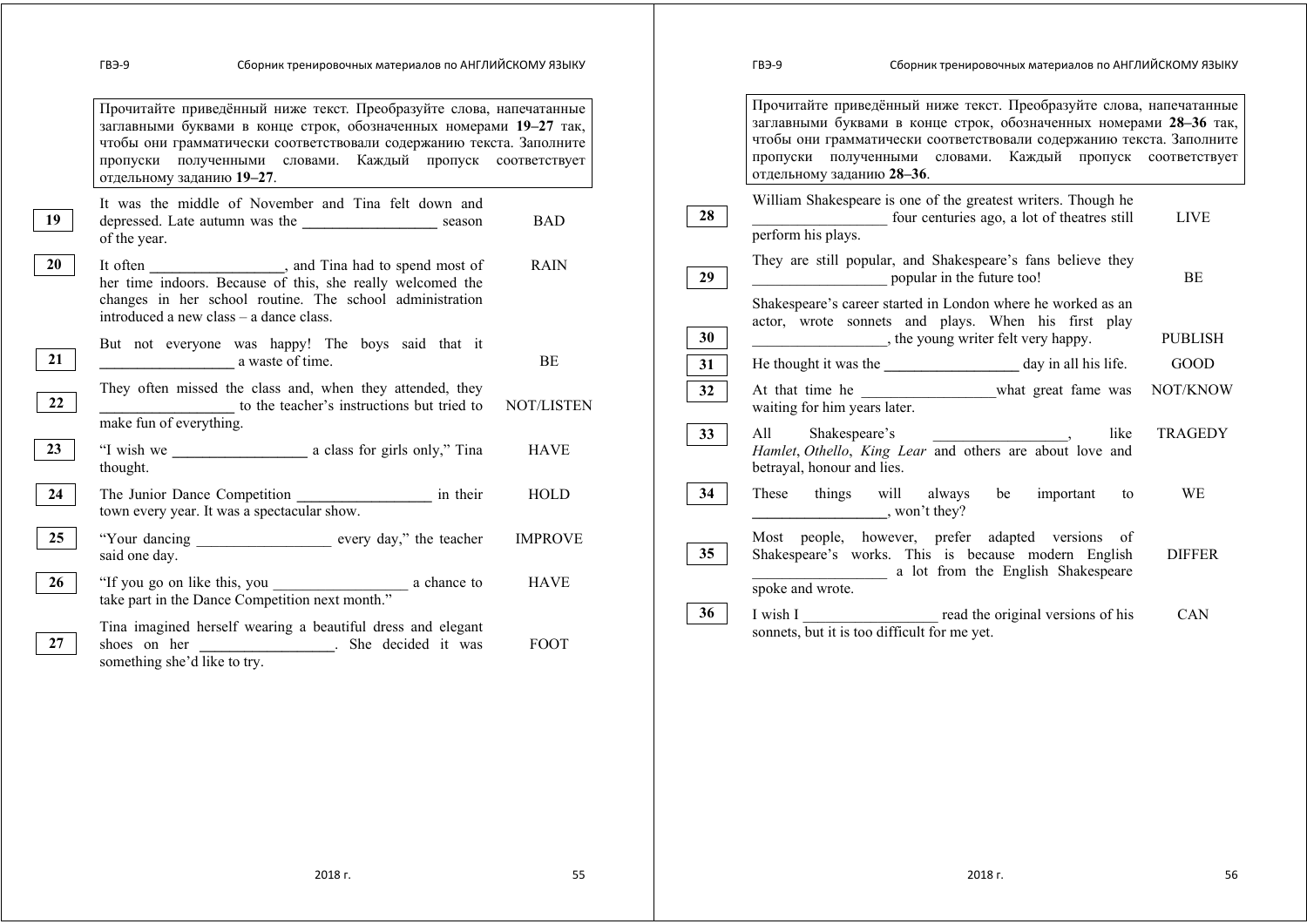|    | Прочитайте приведённый ниже текст. Преобразуйте слова, напечатанные<br>заглавными буквами в конце строк, обозначенных номерами 37-45 так,<br>чтобы они грамматически соответствовали содержанию текста. Заполните<br>пропуски полученными словами. Каждый пропуск соответствует<br>отдельному заданию 37-45. |              |    | Прочитайте приведённый ниже текст. Преобразуйте слова, напечатанные<br>заглавными буквами в конце строк, обозначенных номерами 46-51 так,<br>чтобы они грамматически и лексически соответствовали содержанию<br>текста. Заполните пропуски полученными словами. Каждый пропуск |                 |
|----|--------------------------------------------------------------------------------------------------------------------------------------------------------------------------------------------------------------------------------------------------------------------------------------------------------------|--------------|----|--------------------------------------------------------------------------------------------------------------------------------------------------------------------------------------------------------------------------------------------------------------------------------|-----------------|
| 37 | Kate was only nine when her family moved to another town.<br>She liked her new school at once and a<br>lot if new friends there.                                                                                                                                                                             | MAKE         | 46 | соответствует отдельному заданию 46-51.<br>Jenny doesn't have many friends, but she has lots of books.<br>Jenny likes fantasy stories best. She has a rich<br>which takes her to magical lands. Jenny                                                                          | <b>IMAGINE</b>  |
| 38 | Every morning she went to her school on the school bus. It<br>red and Kate could see it from far away.                                                                                                                                                                                                       | <b>PAINT</b> |    | often feels like she is a part of the story.                                                                                                                                                                                                                                   |                 |
| 39 | On the way, the bus picked up the other<br>and it took Kate about forty minutes to                                                                                                                                                                                                                           | <b>CHILD</b> | 47 | She enjoys being in someone else's shoes, living in an<br>different world.                                                                                                                                                                                                     | <b>ABSOLUTE</b> |
| 40 | get to school.<br>where we lived before," she said to her classmates.                                                                                                                                                                                                                                        | <b>BIG</b>   | 48 | When reading, Jenny may turn into a princess or become<br>$a$ mountain $\frac{a}{b}$                                                                                                                                                                                           | <b>EXPLORE</b>  |
| 41 | "There mum usually brought to school                                                                                                                                                                                                                                                                         | I            | 49 | places with her own eyes.                                                                                                                                                                                                                                                      | <b>FANTASY</b>  |
| 42 | by car, and it only took ten minutes."<br>One day Kate ____________________ late for her bus. When<br>she got to the bus stop, the bus had left and there was no point<br>in waiting for another one.                                                                                                        | BE           | 50 | Books are ideal friends for Jenny. They are entertaining and<br>when she needs it and keep quiet when she doesn't want to<br>communicate.                                                                                                                                      | <b>PRACTICE</b> |
| 43 | Fortunately Kate's mother was at home and she said that that<br>she ___________________ her to school.                                                                                                                                                                                                       | <b>DRIVE</b> | 51 | argue.                                                                                                                                                                                                                                                                         | <b>AGREE</b>    |
| 44 | "But you have to give me the directions, because I<br>how to get to your school by car," NOT/KNOW<br>added mother.                                                                                                                                                                                           |              |    |                                                                                                                                                                                                                                                                                |                 |
| 45 | Mother was surprised how long it took them to get to the<br>school, but then she understood why. They followed the bus<br>route!<br>'Tomorrow I you the way to get to your<br>school on foot. It's much shorter,' the mother laughed and<br>kissed her daughter.                                             | <b>SHOW</b>  |    |                                                                                                                                                                                                                                                                                |                 |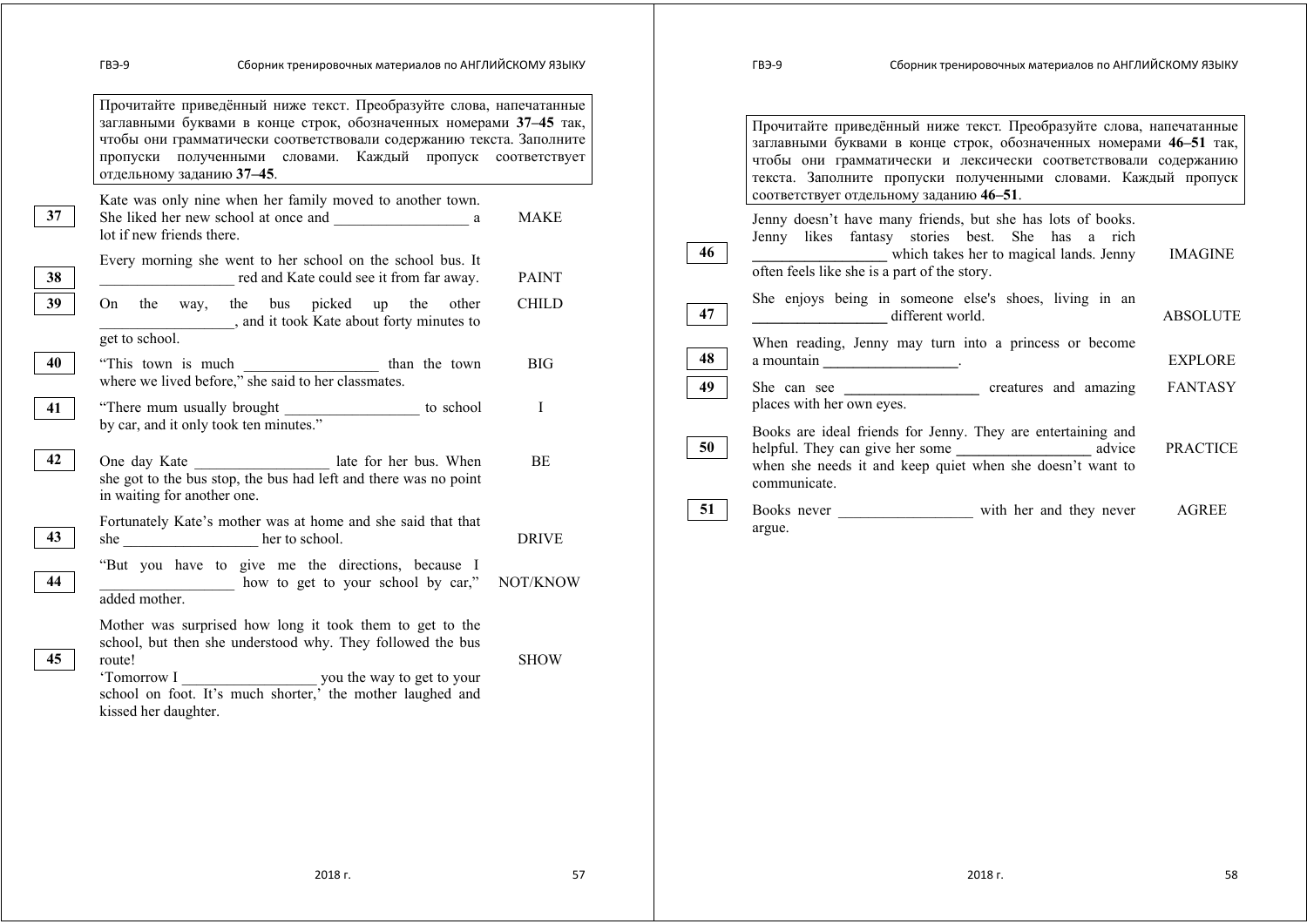|    | Сборник тренировочных материалов по АНГЛИЙСКОМУ ЯЗЫКУ<br>ГВЭ-9                                                                                                                                                                                                                                                            |                 |          | Сборник тренировочных материалов по АНГЛИЙСКОМУ ЯЗЫКУ<br><b>FB3-9</b>                                                                                                                                                                                                                                                     |                 |
|----|---------------------------------------------------------------------------------------------------------------------------------------------------------------------------------------------------------------------------------------------------------------------------------------------------------------------------|-----------------|----------|---------------------------------------------------------------------------------------------------------------------------------------------------------------------------------------------------------------------------------------------------------------------------------------------------------------------------|-----------------|
|    | Прочитайте приведённый ниже текст. Преобразуйте слова, напечатанные<br>заглавными буквами в конце строк, обозначенных номерами 52-57 так,<br>чтобы они грамматически и лексически соответствовали содержанию<br>текста. Заполните пропуски полученными словами. Каждый пропуск<br>соответствует отдельному заданию 52-57. |                 |          | Прочитайте приведённый ниже текст. Преобразуйте слова, напечатанные<br>заглавными буквами в конце строк, обозначенных номерами 58-63 так,<br>чтобы они грамматически и лексически соответствовали содержанию<br>текста. Заполните пропуски полученными словами. Каждый пропуск<br>соответствует отдельному заданию 58-63. |                 |
| 52 | It all started in 1865. A group of Frenchmen were having<br>near Paris.                                                                                                                                                                                                                                                   | <b>FASHION</b>  | 58       | Olivia got a camera for her birthday. Her family was going on<br>a trip to Washington D.C. and Olivia wanted to take pictures of<br>places she would see.<br>the $\qquad$                                                                                                                                                 | <b>WONDER</b>   |
| 53 | They talked about the democratic changes in the USA and<br>wanted to support the American people. After a short<br>they agreed on an original idea.                                                                                                                                                                       | <b>DISCUSS</b>  | 59       | The first place where they stopped was a sandy beach. Olivia<br>took pictures of the ocean and the<br>seagulls.                                                                                                                                                                                                           | <b>NOISE</b>    |
| 54 | The idea was suggested by Frédéric-Auguste Bartholdi,<br>a sculptor and _____________________. He said they could make<br>a statue of a woman holding the torch of freedom.                                                                                                                                               | <b>DESIGN</b>   | 60       | The birds seemed to enjoy being photographed, but it was<br>to go too close to them. Olivia had to<br>take pictures from a distance.                                                                                                                                                                                      | <b>POSSIBLE</b> |
| 55 | It was an ambitious project and it was _____________________ to<br>complete it quickly.                                                                                                                                                                                                                                   | <b>POSSIBLE</b> | 61       | Next, the family moved on to the centre of Washington D.C.<br>Olivia's heart was beating with the control of the control of the control of the control of the control of the control of the control of the control of the control of the control of the control of the control of the contro                              | <b>EXCITE</b>   |
| 56 | It actually took 21 years for this idea to become a reality. The<br>French people raised money to build the statue, and,<br>$\frac{1}{2}$ , in 1886, it was ready.                                                                                                                                                        | <b>FINAL</b>    | 62<br>63 | She got great shots of the White House, the Capitol and some<br>buildings.<br>other                                                                                                                                                                                                                                       | <b>FAME</b>     |
| 57 | On July 4, 1886 the United States received their<br>$\text{gift}$ – the Statue of Liberty!                                                                                                                                                                                                                                | AMAZE           |          | t it was time to head home. Olivia<br>thought about how her friends would be surprised to see her<br>pictures.                                                                                                                                                                                                            | <b>FINAL</b>    |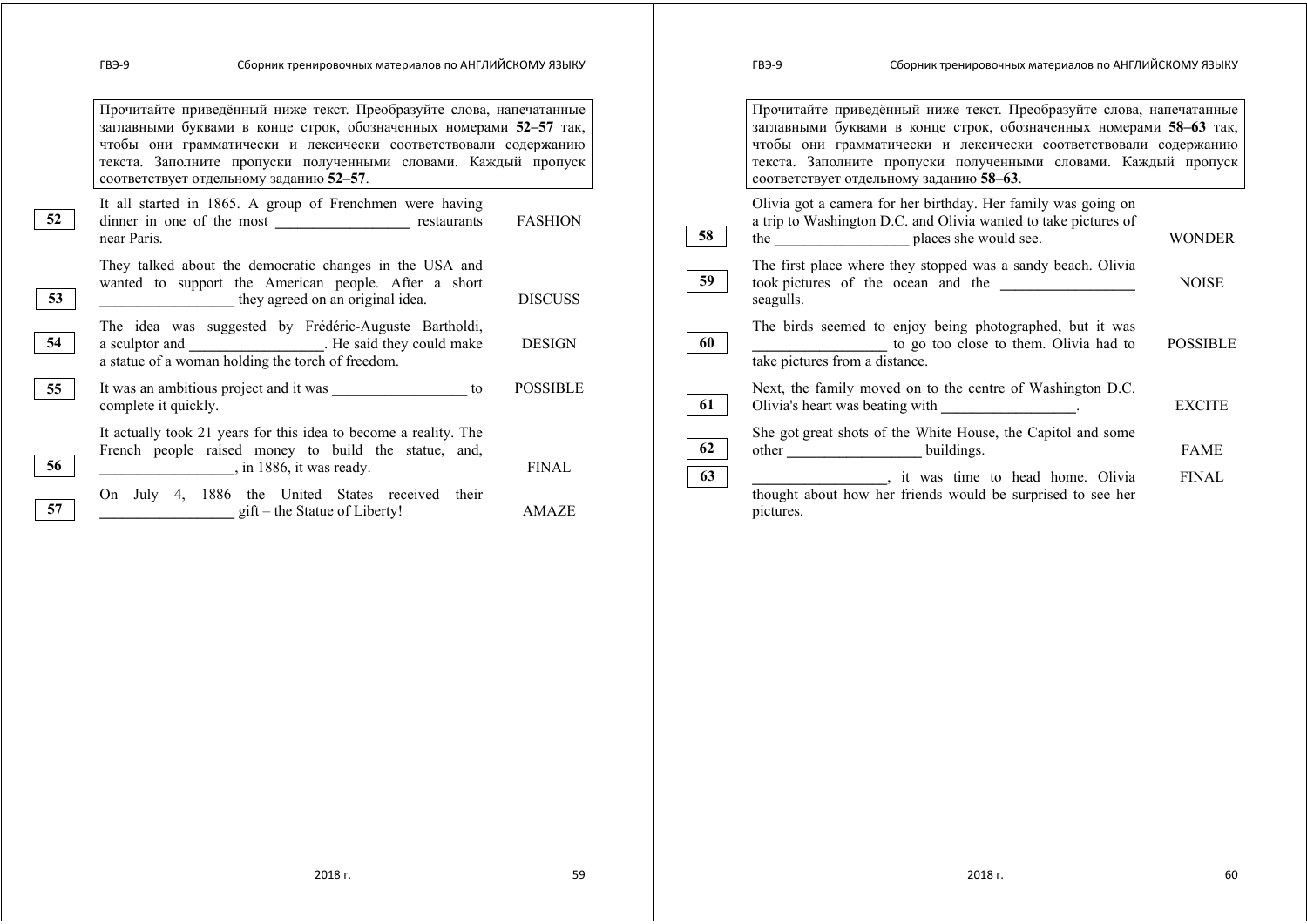|    | Сборник тренировочных материалов по АНГЛИЙСКОМУ ЯЗЫКУ<br>ГВЭ-9                                                                                                                                                                                                                                                            |    | Сборник тренировочных материалов по АНГЛИЙСКОМУ ЯЗЫКУ<br>ГВЭ-9                                                                                                                                                                                                                                               |                  |
|----|---------------------------------------------------------------------------------------------------------------------------------------------------------------------------------------------------------------------------------------------------------------------------------------------------------------------------|----|--------------------------------------------------------------------------------------------------------------------------------------------------------------------------------------------------------------------------------------------------------------------------------------------------------------|------------------|
|    | Прочитайте приведённый ниже текст. Преобразуйте слова, напечатанные<br>заглавными буквами в конце строк, обозначенных номерами 64-69 так,<br>чтобы они грамматически и лексически соответствовали содержанию<br>текста. Заполните пропуски полученными словами. Каждый пропуск<br>соответствует отдельному заданию 64-69. |    | Прочитайте приведённый ниже текст. Преобразуйте слова, напечатанные<br>заглавными буквами в конце строк, обозначенных номерами 70-75 так,<br>чтобы они грамматически соответствовали содержанию текста. Заполните<br>пропуски полученными словами. Каждый пропуск соответствует<br>отдельному заданию 70-75. |                  |
| 64 | Chelsea Flower show is an annual festival. Every florist,<br><b>GARDEN</b><br>wants to be there.                                                                                                                                                                                                                          | 70 | There are about 120 000 comets in our Solar system and<br>sometimes people can see them crossing the sky. It is a<br>sight but people often get scared.                                                                                                                                                      | <b>WONDER</b>    |
| 65 | <b>HAPPY</b><br>The atmosphere of beauty and attracts attracts<br>people of all ages.                                                                                                                                                                                                                                     | 71 | Seeing a comet's tail in the sky can be interpreted very<br>in various cultures.                                                                                                                                                                                                                             | <b>DIFFERENT</b> |
| 66 | The most known florists and designers take part in a<br><b>COMPETE</b><br>professional results.                                                                                                                                                                                                                           | 72 | Some people believe it means luck and                                                                                                                                                                                                                                                                        | <b>HAPPY</b>     |
| 67 | <b>DIFFER</b><br>They present exotic plants of colours<br>and sizes to the visitors.                                                                                                                                                                                                                                      | 73 | The others, on the other hand, think that it is a very<br>sign which means a coming<br>catastrophe.                                                                                                                                                                                                          | <b>LUCKY</b>     |
| 68 | <b>RECENT</b><br>flower installations have become very<br>popular.                                                                                                                                                                                                                                                        | 74 | for<br>the planet. There is a hypothesis that dinosaurs died out<br>because a large comet hit the Earth.                                                                                                                                                                                                     | <b>DANGER</b>    |
| 69 | They look beautiful but __________________their delicate FORTUNATELY<br>beauty cannot last for too long.                                                                                                                                                                                                                  | 75 | However,<br>scientists<br>haven't<br>enough<br>vet<br>got<br>to prove this theory.                                                                                                                                                                                                                           | <b>INFORM</b>    |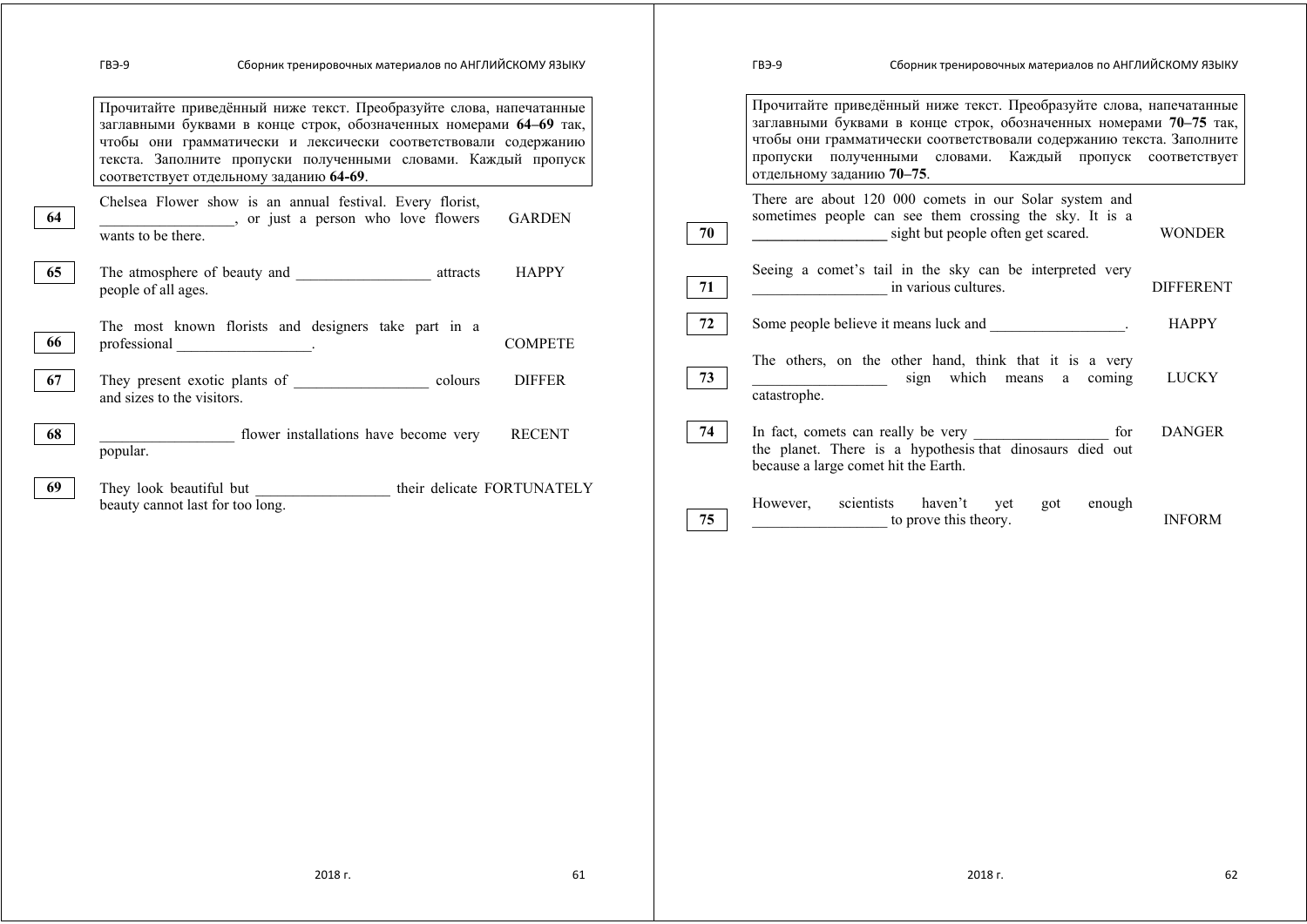|    | Сборник тренировочных материалов по АНГЛИЙСКОМУ ЯЗЫКУ<br>ГВЭ-9                                                                                                                                                                                                                                                |              |          | ГВЭ-9                                     | Сборник тренировочных материалов по АНГЛИЙСКОМУ ЯЗЫКУ                                                                                                                                                                                                                                                                      |                              |
|----|---------------------------------------------------------------------------------------------------------------------------------------------------------------------------------------------------------------------------------------------------------------------------------------------------------------|--------------|----------|-------------------------------------------|----------------------------------------------------------------------------------------------------------------------------------------------------------------------------------------------------------------------------------------------------------------------------------------------------------------------------|------------------------------|
|    | Прочитайте приведённый ниже текст. Преобразуйте слова, напечатанные<br>заглавными буквами в конце строк, обозначенных номерами 76-84, так,<br>чтобы они грамматически соответствовали содержанию текста. Заполните<br>пропуски полученными словами. Каждый пропуск соответствует<br>отдельному заданию 76-84. |              |          |                                           | Прочитайте приведённый ниже текст. Преобразуйте слова, напечатанные<br>заглавными буквами в конце строк, обозначенных номерами 85-90, так,<br>чтобы они грамматически и лексически соответствовали содержанию<br>текста. Заполните пропуски полученными словами. Каждый пропуск<br>соответствует отдельному заданию 85-90. |                              |
| 76 | When her parents moved house, Mary liked the new house at<br>with a nice flower bed right in the middle.                                                                                                                                                                                                      | BE           | 85       |                                           | Flower clocks can often be seen in city gardens and parks.<br>They don't always tell the precise time but they are<br>very nice to look at.                                                                                                                                                                                | <b>CERTAIN</b>               |
| 77 | Mary often told her mum that she ______________________ to<br>have a dog so that she could play with it on the lawn.                                                                                                                                                                                          | <b>WANT</b>  | 86       |                                           | There is a flower clock in the park not far from my school. It's<br>a ____________________ meeting point for all the teenagers of                                                                                                                                                                                          | <b>FAVOUR</b>                |
| 78 | that was a good sign. But time went on and there was no                                                                                                                                                                                                                                                       |              |          | our district.                             |                                                                                                                                                                                                                                                                                                                            |                              |
| 79 | puppy.<br>"Why can't I have a dog?" Mary asked one morning when her<br>parents ________________________ dinner on the terrace. Mary had<br>eaten her meat pie already and was feeling bored.                                                                                                                  | <b>HAVE</b>  | 87<br>88 | makes it very ___________________.        | The face of the clock is made of different flowers, which                                                                                                                                                                                                                                                                  | <b>COLOUR</b><br><b>RAIN</b> |
| 80 | not a toy. We need to be sure you are able to take care of it."<br>"I am!" Mary exclaimed.                                                                                                                                                                                                                    | <b>SHE</b>   | 89       | place looks cheerful.<br>made this clock. | I wish I knew the name of the who                                                                                                                                                                                                                                                                                          | <b>DESIGN</b>                |
| 81 | "We'll see," her father continued. "Do you know Mr. Smith?"<br>Yes, I do."                                                                                                                                                                                                                                    | <b>LIVE</b>  | 90       |                                           | I read it somewhere that the first flower clock was made in<br>Edinburgh. That floral was the idea of DECORATE                                                                                                                                                                                                             |                              |
| 82 | "Fine. The thing is that he is leaving for a long trip and<br>take his dog with him.                                                                                                                                                                                                                          | NOT/CAN      |          | clockmaker James Ritchie.                 | the supervisor of Edinburgh Parks John McHattie and the                                                                                                                                                                                                                                                                    |                              |
| 83 | If you agree to take care of his dog for two months and do it<br>afterwards."                                                                                                                                                                                                                                 | <b>GIVE</b>  |          |                                           |                                                                                                                                                                                                                                                                                                                            |                              |
| 84 | Mary<br>"Yes," she said. "I agree." for a moment.                                                                                                                                                                                                                                                             | <b>THINK</b> |          |                                           |                                                                                                                                                                                                                                                                                                                            |                              |
|    |                                                                                                                                                                                                                                                                                                               |              |          |                                           |                                                                                                                                                                                                                                                                                                                            |                              |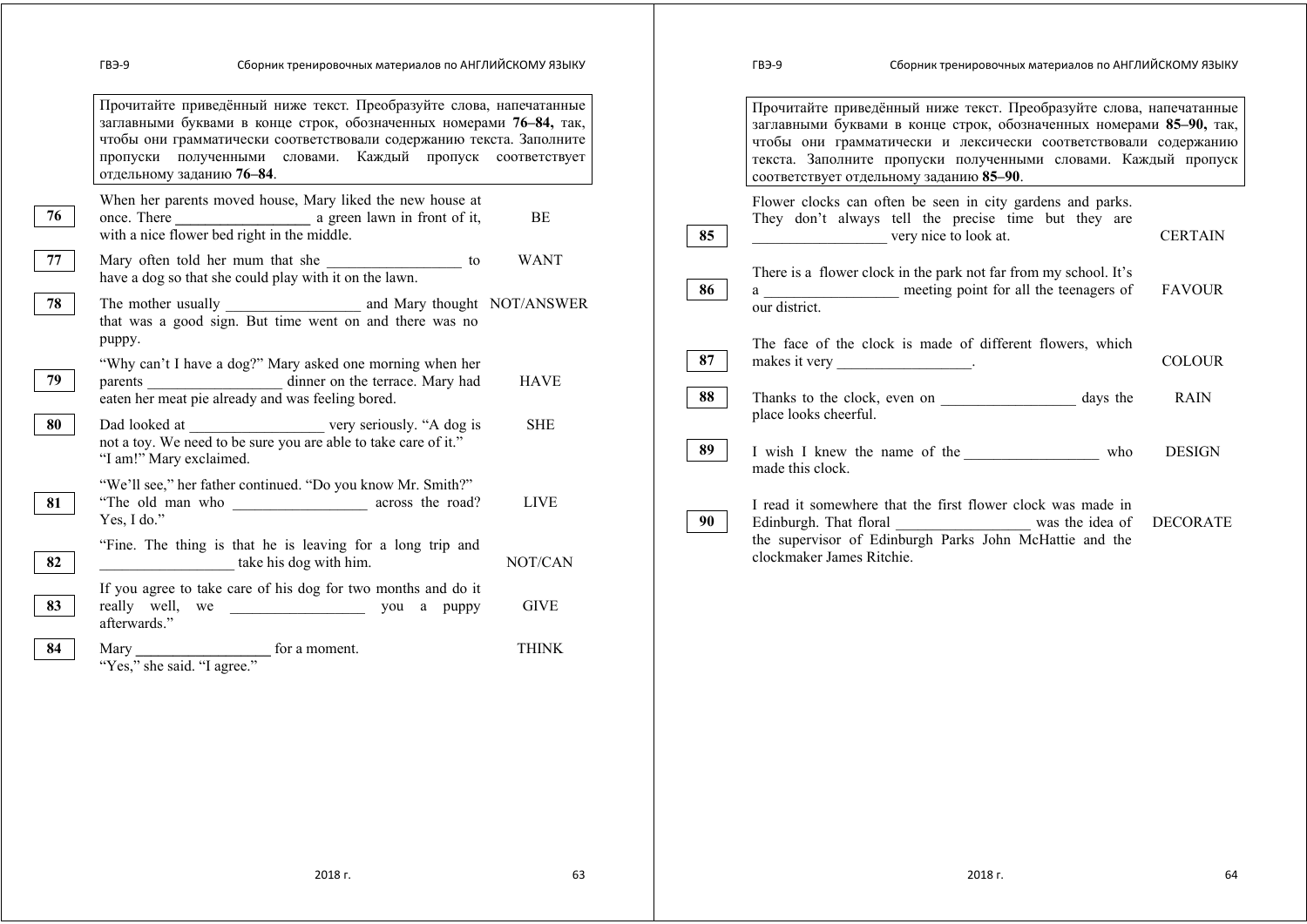|    | Сборник тренировочных материалов по АНГЛИЙСКОМУ ЯЗЫКУ<br>ГВЭ-9                                                                                                                                                                                                                                               |                      | ГВЭ-9                                                                                                                                                                                                                                                                                                                         | Сборник тренировочных материалов по АНГЛИЙСКОМУ ЯЗЫКУ                                              |                              |  |  |
|----|--------------------------------------------------------------------------------------------------------------------------------------------------------------------------------------------------------------------------------------------------------------------------------------------------------------|----------------------|-------------------------------------------------------------------------------------------------------------------------------------------------------------------------------------------------------------------------------------------------------------------------------------------------------------------------------|----------------------------------------------------------------------------------------------------|------------------------------|--|--|
|    | Прочитайте приведённый ниже текст. Преобразуйте слова, напечатанные<br>заглавными буквами в конце строк, обозначенных номерами 91-99 так,<br>чтобы они грамматически соответствовали содержанию текста. Заполните<br>пропуски полученными словами. Каждый пропуск соответствует<br>отдельному заданию 91-99. |                      | Прочитайте приведённый ниже текст. Преобразуйте слова, напечатанные<br>заглавными буквами в конце строк, обозначенных номерами 100-105 так,<br>чтобы они грамматически и лексически соответствовали содержанию<br>текста. Заполните пропуски полученными словами. Каждый пропуск<br>соответствует отдельному заданию 100-105. |                                                                                                    |                              |  |  |
| 91 | Passing through the gates we enter the Kremlin territory.<br>Cannon (Tsar-pushka), cast by Andrei Chokhov in 1586.                                                                                                                                                                                           | 100<br>FAR           |                                                                                                                                                                                                                                                                                                                               | The best part about Russia's Lake Baikal is that even though its                                   | <b>COMPLETE</b>              |  |  |
| 92 | It is one of the biggest cannons ever __________________.                                                                                                                                                                                                                                                    | 101<br><b>MAKE</b>   | destination.                                                                                                                                                                                                                                                                                                                  |                                                                                                    | <b>BEAUTY</b>                |  |  |
| 93 | It ______________ to defend the Saviour Gate, but it has never<br>been fired.                                                                                                                                                                                                                                | <b>INTEND</b><br>102 |                                                                                                                                                                                                                                                                                                                               | If you love winter and its games, you will<br>enjoy taking a tour of the lake by sleigh.           | <b>DEFINE</b>                |  |  |
| 94 | guides' stories about the Kremlin attractions                                                                                                                                                                                                                                                                | 103<br><b>CHILD</b>  |                                                                                                                                                                                                                                                                                                                               | once you get older, this time you will actually feel the<br>adrenaline pumping through your veins. | <b>INTEREST</b>              |  |  |
| 95 | Close by is the earthbound Tsar Bell (Tsar-kolokol), the<br>$bell$ in the world.                                                                                                                                                                                                                             | LARGE                |                                                                                                                                                                                                                                                                                                                               | You know that you're virtually standing on the ice of the                                          |                              |  |  |
| 96 | Beyond the Patriarch's Palace<br>Cathedral Square (Sobornaya ploshchad).                                                                                                                                                                                                                                     | 104<br>LIE<br>105    |                                                                                                                                                                                                                                                                                                                               | deepest and most ________________________ lake in the world.                                       | <b>FAME</b><br><b>FORGET</b> |  |  |
| 97 | give the square its name.                                                                                                                                                                                                                                                                                    | <b>SURROUND</b>      |                                                                                                                                                                                                                                                                                                                               |                                                                                                    |                              |  |  |
| 98 | Tower.                                                                                                                                                                                                                                                                                                       | TALL                 |                                                                                                                                                                                                                                                                                                                               |                                                                                                    |                              |  |  |
|    | The Orthodox Church is the Cathedral of IMPORTANT<br>Assumption.                                                                                                                                                                                                                                             |                      |                                                                                                                                                                                                                                                                                                                               |                                                                                                    |                              |  |  |

2018 г. 66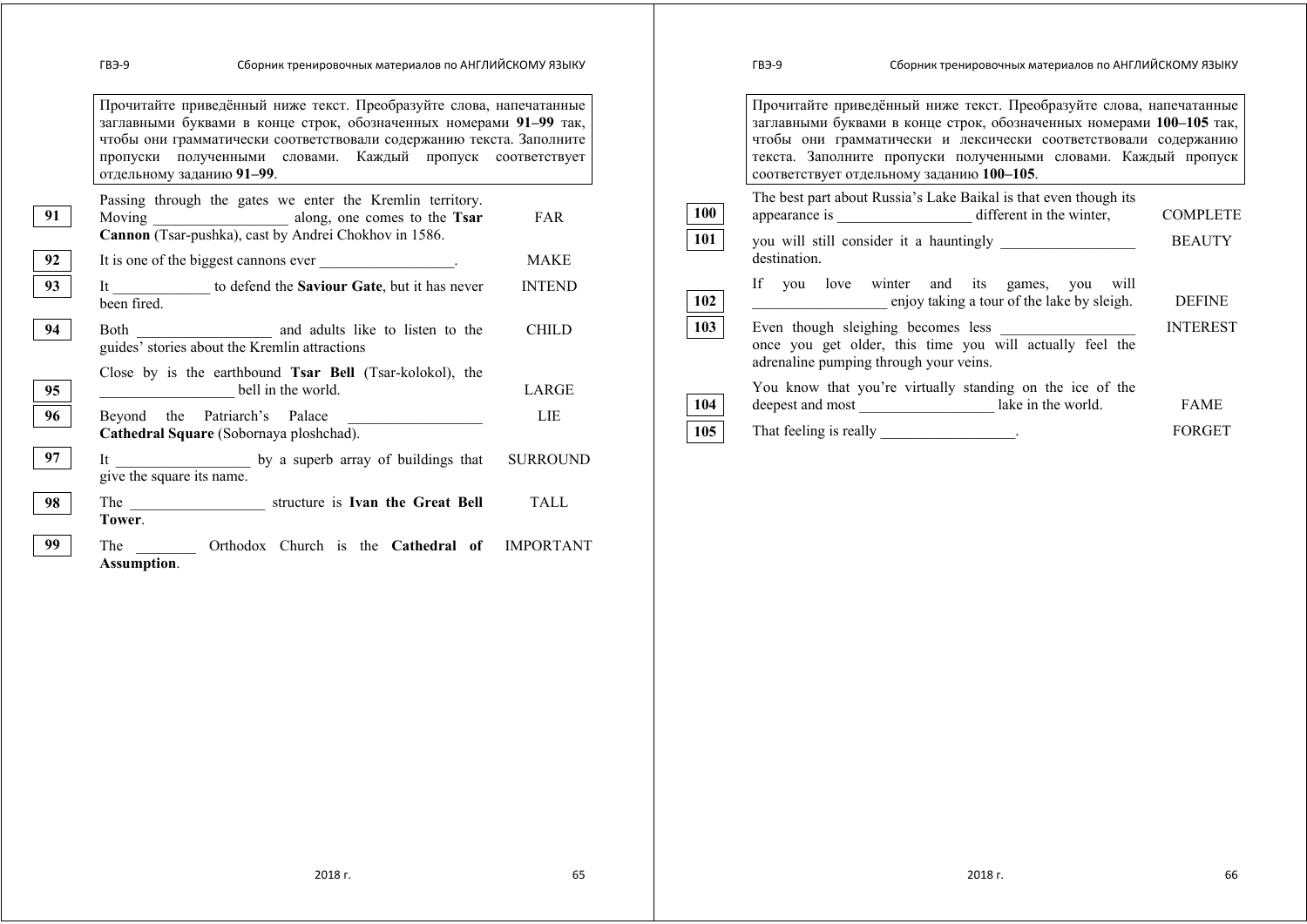## **Система оценивания выполнения заданий раздела 2.2**

Задания 1 *–*105 оцениваются <sup>в</sup> 1 балл за каждый правильный ответ. Ошибки <sup>в</sup> написанных словах не допускаются.

#### **Ответы <sup>к</sup> заданиям 1–105**

| № задания      | Ответ                          |  |  |
|----------------|--------------------------------|--|--|
| 1              | her                            |  |  |
|                | was driving                    |  |  |
| $\frac{2}{3}$  | did not want/didn't want       |  |  |
|                | $is$ 's                        |  |  |
| $\overline{5}$ | could                          |  |  |
| $\overline{6}$ | busiest                        |  |  |
| 7              | will call/shall call/'ll call  |  |  |
| 8              | took                           |  |  |
| 9              | were offered                   |  |  |
| 10             | left                           |  |  |
| 11             | did not believe/didn't believe |  |  |
| 12             | mice                           |  |  |
| 13             | worst                          |  |  |
| 14             | was drawing                    |  |  |
| 15             | have bought/'ve brought        |  |  |
| 16             | me                             |  |  |
| 17             | were made                      |  |  |
| 18             | wanted                         |  |  |
| 19             | worst                          |  |  |
| 20             | rained                         |  |  |
| 21             | was                            |  |  |
| 22             | did not listen/didn't listen   |  |  |
| 23             | had                            |  |  |
| 24             | was held                       |  |  |
| 25             | is improving                   |  |  |
| 26             | will have/'ll have             |  |  |
| 27             | feet                           |  |  |
| 28             | lived                          |  |  |
| 29             | will be, 'll be                |  |  |
| 30             | was published                  |  |  |
| 31             | best                           |  |  |
| 32             | did not know, didn't know      |  |  |
| 33             | tragedies                      |  |  |
| 34             | <b>us</b>                      |  |  |
| 35             | differs                        |  |  |

| 36 | could                           |  |
|----|---------------------------------|--|
| 37 | made                            |  |
| 38 | was painted                     |  |
| 39 | children                        |  |
| 40 | bigger                          |  |
| 41 | me                              |  |
| 42 | was                             |  |
| 43 | would drive, 'd drive           |  |
| 44 | do not know, don't know         |  |
| 45 | shall show, will show, 'll show |  |
| 46 | imagination                     |  |
| 47 | absolutely                      |  |
| 48 | explorer                        |  |
| 49 | fantastic                       |  |
| 50 | practical                       |  |
| 51 | disagree                        |  |
| 52 | fashionable                     |  |
| 53 | discussion                      |  |
| 54 | designer                        |  |
| 55 | impossible                      |  |
| 56 | finally                         |  |
| 57 | amazing                         |  |
| 58 | wonderful                       |  |
| 59 | noisy                           |  |
| 60 | impossible                      |  |
| 61 | excitement                      |  |
| 62 | famous                          |  |
| 63 | finally                         |  |
| 64 | gardener                        |  |
| 65 | happiness                       |  |
| 66 | competition                     |  |
| 67 | different                       |  |
| 68 | recently                        |  |
| 69 | unfortunately                   |  |
| 70 | wonderful                       |  |
| 71 | differently                     |  |
| 72 | happiness                       |  |
| 73 | unlucky                         |  |
| 74 | dangerous                       |  |
| 75 | information                     |  |
| 76 | was                             |  |
| 77 | wanted                          |  |
| 78 | did not answer, didn't answer   |  |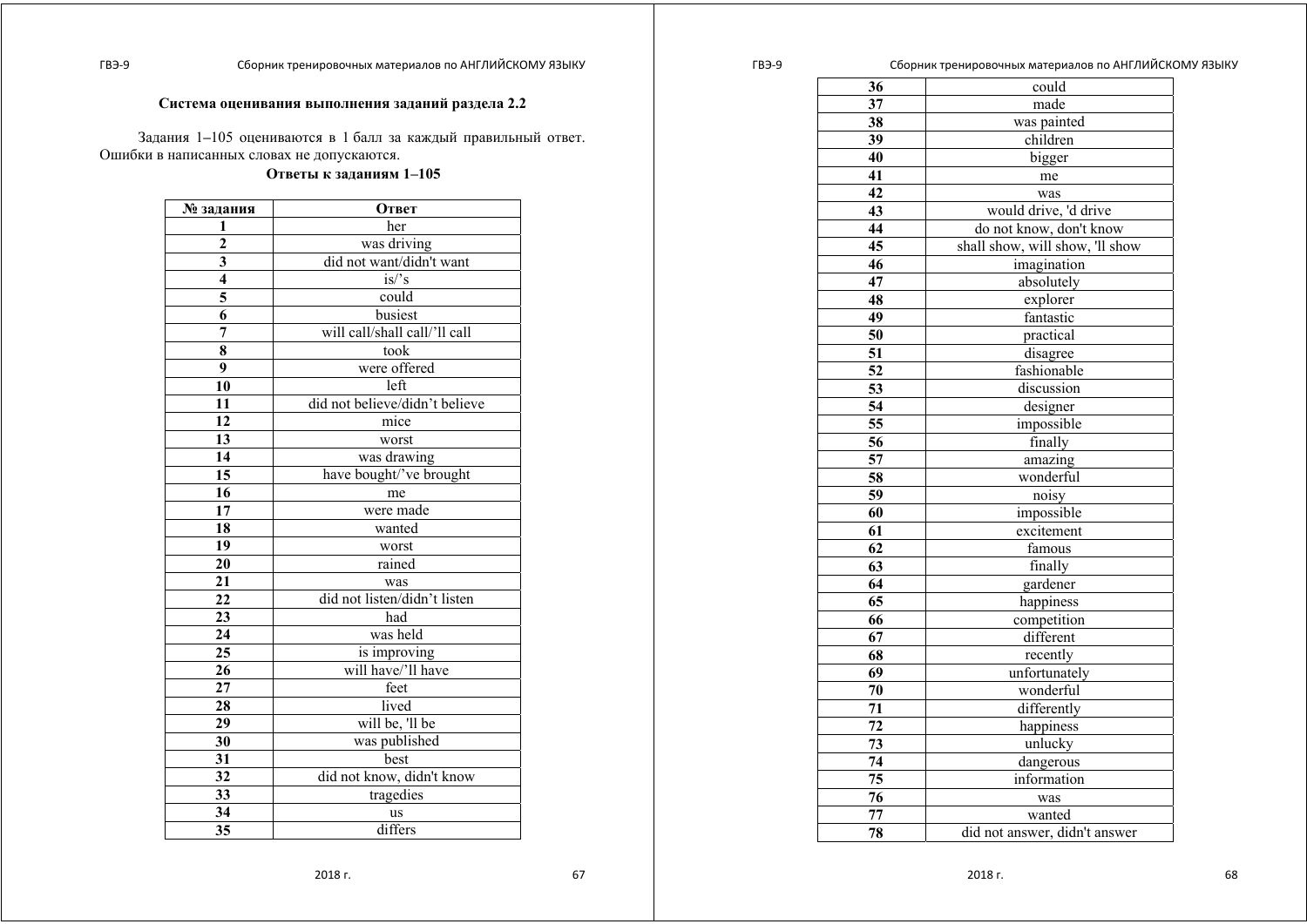| <b>РАЗДЕЛ 2.3</b>                                                                                                                                           |  |  |  |  |
|-------------------------------------------------------------------------------------------------------------------------------------------------------------|--|--|--|--|
| Тренировочные задания по письму                                                                                                                             |  |  |  |  |
| Экзаменуемому даётся отрывок из письма зарубежного друга по переписке                                                                                       |  |  |  |  |
| и предлагается написать ответ с соблюдением всех правил написания                                                                                           |  |  |  |  |
| и оформления личного письма на английском языке.                                                                                                            |  |  |  |  |
| В своём письме экзаменуемый должен ответить на три вопроса друга по                                                                                         |  |  |  |  |
| переписке.                                                                                                                                                  |  |  |  |  |
| Требуемый объём ответного письма: 100-120 слов.                                                                                                             |  |  |  |  |
| You have received a letter from your English-speaking pen friend, Mark.                                                                                     |  |  |  |  |
| I've just changed school. I'm fond of Mathematics and it's the major<br>subject in my new school. The only thing I don't like here is too much<br>homework! |  |  |  |  |
| What is your favourite subject? How long does it take you to do<br>your homework? What do you do in your free time?                                         |  |  |  |  |

Write him a letter and answer his **3** questions. Write **100–120** words. Remember the rules of letter writing.

You have received a letter from your English-speaking pen friend, Steve.

*…The end of the school year is usually a very stressful time for me. We have to take lots of tests and exams. The only thing that makes me happy is that the holidays are coming. ...* 

*…What exams do you take this year? How do you prepare for your English exam? What are your plans for the coming summer holidays? ...* 

Write him a letter and answer his **3** questions. Write **100–120** words. Remember the rules of letter writing.

| 80  | her                             |
|-----|---------------------------------|
| 81  | lives                           |
| 82  | cannot, can't                   |
| 83  | shall give, will give, 'll give |
| 84  | thought                         |
| 85  | certainly                       |
| 86  | favourite, favorite             |
| 87  | colourful, colorful             |
| 88  | rainy                           |
| 89  | designer                        |
| 90  | decoration                      |
| 91  | further; farther                |
| 92  | made                            |
| 93  | was intended                    |
| 94  | children                        |
| 95  | largest                         |
| 96  | lies                            |
| 97  | is surrounded                   |
| 98  | tallest                         |
| 99  | most important                  |
| 100 | completely                      |
| 101 | beautiful                       |
| 102 | definitely                      |
| 103 | interesting                     |
| 104 | famous                          |
| 105 | unforgettable                   |

**79** were having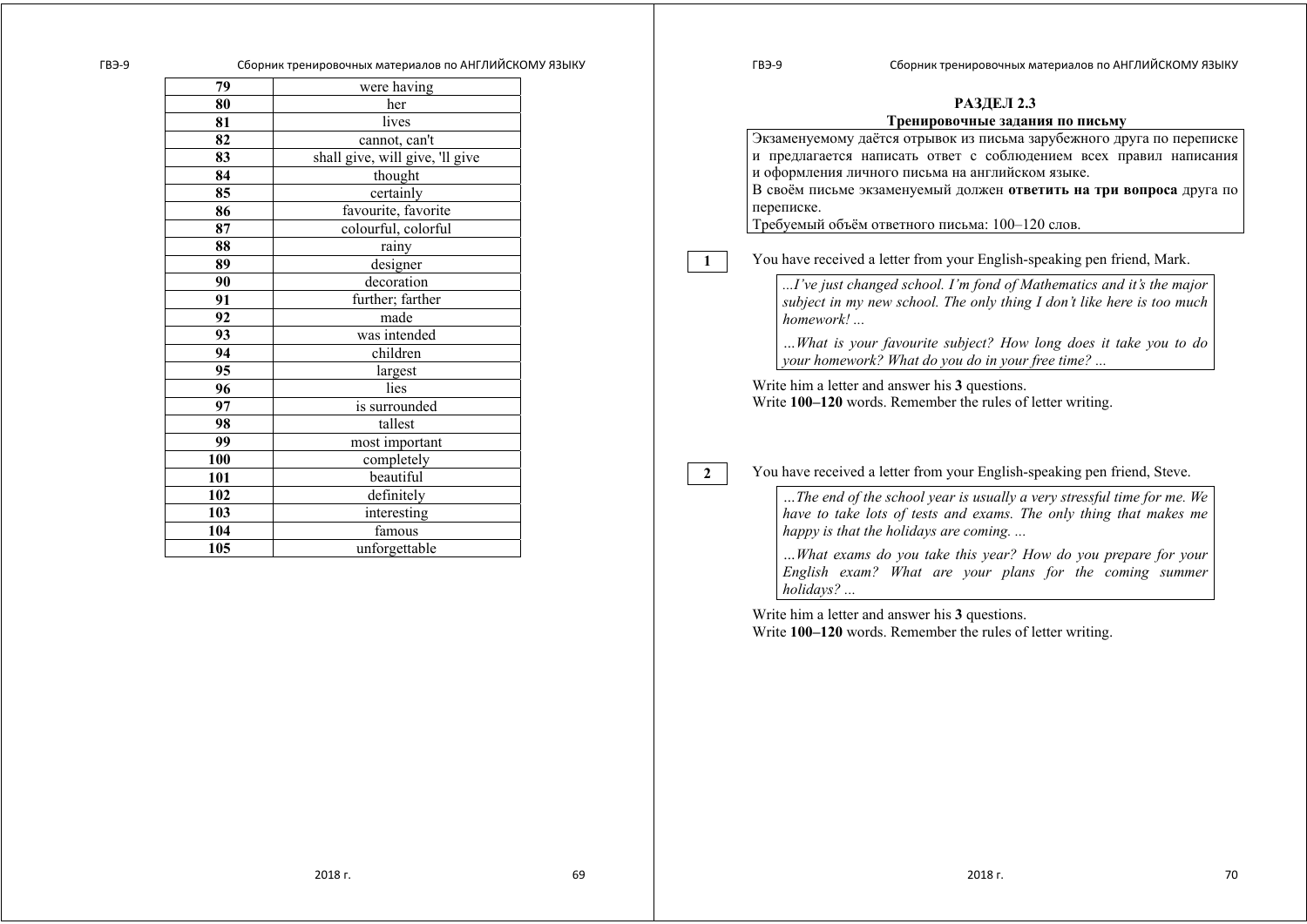|                | Сборник тренировочных материалов по АНГЛИЙСКОМУ ЯЗЫКУ<br>ГВЭ-9                                                                                                                                                                                                                                                                                                                                                                                                                                                                                                                  |                 | ГВЭ-9                                                             | Сборник тренировочных материалов по АНГЛИЙСКОМУ ЯЗЫКУ                                                                                                                                                                                                                                                                                                                                                                     |
|----------------|---------------------------------------------------------------------------------------------------------------------------------------------------------------------------------------------------------------------------------------------------------------------------------------------------------------------------------------------------------------------------------------------------------------------------------------------------------------------------------------------------------------------------------------------------------------------------------|-----------------|-------------------------------------------------------------------|---------------------------------------------------------------------------------------------------------------------------------------------------------------------------------------------------------------------------------------------------------------------------------------------------------------------------------------------------------------------------------------------------------------------------|
| $\mathbf{3}$   | You have received a letter from your English-speaking pen friend, Alice<br>Frankly, I don't understand why some people like classical music.<br>I adore rock and usually listen to it on my way home from school. If<br>my favourite band comes to our town, I'll definitely go to their<br>concert<br>What kind of music do you like? Do you think it is necessary to have<br>music lessons at school, why? What musical instrument would you like<br>to play?<br>Write him a letter and answer his 3 questions.<br>Write 100-120 words. Remember the rules of letter writing. | 6               | weeks in Madrid studying Spanish<br>would you like to speak, why? | You have received a letter from your English-speaking pen friend, Martin.<br>I've just come back home from my summer language school. I spent four<br>What do you usually do during your summer holidays? What do you do to<br>improve your English in summer? What foreign language (apart from English)<br>Write him a letter and answer his 3 questions.<br>Write 100–120 words. Remember the rules of letter writing. |
|                | You have received a letter from your English-speaking pen friend, Ben.<br>Last month I tried drawing with oils for the first time in my life. Now I'm<br>thinking of going to an art school because my older sister says I have talent<br>What do people do as a hobby in your country? What is your hobby? What<br>new activities would you like to try?<br>Write him a letter and answer his 3 questions.<br>Write 100-120 words. Remember the rules of letter writing.                                                                                                       | $7\overline{ }$ | often                                                             | You have received a letter from your English-speaking pen friend,<br>I wish I could have more free time now, and meet my friends more<br>Do you often meet your friends? How do you usually spend you free<br>time? Have you been very busy lately?<br>Write her a letter and answer her 3 questions.<br>Write 100–120 words. Remember the rules of letter writing.                                                       |
| 5 <sup>5</sup> | You have received a letter from your English-speaking pen friend, Anna.<br>Yesterday I asked my mum if I could have a cat. She said she would think<br>about it. I do hope she'll say yes<br>Do you have a pet? What pet is the easiest to keep in a flat? Why are some<br>people against pets in a flat?<br>Write her a letter and answer her 3 questions.<br>Write 100-120 words. Remember the rules of letter writing.                                                                                                                                                       |                 |                                                                   |                                                                                                                                                                                                                                                                                                                                                                                                                           |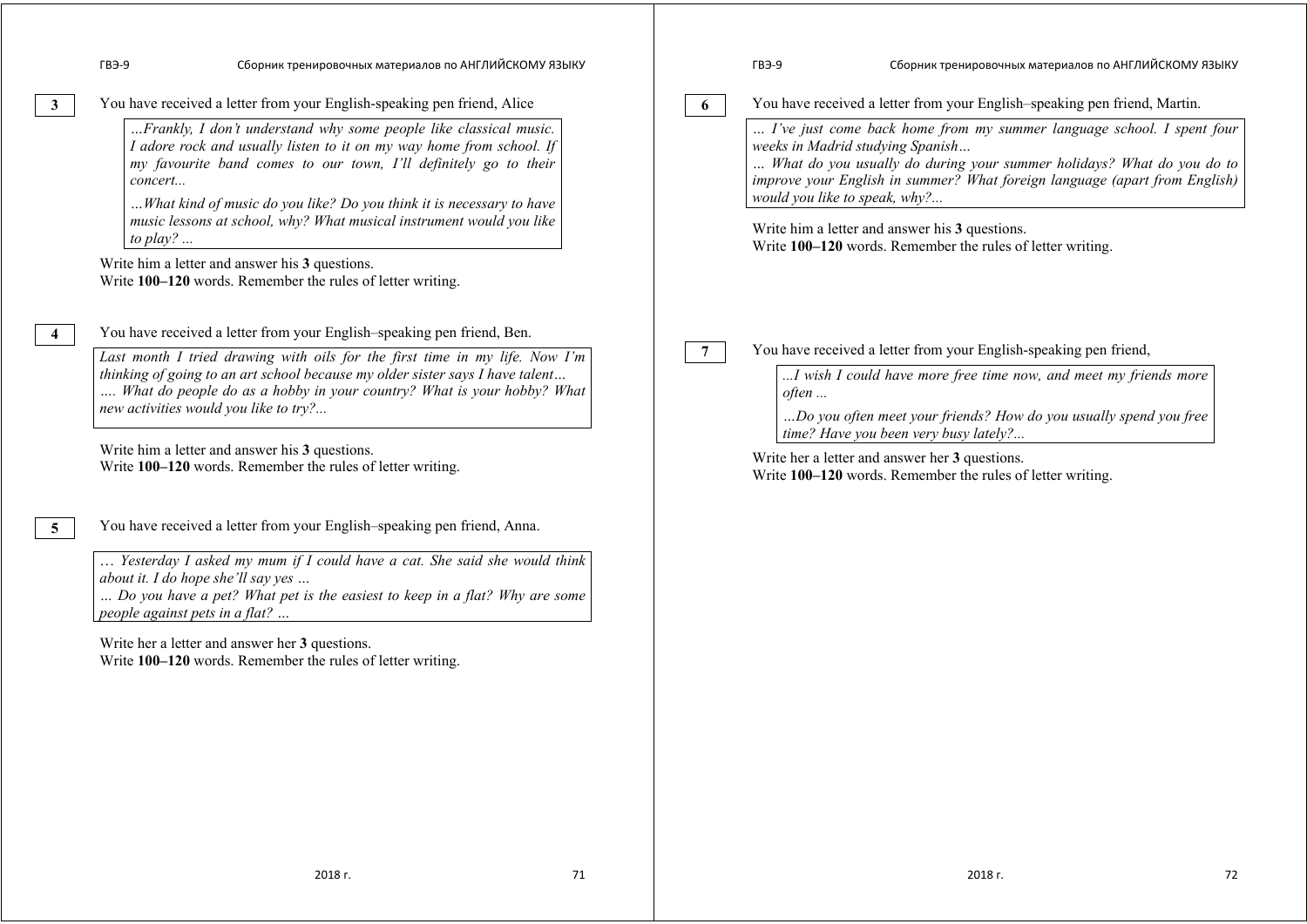#### **Система оценивания заданий раздела 2.3**

## **Критерии оценивания выполнения заданий 1***–***7 «Личное письмо»**

#### (максимальный балл – 10)

|                | Критерии   | 3 балла                   | 2 балла                    | 1 балл            | 0 баллов          |
|----------------|------------|---------------------------|----------------------------|-------------------|-------------------|
|                | оценива-   |                           |                            |                   |                   |
|                | ния        |                           |                            |                   |                   |
| K1             | Решение    | Задание                   | Задание                    | Задание           | Задание<br>не     |
|                | коммуни-   | выполнено                 | выполнено:                 | выполнено         | выполнено:        |
|                | кативной   | полностью:                | даны ответы на             | частично:         | отсутствуют       |
|                | задачи     | даны<br>полные            | три<br>заданных            | даны ответы на    | ответы на<br>два  |
|                |            | ответы на три             | вопроса, НО                | заданные          | ИЛИ<br>вопроса,   |
|                |            | заданных                  | на один вопрос             | HO<br>вопросы,    | текст письма не   |
|                |            | вопроса.                  | неполный<br>дан            | на два вопроса    | соответствует     |
|                |            | Правильно                 | ответ.                     | даны неполные     | требуемому        |
|                |            | выбрано                   | Есть<br>одно-два           | ИЛИ<br>ответы,    | объёму            |
|                |            | обращение,                | нарушения<br>B             | ответ на один     |                   |
|                |            | завершающая               | стилевом                   | вопрос            |                   |
|                |            | фраза<br>И                | оформлении                 | отсутствует.      |                   |
|                |            | подпись.                  | письма, И/ИЛИ              | Имеется более     |                   |
|                |            | Есть                      | отсутствует                | ДВУХ<br>наруше-   |                   |
|                |            | благодарность,            | благодарность,             | ний в стилевом    |                   |
|                |            | упоминание<br>$\mathbf 0$ | упоминание<br>$\mathbf{o}$ | оформлении        |                   |
|                |            | предыдущих                | предыдущих                 | письма<br>и<br>в  |                   |
|                |            | контактах                 | контактах                  | соблюдении        |                   |
|                |            |                           |                            | норм              |                   |
|                |            |                           |                            | вежливости        |                   |
| K <sub>2</sub> | Организа-  |                           | Текст<br>логично           | Текст<br>$\bf{B}$ | Текст<br>выстроен |
|                | ция текста |                           | выстроен<br>И              | основном          | нелогично,        |
|                |            |                           | разделён<br>на             | логично           | допущены мно-     |
|                |            |                           | абзацы;                    | выстроен,         | гочисленные       |
|                |            |                           | правильно                  | HО<br>имеются     | ошибки в струк-   |
|                |            |                           | использованы               | недостатки        | турном            |
|                |            |                           | языковые                   | (один-два) при    | оформлении        |
|                |            |                           | средства<br>ДЛЯ            | использовании     | текста<br>письма, |
|                |            |                           | передачи                   | средств           | ИЛИ<br>оформ-     |
|                |            |                           | логической                 | логической        | ление текста НЕ   |
|                |            |                           | связи,                     | И/ИЛИ<br>связи    | соответствует     |
|                |            |                           | оформление                 | делении<br>на     | нормам            |
|                |            |                           | текста<br>coor-            | абзацы.           | письменного       |
|                |            |                           | ветствует                  | ИЛИ имеются       | этикета,<br>при-  |
|                |            |                           | нормам                     | отдельные         | нятого в стране   |
|                |            |                           | письменного                | B<br>нарушения    | изучаемого        |
|                |            |                           | этикета                    | структурном       | языка             |
|                |            |                           |                            | оформлении        |                   |
|                |            |                           |                            | текста письма     |                   |

#### ГВЭ-9 Сборник тренировочных материалов по АНГЛИЙСКОМУ ЯЗЫКУ

| K3 | Лексико-   | Использованы  | Имеются                         | Имеются        | Допущены         |
|----|------------|---------------|---------------------------------|----------------|------------------|
|    | граммати-  | разнообразная | языковые                        | языковые       | многочисленные   |
|    | ческое     | лексика<br>И  | ошибки,<br>нe                   | ошибки.<br>нe  | языковые         |
|    | оформле-   | граммати-     | затрудняющие                    | затрудняющие   | ошибки.          |
|    | ние текста | ческие        | понимания                       | понимания      | которые          |
|    |            | структуры,    | (допускается                    | (допускается   | затрудняют       |
|    |            | соответству-  | более<br>He                     | не более пяти  | понимание        |
|    |            | ющие          | четырёх негру-                  | негрубых       | текста           |
|    |            | поставленной  | бых<br>языковых                 | языковых       |                  |
|    |            | коммуникатив- | ошибок).<br>ИЛИ                 | ошибок),       |                  |
|    |            | ной задаче    | языковые ошиб-                  | И/ИЛИ<br>допу- |                  |
|    |            | (допускается  | ки отсутствуют,                 | щены языковые  |                  |
|    |            | более<br>не   | но используются                 | ошибки, кото-  |                  |
|    |            | ДВУХ ЯЗЫКОВЫХ | лексические                     | рые<br>затруд- |                  |
|    |            | ошибок,<br>не | понима-<br>няют<br>единицы<br>и |                |                  |
|    |            | затрудняющих  | грамматические                  | ние (не более  |                  |
|    |            | понимания)    | структуры                       | одной-двух     |                  |
|    |            |               | только<br>элемен-               | грубых         |                  |
|    |            |               | тарного уровня                  | ошибок)        |                  |
| К4 | Орфогра-   |               | Орфографиче-                    | Допущенные     | Допущены         |
|    | фия<br>и   |               | ские<br>и                       | орфографи-     | многочисленные   |
|    | пунктуа-   |               | пунктуационные                  | ческие<br>И    | орфографи-       |
|    | ция        |               | ошибки                          | пунктуацион-   | ческие<br>И      |
|    |            |               | практически                     | ошибки<br>ные  | пунктуационные   |
|    |            |               | отсутствуют                     | не затрудняют  | ошибки,<br>и/или |
|    |            |               | (допускается                    | понимания      | допущены         |
|    |            |               | более двух,<br>не               | (допускается   | ошибки,<br>кото- |
|    |            |               | затрудня-<br>He                 | не более трёх- | рые затрудняют   |
|    |            |               | понима-<br>ющих                 | четырёх        | понимание        |
|    |            |               | ния текста)                     | ошибок)        | текста           |

\* 1. Задания 1*–*3 (личное письмо) оцениваются по критериям К1–К4 (максимальное количество баллов – 10).

2. При получении учащимся 0 баллов по критерию «Содержание» задание оценивается <sup>в</sup> 0 баллов.

3. Если объём письма менее 90 слов, то задание оценивается <sup>в</sup> 0 баллов. Если объём более 154 слов, то проверке подлежат только 140 слов, т.е. та часть личного письма, которая соответствует требуемому объёму.

4. При определении соответствия объёма представленной работы требованиям считаются все слова – <sup>с</sup> первого слова по последнее, включая вспомогательные глаголы, предлоги, артикли, частицы. В личном письме адрес, дата, подпись также подлежат подсчёту.